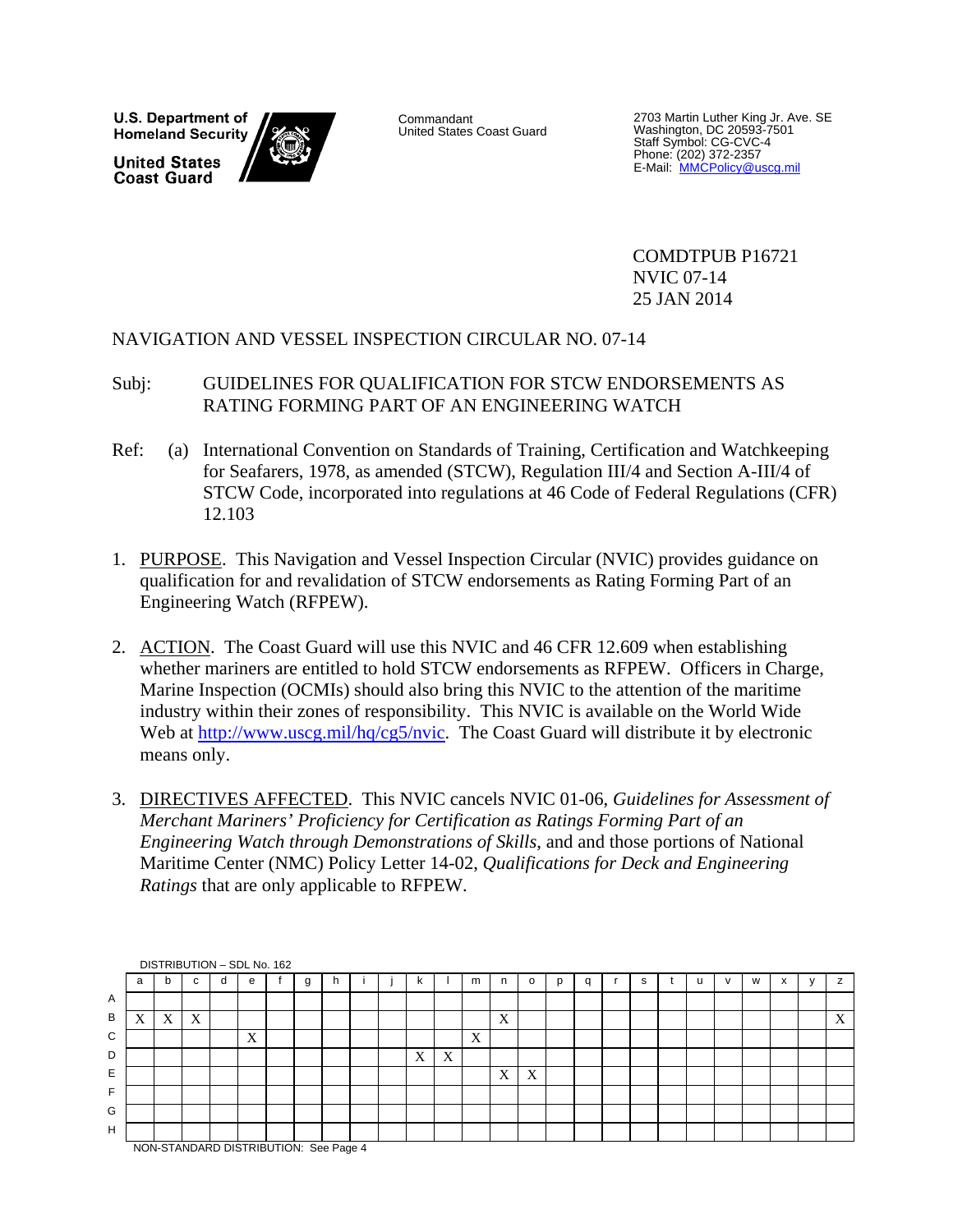#### 4. BACKGROUND.

- a. The STCW Convention and STCW Code, sets forth standards for training and certification for merchant mariners, including mariners serving as RFPEW.
- b. In order to implement the 1995 amendments to STCW, the Coast Guard published NVIC 01-06 and NMC Policy Letter 14-02 providing guidance on how mariners may qualify for endorsement as RFPEW.
- c. The International Maritime Organization (IMO) amended the STCW Convention and STCW Code on June 25, 2010. These amendments entered into force for all ratifying countries on January 1, 2012.
- d. The Convention is not self-implementing; therefore, the U.S., as a signatory to the STCW Convention, must initiate regulatory changes to ensure full implementation of the amendments to the STCW Convention and STCW Code. The U.S. implements these provisions under the Convention and under the authority of the applicable domestic laws in United States Code, Titles 33 and 46.
- e. The Coast Guard published a final rule on December 24, 2013 (78 FR 77796) that implements the STCW, including the 2010 amendments. The Coast Guard is publishing this NVIC to provide guidance on complying with the new regulations and is cancelling previous policy. Accordingly, this NVIC cancels NVIC 01-06 and relevant portions of NMC Policy Letter 14-02.

# 5. DISCUSSION.

- a. Policy regarding the endorsement as RFPEW is located in this NVIC, including forms to facilitate compliance with the regulations. Enclosure (1) details specific requirements found in the regulations for this endorsement. Enclosure (2) contains the national assessment guidelines for this endorsement. Enclosure (3) may be used to record completion of assessments. Enclosure (4) provides a transition scheme for mariners who have begun qualifying for RFPEW using the assessments in the now cancelled NVIC 01- 06. Enclosure (5) provides relevant excerpts from the STCW Convention and STCW Code.
- b. Many U.S.-flag vessels use automated engine rooms where non-licensed enginedepartment personnel are non-watchstanding. Service, training, and experience gained by engine-department day-workers or dual-department workers on U.S-flag vessels with automated engine-rooms will be acceptable towards meeting the minimum service required for certification as RFPEW when the applicant has demonstrated his or her ability to perform the individual functions associated with watchstanding duties.
- c. Qualified Assessors (QAs) are encouraged to use either the guidelines in Enclosure (2) or an alternative as discussed in paragraph 5.d.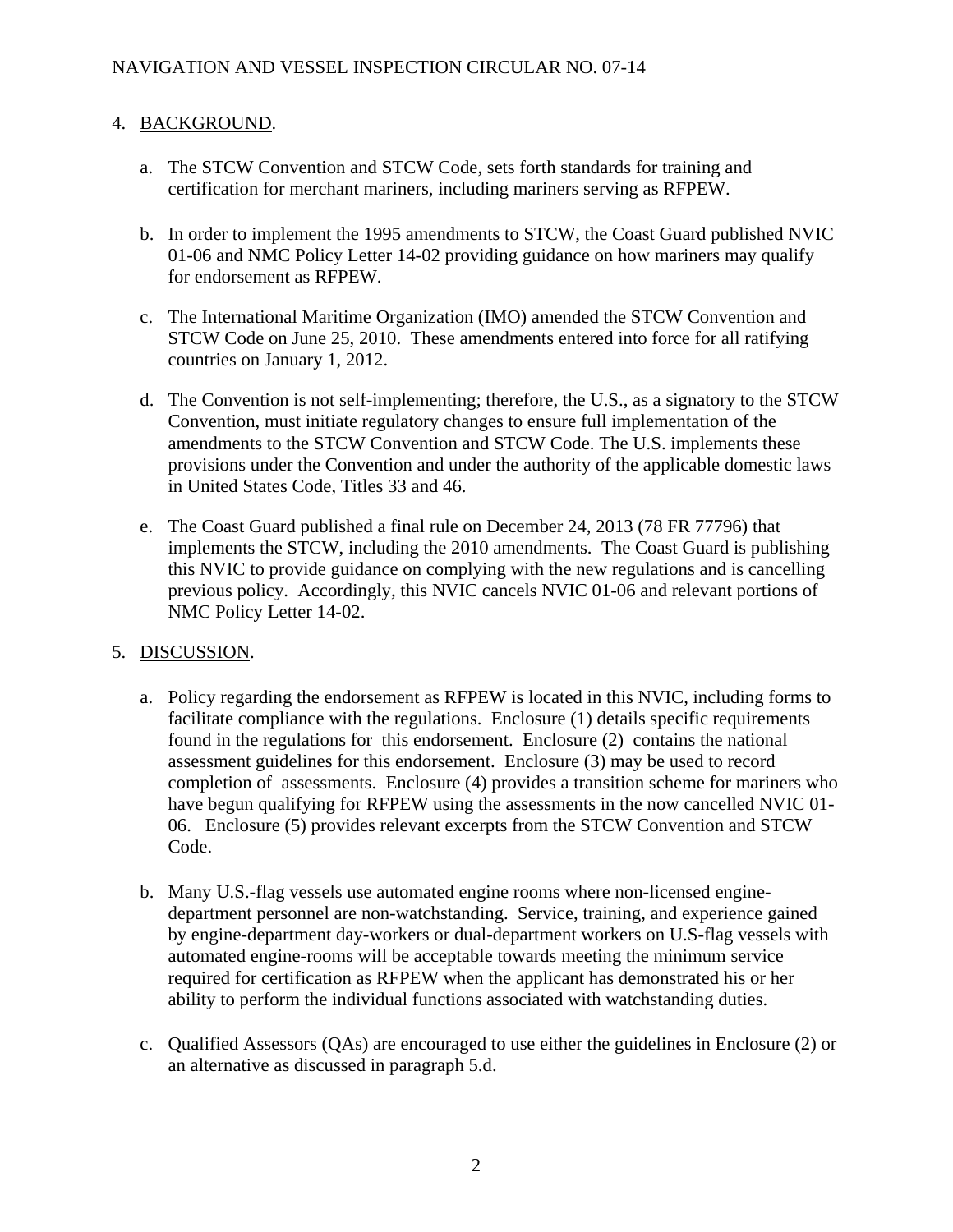#### NAVIGATION AND VESSEL INSPECTION CIRCULAR NO. 07-14

- d. QAs may refine these published guidelines and/or develop alternatives since the standards used on board any given vessel may need to be modified to be compatible with the vessel's equipment and operations manuals. A training institution submitting a course or program that leads to an endorsement as RFPEW should state either that the guidelines in Enclosure (2) will apply, or provide the guidelines it proposes to use. However, under 46 CFR 10.402(e), a training institution must submit any deviations from these guidelines to the Coast Guard for approval before use.
- e. When applying for an RFPEW endorsement, the applicant need only submit the completed Enclosure (3), Record of Assessment (or equivalent evidence of demonstration of competency), to the Coast Guard. The Coast Guard recommends that the applicant retain a copy of enclosure (3) (or equivalent evidence of demonstration of competency), for his or her records.
- 6. DISCLAIMER. This guidance is not a substitute for applicable legal requirements, nor is it itself a regulation. It is not intended to nor does it impose legally-binding requirements on any party. It represents the Coast Guard's current thinking on this topic and is issued for guidance purposes to outline methods of best practice for compliance to the applicable law. You can use an alternative approach if the approach satisfies the requirements of the applicable statutes and regulations.

#### 7. ENVIRONMENTAL ASPECT AND IMPACT CONSIDERATIONS.

- a. The development of this NVIC and the general policies contained within it have been thoroughly reviewed by the originating office, and are categorically excluded (CE) under current USCG CE # 33 from further environmental analysis, in accordance with Section 2.B.2. and Figure 2-1 of the National Environmental Policy Act Implementing Procedures and Policy for Considering Environmental Impacts, COMDTINST M16475.1 (series). Because this NVIC implements, without substantive change, the applicable Commandant Instruction or other federal agency regulations, procedures, manuals, and other guidance documents, Coast Guard categorical exclusion #33 is appropriate.
- b. This NVIC will not have any of the following: significant cumulative impacts on the human environment; substantial controversy or substantial change to existing environmental conditions; or inconsistencies with any Federal, State, or local laws or administrative determinations relating to the environment. All future specific actions resulting from the general policies in this NVIC must be individually evaluated for compliance with the National Environmental Policy Act (NEPA), DHS and Coast Guard NEPA policy, and compliance with all other environmental mandates.
- 8. RECORDS MANAGEMENT CONSIDERATIONS. This NVIC has been thoroughly reviewed during the directives clearance process, and it has been determined there are no further records scheduling requirements, in accordance with Federal Records Act, 44 U.S.C. 3101 et seq., NARA requirements, and Information and Life Cycle Management Manual, COMDTINST M5212.12 (series). This policy does not create significant or substantial change to existing records management requirements.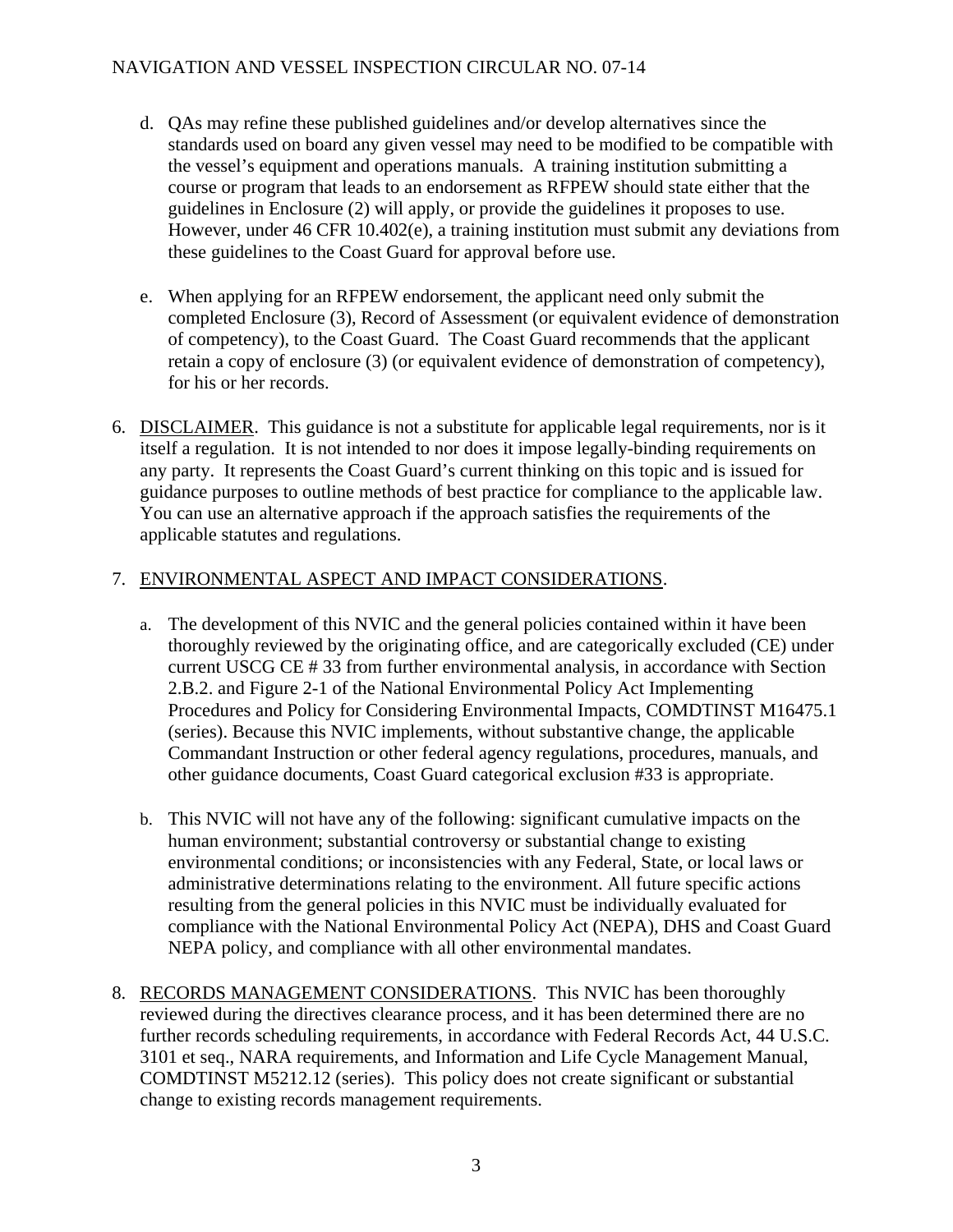#### NAVIGATION AND VESSEL INSPECTION CIRCULAR NO. 07-14

#### 9. FORMS/REPORTS. None.

10. QUESTIONS. All questions regarding implementation of this Circular should be directed to the Mariner Credentialing Program Policy Division (CG-CVC-4), at (202) 372-2357 or MMCPolicy@uscg.mil. To obtain approval for an alternative to the assessments described in Enclosure (2), contact the NMC at (888) 427-5662 or IAskNMC@uscg.mil.

**J. A. SERVIDIO** 

Rear Admiral, U.S. Coast Guard **Assistant Commandant for Prevention Policy** 

Encl: (1) Discussion of Qualification Requirements for Rating Forming Part of an Engineering Watch

- (2) Assessment Guidelines for Rating Forming Part of an Engineering Watch
- (3) Record of Assessment for Rating Forming Part of an Engineering Watch
- (4) Transition from Former Assessment Scheme for Ratings Forming Part of an Engineering Watch
- (5) Excerpts from STCW Convention and STCW Code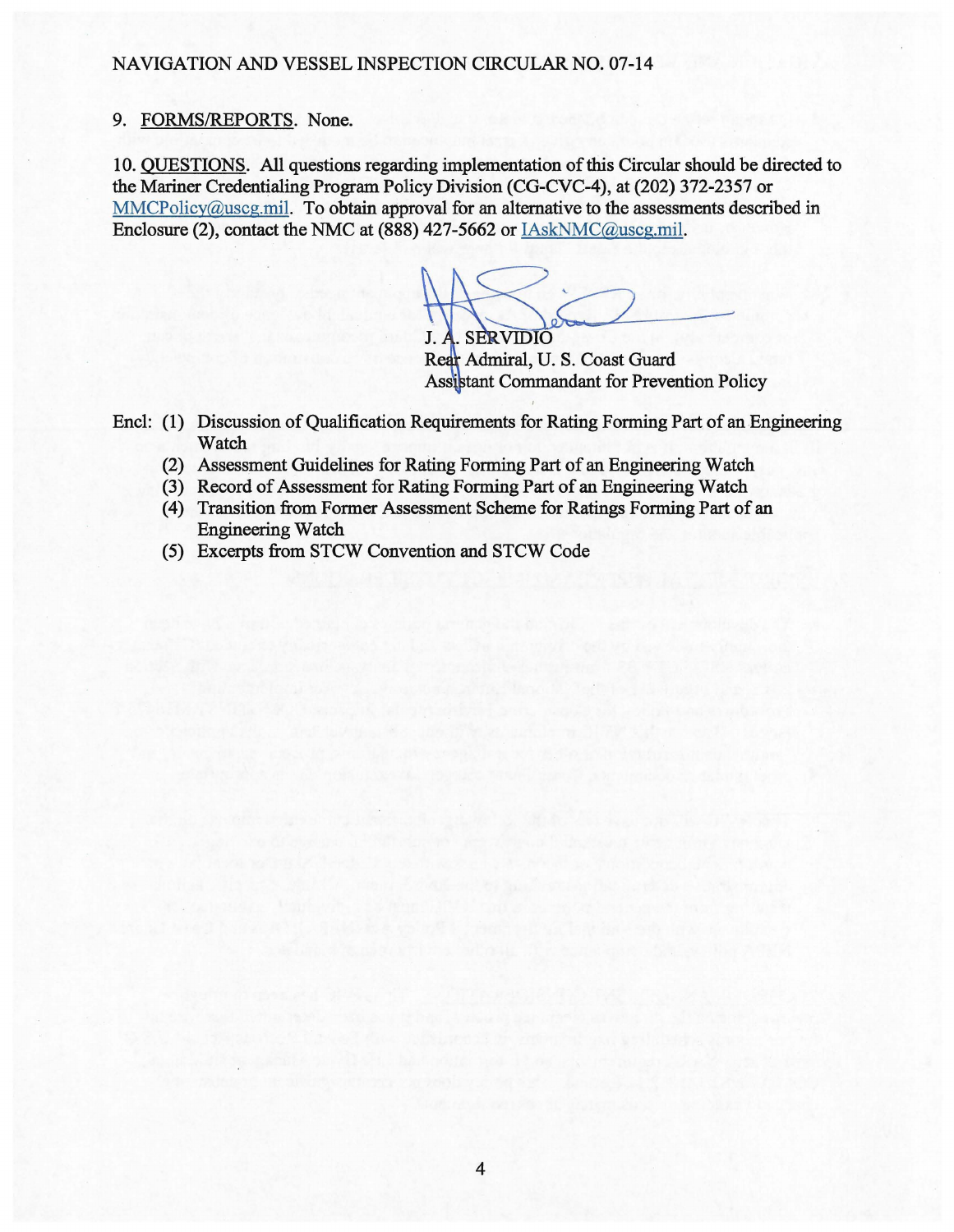#### **DISCUSSION OF QUALIFICATION REQUIREMENTS FOR RATING FORMING PART OF AN ENGINEERING WATCH**

#### 1. GENERAL.

 This enclosure provides guidance to qualify for an International Convention on Standards of Training, Certification and Watchkeeping for Seafarers, 1978, as amended (STCW) endorsement as a Rating Forming Part of an Engineering Watch (RFPEW) as specified in 46 Code of Federal Regulations (CFR) 12.609.

#### 2. SEA SERVICE, TRAINING, AND DEMONSTRATIONS.

- a. In accordance with 46 CFR 12.609(a) and paragraphs 2 and 3 of STCW Regulation III/4, an applicant for an STCW endorsement as an RFPEW shall be not less than 16 years of age and must provide satisfactory evidence of:
	- (1) Meeting the standard of competence as specified in Table A-III/4 of the STCW Code (incorporated by reference, see 46 CFR 12.103 of this part); and
	- (2) Either of the following:
		- (i) Six months of seagoing service that includes training and experience associated with engine-room functions, and involves the performance of duties carried out under the supervision of an engineer officer or a qualified STCW rating; or
		- (ii) Satisfactory completion of Coast Guard approved or accepted training that includes a period of approved seagoing service of at least 2 months.
- b. For qualification as an RFPEW, a day of approved seagoing service is 8 hours associated with engine room watchkeeping functions that involve the performance of duties carried out under the direct supervision of a qualified Engineer Officer or a qualified rating (STCW Regulation III/4). As an alternative to 8 hours in 1 day, two periods from two different calendar days, each not less than 4 hours will be credited as 1 day of sea service. When two such periods are combined as a single day of sea service, no additional credit is given for periods served over 8 hours total (46 CFR 10.107). Assessments and seagoing service should be performed on a vessel of at least 1,000 HP (750 kW) with a walk-in engine room (manned or periodically unmanned), generators independent of the main engine and other independent auxiliaries. Since many vessels no longer have manned engine rooms, experience with engine room maintenance may be substituted for watchkeeping experience. Sea service should be documented as specified in 46 CFR 10.232.

#### 3. ASSESSMENTS.

a. An applicant for an RFPEW endorsement without limitations for specific propulsion modes or vessel equipment or systems should complete every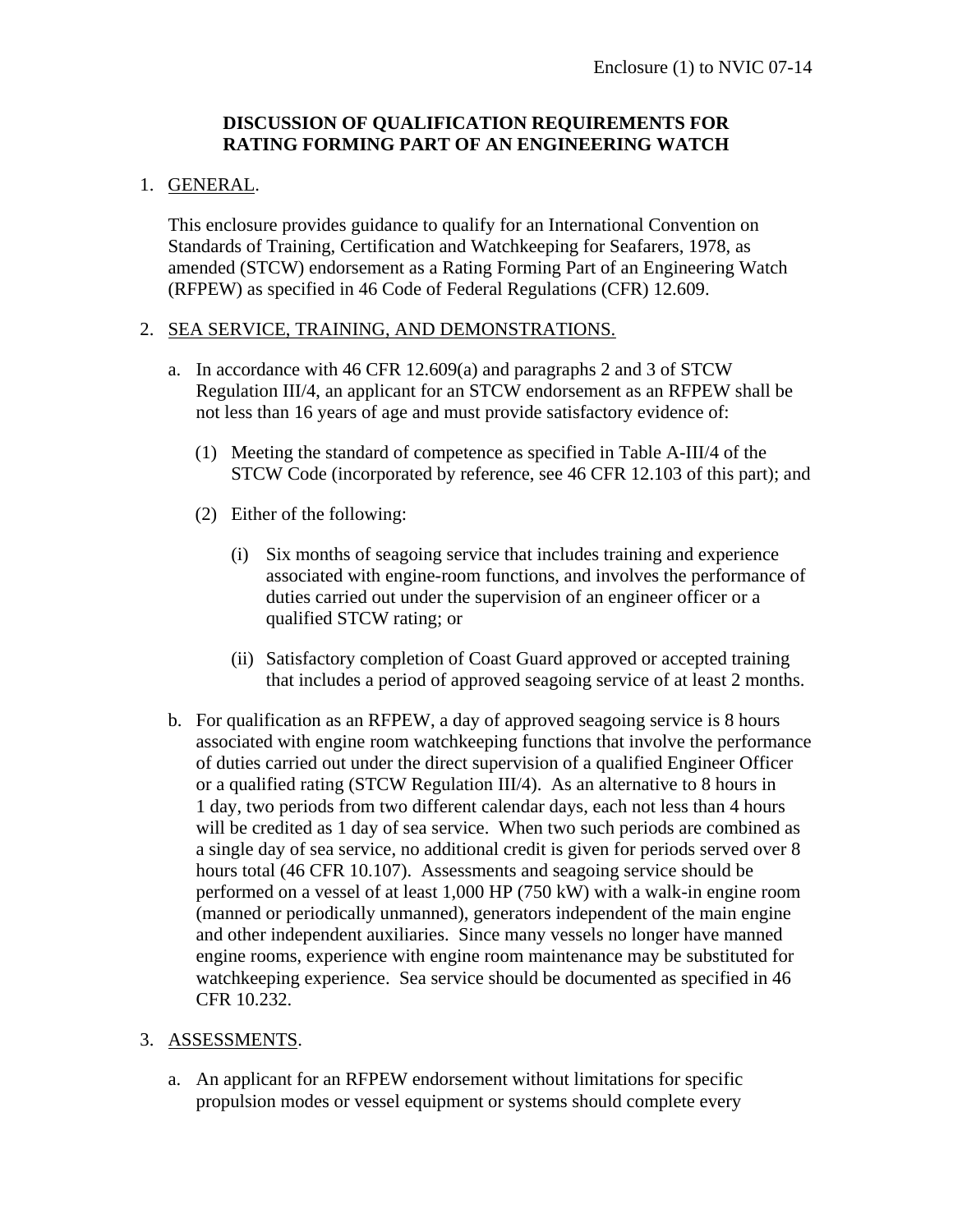assessment. This will allow service as an RFPEW on any steam, motor, or gas turbine vessel. However, an applicant for an endorsement as an RFPEW limited to service on vessels of a specific propulsion mode or vessels that are not equipped with certain equipment or systems does not need to complete assessments that are not applicable to the propulsion modes or systems for which their endorsement will be valid. Applicability of individual assessments to propulsion modes and systems is noted in Enclosure (3). Failure to perform certain assessments will limit the endorsement accordingly.

- b. Mariners may continue to qualify using the previous model assessments until December 31, 2016.
- c. The Coast Guard may exempt an applicant from meeting any individual knowledge, understanding, and proficiency required in Section A-III/4 of the STCW Code. These exemptions will be approved by the Coast Guard based upon vessel type. Under these circumstances, the certificate may include a corresponding limitation (46 CFR 12.609(b)). To request such an exemption, please contact the Mariner Credentialing Program Policy Division (CG-CVC-4) as discussed in paragraph 10 of this NVIC.
- 4. RENEWAL OF ENDORSEMENT. In order to renew an endorsement as an RFPEW, a mariner must have completed the requirements for basic training found in 46 CFR 12.602 and meet the general qualification requirements for renewal of their national rating endorsement(s) found in 46 CFR 10.227.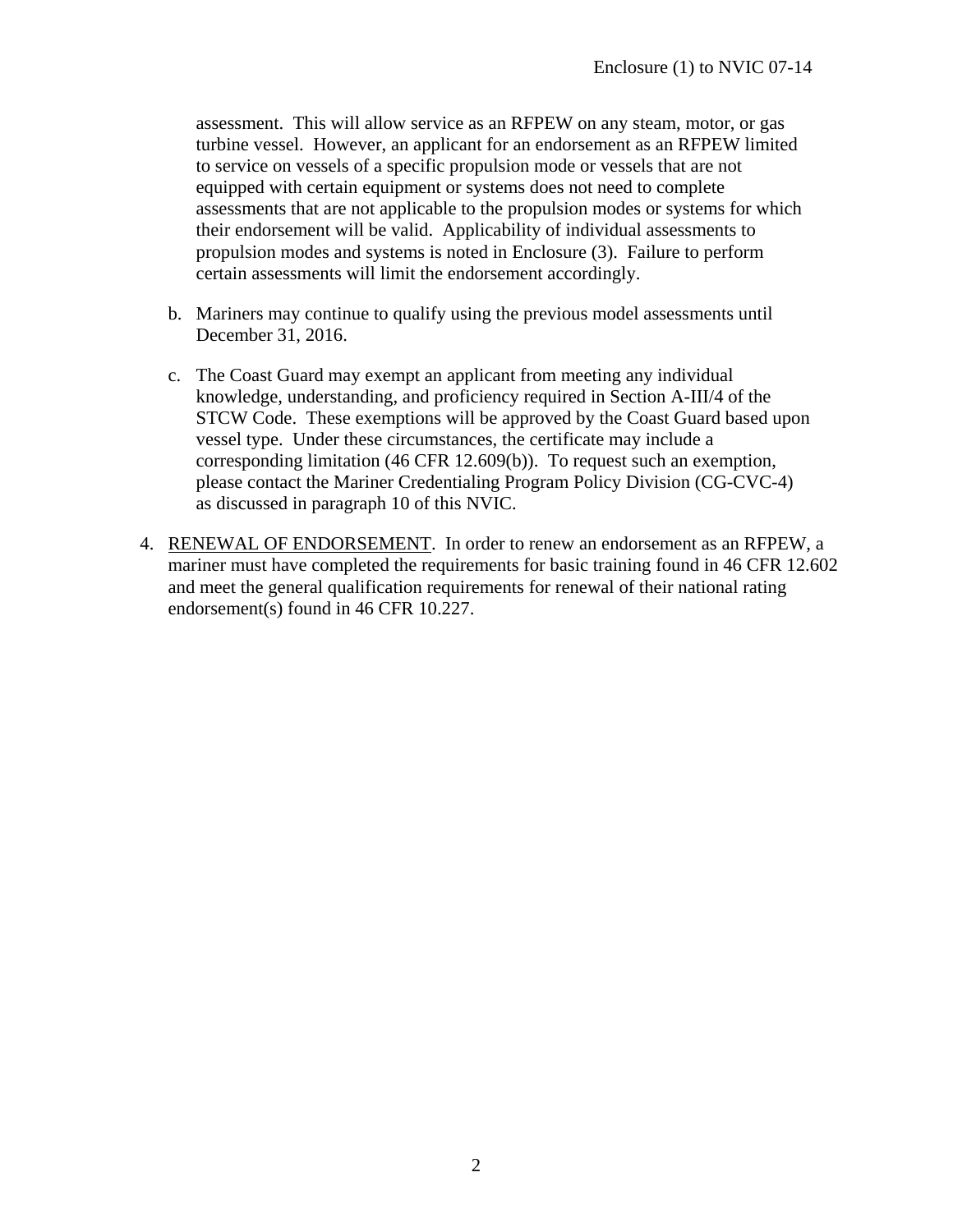#### **Assessment Guidelines for Rating Forming Part of an Engineering Watch**

#### **Standard of competence**

Every candidate for certification as rating forming part of an engineering watch (RFPEW) shall provide evidence of having achieved the required standard of competence as specified in Table A-III/4 of the STCW Code (46 Code of Federal Regulations (CFR) 12.609(a)(3)). The table below is adopted from Table A-III/4 of the STCW Code (found in Enclosure (5)) to assist the candidate and assessor in the demonstration of competency.

#### **Practical Skill demonstrations**

These assessment guidelines establish the conditions under which the assessment will occur, the performance or behavior the candidate is to accomplish, and the standards against which the performance is measured. The assessor is encouraged to use a checklist in conducting assessments of practical demonstrations of skill. Checklists allow a training institution or qualified assessor to ensure that critical tasks are not overlooked when evaluating a candidate's practical demonstration. Training institutions and qualified assessors should develop their own checklists for use in conducting the assessments in a complete and structured manner.

In addition, due to the unique requirements of different manufacturers for operating, maintenance, and repair; the different generations and configurations of systems; and the specific nature of shipboard installations did not permit the development of detailed performance criteria. As a result, many of the criteria in these guidelines call for direct reference to the manufacturers' instructions, recommendations and specifications, or the ship's standard operating procedures, to determine whether the candidate's actions were appropriate, complete, timely, and executed in the proper sequence.

#### **Qualified Assessors**

A shipboard Qualified Assessor (QA) who witnesses a practical assessment may sign the appropriate blocks and pages in the Record of Assessment in Enclosure (3) or an equivalent record. Prospective QAs should have a minimum of at least one year of experience as officer in charge of an engineering watch (OICEW) on seagoing vessels of the applicable propulsion mode(s) of at least 1,000 HP (750 kW). After December 31, 2016, QAs must be approved by the National Maritime Center to conduct the assessment(s) (46 CFR 10.107).

#### **Notes referred to in the "Task No." column of the assessment table that follows.**

- *All* **The assessment applies to all RFPEW endorsements.**
- *Note 1* Not performing this task will limit the candidate's endorsement to motor and/or gas-turbine propelled vessels only.
- *Note 2* Not performing this task will limit the candidate's endorsement to motor and/or gas-turbine propelled vessels without distilling plants.
- *Note 3* Not performing this task will limit the candidate's endorsement to motor and/or gas-turbine propelled vessels without waste-heat or auxiliary boilers.
- *Note 4* Not performing this task will limit the candidate's endorsement to motor vessels and/or steam vessels.
- *Note 5* Not performing this task will limit the candidate's endorsement to gas-turbine propelled and/or steam vessels.
- *Note 6* Not performing this task will limit the candidate's endorsement to steam vessels only.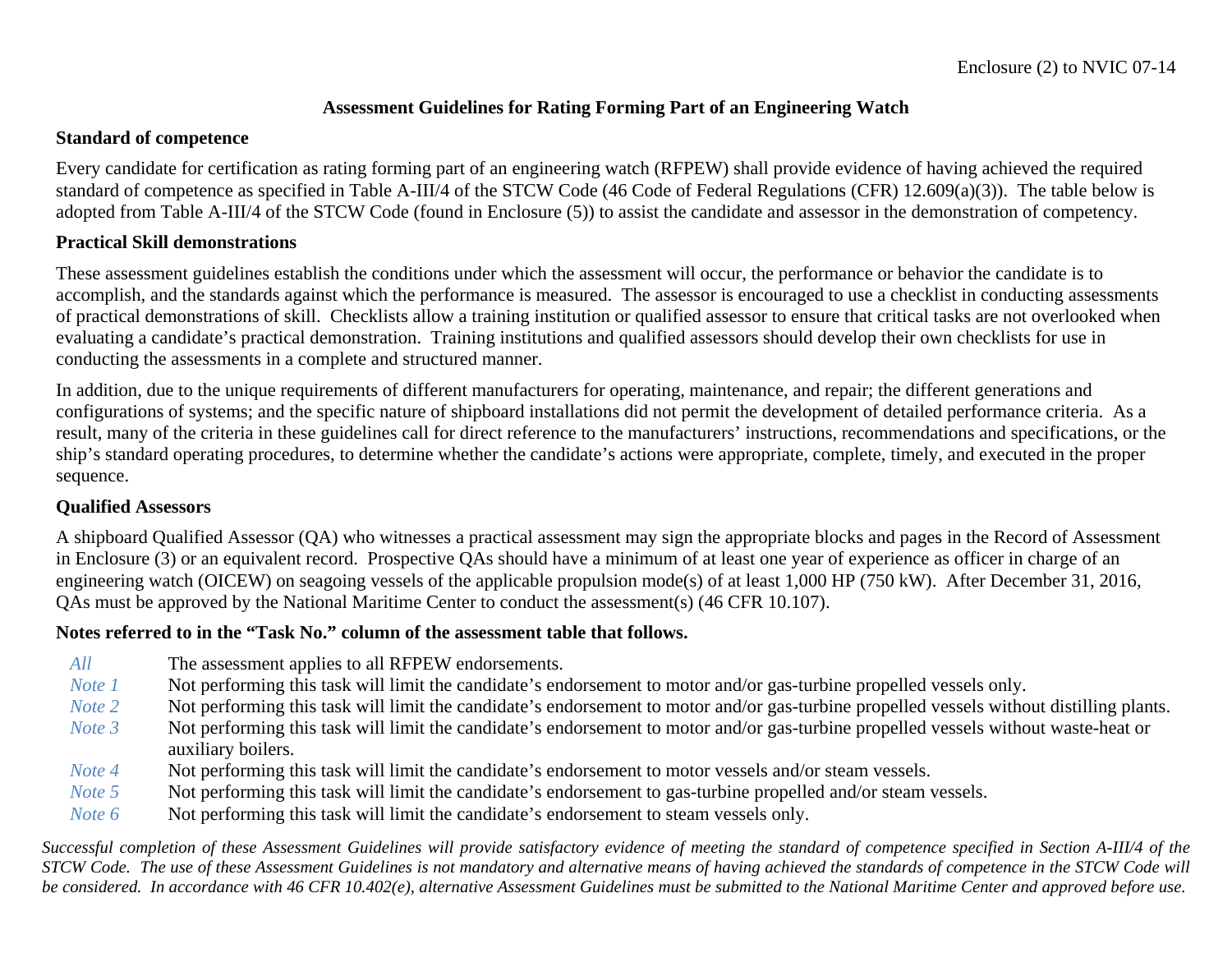#### **Assessment Guidelines for Ratings Forming Part of an Engineering Watch**

| <b>Task</b><br>No. | <b>STCW</b><br><b>Competence</b>                                                         | Knowledge,<br><b>Understanding</b><br>and Proficiency | <b>Performance</b><br><b>Condition</b> | <b>Performance</b><br><b>Behavior</b> | <b>Performance Standard</b>                                                                                                                                                                                                                   |
|--------------------|------------------------------------------------------------------------------------------|-------------------------------------------------------|----------------------------------------|---------------------------------------|-----------------------------------------------------------------------------------------------------------------------------------------------------------------------------------------------------------------------------------------------|
| 1.1.A              | Carry out a watch                                                                        | Engine-room                                           | On a vessel,                           | the candidate                         | The candidate:                                                                                                                                                                                                                                |
| All                | routine<br>appropriate to the<br>duties of a rating<br>forming part of an<br>engine-room | watchkeeping<br>procedures                            |                                        | makes an<br>engine room<br>round.     | Inspects, monitors, and checks system parameters of all auxiliary<br>systems and machinery, and main propulsion machinery, check<br>operating pressures, temperatures, flow and level indicators, and<br>collect readings for log book entry; |
|                    | watch.                                                                                   |                                                       |                                        |                                       | Inspects bilges and pump as necessary; notes piping condition in<br>bilges and conducts visual inspection of sea chests;                                                                                                                      |
|                    |                                                                                          |                                                       |                                        |                                       | Checks machinery spaces for all signs of fire, flooding, loss of<br>3.<br>lighting, and electric shock hazard;                                                                                                                                |
|                    |                                                                                          |                                                       |                                        |                                       | Wipes up all spilled oil;<br>4.                                                                                                                                                                                                               |
|                    |                                                                                          |                                                       |                                        |                                       | Inspects all system and machinery piping for signs of leaks;<br>5.                                                                                                                                                                            |
|                    |                                                                                          |                                                       |                                        |                                       | Monitors all applicable strainer and filter pressure drops;<br>6.                                                                                                                                                                             |
|                    |                                                                                          |                                                       |                                        |                                       | Checks electric motors and machinery for overheating;<br>7.                                                                                                                                                                                   |
|                    |                                                                                          |                                                       |                                        |                                       | Investigates any abnormal sounds, vibrations, or odors, as well as<br>8.<br>loose fittings, nuts, bolts, flanges, clamps, hangers, and<br>connections;                                                                                        |
|                    |                                                                                          |                                                       |                                        |                                       | Checks for any gear adrift or machinery guards not in place;<br>9.                                                                                                                                                                            |
|                    |                                                                                          |                                                       |                                        |                                       | 10. Notifies watch engineer of any unusual or unsafe conditions;                                                                                                                                                                              |
|                    |                                                                                          |                                                       |                                        |                                       | 11. Takes appropriate action to correct any unusual or unsafe<br>conditions;                                                                                                                                                                  |
|                    |                                                                                          |                                                       |                                        |                                       | 12. Demonstrates proper keeping of the bell book; and                                                                                                                                                                                         |
|                    |                                                                                          |                                                       |                                        |                                       | 13. Takes proper action to prevent safety and pollution violations.                                                                                                                                                                           |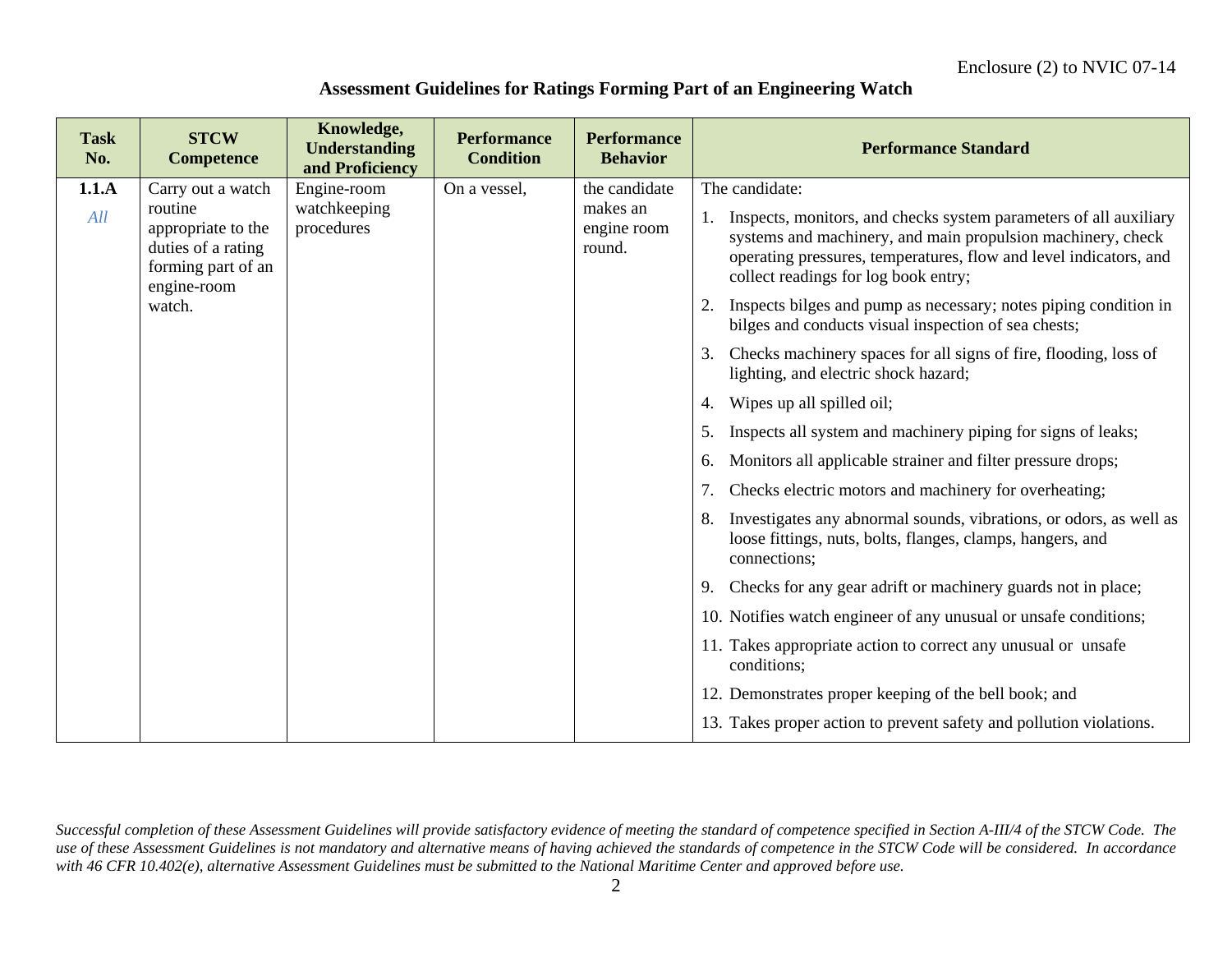| <b>Task</b><br>No. | <b>STCW</b><br><b>Competence</b>  | Knowledge,<br><b>Understanding</b><br>and Proficiency | <b>Performance</b><br><b>Condition</b> | <b>Performance</b><br><b>Behavior</b>    | <b>Performance Standard</b>                                                          |
|--------------------|-----------------------------------|-------------------------------------------------------|----------------------------------------|------------------------------------------|--------------------------------------------------------------------------------------|
| 1.1.B(S)           | Carry out a watch                 | Engine-room                                           | On a steam                             | the candidate                            | The candidate:                                                                       |
| Note 1             | routine<br>appropriate to the     | watchkeeping<br>procedures                            | vessel, on a<br>simulator, or in a     | monitors the<br>electrical<br>generating | Checks plant's operational status;<br>1.                                             |
|                    | duties of a rating                |                                                       | laboratory,                            |                                          | Checks turbo-generator rpm;<br>2.                                                    |
|                    | forming part of an<br>engine-room |                                                       |                                        | plant.                                   | Checks turbo-generator frequency;<br>3.                                              |
|                    | watch.                            |                                                       |                                        |                                          | Checks turbo-generator output voltage;<br>4.                                         |
|                    |                                   |                                                       |                                        |                                          | Checks turbo-generator output amperage;<br>5.                                        |
|                    |                                   |                                                       |                                        |                                          | Checks turbo-generator kilowatt output;<br>6.                                        |
|                    |                                   |                                                       |                                        |                                          | Checks turbo-generator kilovolt-amp reactive output, or power<br>factor;             |
|                    |                                   |                                                       |                                        |                                          | Checks turbo-generator bearings' temperature and oil flow;<br>8.                     |
|                    |                                   |                                                       |                                        |                                          | Checks turbo-generator/reduction gear lube-oil sump levels;<br>9.                    |
|                    |                                   |                                                       |                                        |                                          | 10. Checks the physical condition of pipes, tubing, and hoses for<br>wear or leaks;  |
|                    |                                   |                                                       |                                        |                                          | 11. Observes steam turbine lube-oil and cooling-water temperatures<br>and pressures; |
|                    |                                   |                                                       |                                        |                                          | 12. Observes auxiliary condenser vacuum and exhaust temperatures;                    |
|                    |                                   |                                                       |                                        |                                          | 13. Observes level of condensate in auxiliary condenser hot well;                    |
|                    |                                   |                                                       |                                        |                                          | 14. Checks for any unusual conditions or noises;                                     |
|                    |                                   |                                                       |                                        |                                          | 15. Notifies the watch engineer of any unusual or unsafe conditions;<br>and          |
|                    |                                   |                                                       |                                        |                                          | 16. Takes proper action to prevent safety and pollution violations.                  |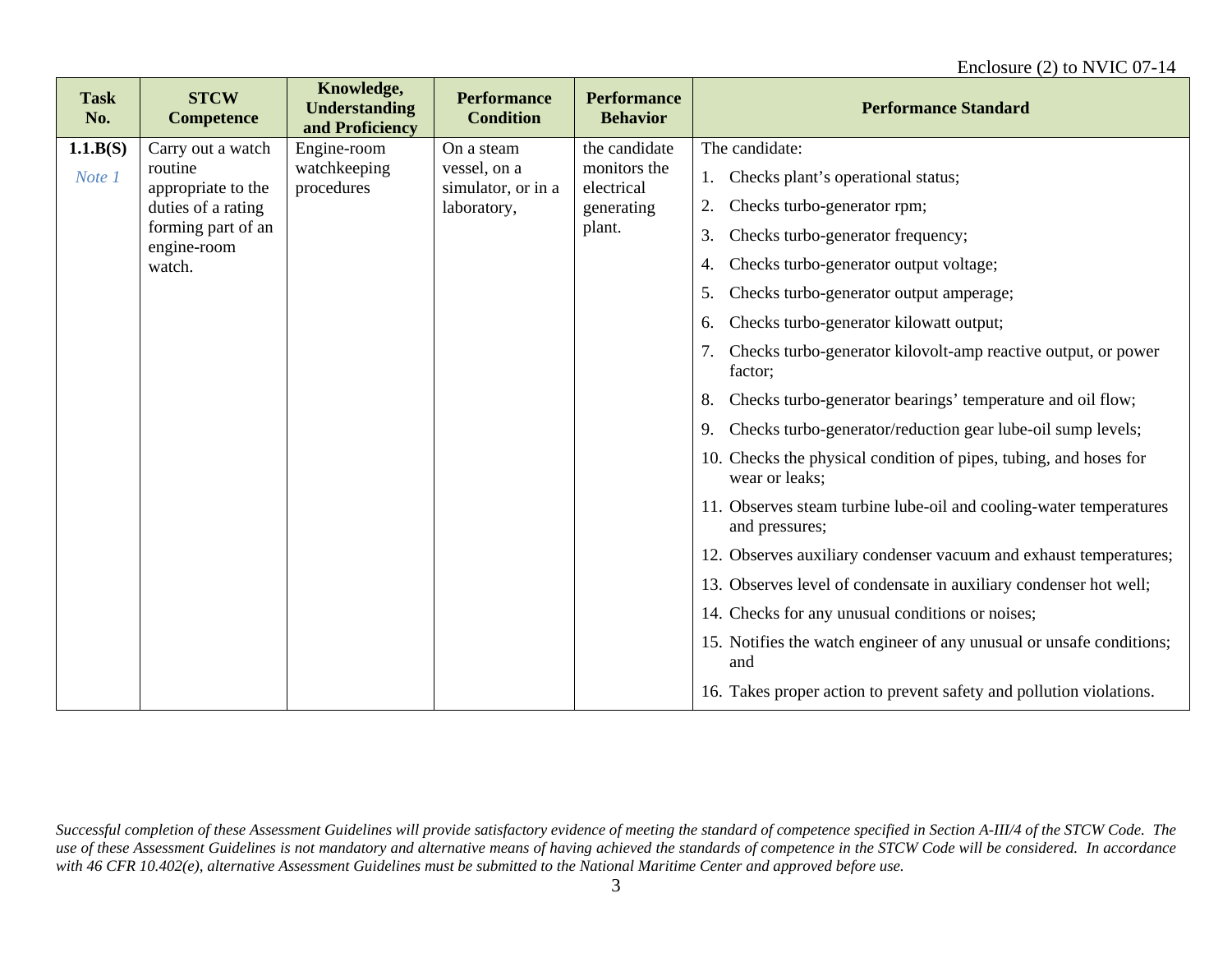| <b>Task</b><br>No. | <b>STCW</b><br><b>Competence</b>  | Knowledge,<br><b>Understanding</b><br>and Proficiency | <b>Performance</b><br><b>Condition</b> | <b>Performance</b><br><b>Behavior</b> | <b>Performance Standard</b>                                                                                                                 |
|--------------------|-----------------------------------|-------------------------------------------------------|----------------------------------------|---------------------------------------|---------------------------------------------------------------------------------------------------------------------------------------------|
| 1.1.B(M)           | Carry out a watch                 | Engine-room                                           | On a motor                             | the candidate                         | The candidate:                                                                                                                              |
| Note 5             | routine<br>appropriate to the     | watchkeeping<br>procedures                            | vessel, on a<br>simulator, or in a     | monitors the<br>electrical            | Checks plant's operational status;                                                                                                          |
|                    | duties of a rating                |                                                       | laboratory,                            | generating                            | Checks diesel generator rpm;<br>2.                                                                                                          |
|                    | forming part of an<br>engine-room |                                                       |                                        | plant.                                | Checks diesel generator frequency;<br>3.                                                                                                    |
|                    | watch.                            |                                                       |                                        |                                       | Checks diesel generator output voltage;<br>4.                                                                                               |
|                    |                                   |                                                       |                                        |                                       | Checks diesel generator output amperage;<br>5.                                                                                              |
|                    |                                   |                                                       |                                        |                                       | Checks diesel generator kilowatt output;<br>6.                                                                                              |
|                    |                                   |                                                       |                                        |                                       | Checks diesel generator kilovolt-amp reactive output or power<br>factor, as appropriate;                                                    |
|                    |                                   |                                                       |                                        |                                       | Checks diesel generator bearings' temperature and oil flow;<br>8.                                                                           |
|                    |                                   |                                                       |                                        |                                       | Checks governor, turbocharger, and diesel engine sump lube-oil<br>9.<br>levels;                                                             |
|                    |                                   |                                                       |                                        |                                       | 10. Checks the physical condition of pipes, tubing, and hoses for<br>wear or leaks;                                                         |
|                    |                                   |                                                       |                                        |                                       | 11. Observes diesel engine lube-oil and cooling-water temperatures<br>and pressures;                                                        |
|                    |                                   |                                                       |                                        |                                       | 12. Observes diesel engine air intake and exhaust temperatures and<br>pressures, including air-intake filter pressure drop, as appropriate; |
|                    |                                   |                                                       |                                        |                                       | 13. Checks start air pressure                                                                                                               |
|                    |                                   |                                                       |                                        |                                       | 14. Reads fuel-oil meter, day-tank levels, and observes operation of<br>viscosimeter, if installed;                                         |
|                    |                                   |                                                       |                                        |                                       | 15. Checks for any unusual conditions or noises;                                                                                            |
|                    |                                   |                                                       |                                        |                                       | 16. Notifies the watch engineer of any unusual or unsafe conditions;<br>and                                                                 |
|                    |                                   |                                                       |                                        |                                       | 17. Takes proper action to prevent safety and pollution violations.                                                                         |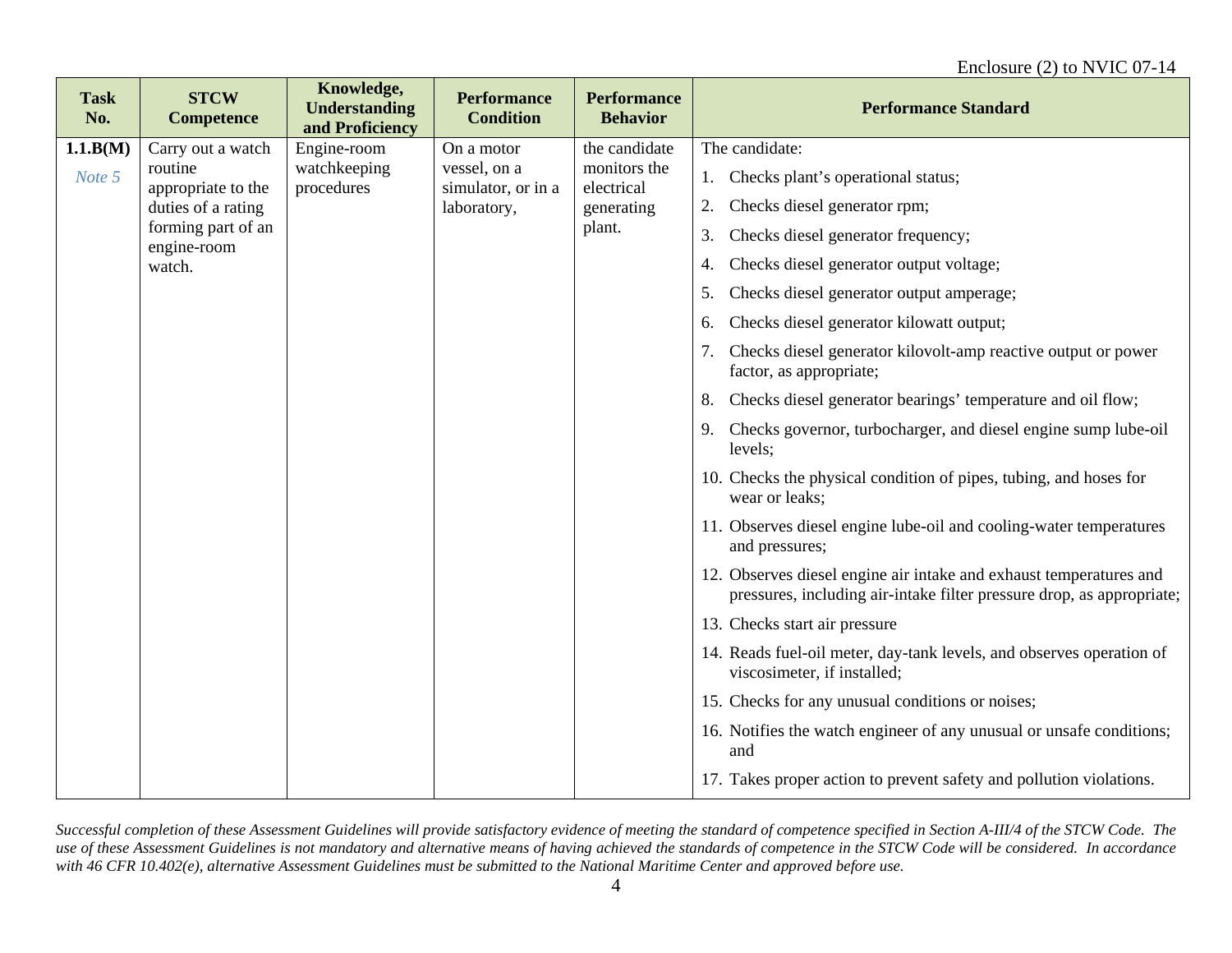| <b>Task</b><br>No. | <b>STCW</b><br><b>Competence</b>  | Knowledge,<br><b>Understanding</b><br>and Proficiency | <b>Performance</b><br><b>Condition</b> | <b>Performance</b><br><b>Behavior</b> | <b>Performance Standard</b>                                                                                                               |
|--------------------|-----------------------------------|-------------------------------------------------------|----------------------------------------|---------------------------------------|-------------------------------------------------------------------------------------------------------------------------------------------|
| 1.1.B(G)           | Carry out a watch                 | Engine-room                                           | On a gas turbine                       | the candidate                         | The candidate:                                                                                                                            |
| Note 4             | routine<br>appropriate to the     | watchkeeping<br>procedures                            | vessel, on a<br>simulator, or in a     | monitors the<br>electrical            | Checks plant's operational status;<br>1.                                                                                                  |
|                    | duties of a rating                |                                                       | laboratory,                            | generating                            | Checks gas turbine generator rpm;                                                                                                         |
|                    | forming part of an<br>engine-room |                                                       |                                        | plant.                                | Checks gas turbine generator frequency;<br>3.                                                                                             |
|                    | watch.                            |                                                       |                                        |                                       | Checks gas turbine generator output voltage;<br>4.                                                                                        |
|                    |                                   |                                                       |                                        |                                       | Checks gas turbine generator output amperage;<br>5.                                                                                       |
|                    |                                   |                                                       |                                        |                                       | Checks gas turbine generator kilowatt output;<br>6.                                                                                       |
|                    |                                   |                                                       |                                        |                                       | Checks gas turbine generator kilovolt-amp reactive output or<br>7.<br>power factor, as appropriate;                                       |
|                    |                                   |                                                       |                                        |                                       | Checks gas turbine generator bearings' temperature and oil flow;<br>8.                                                                    |
|                    |                                   |                                                       |                                        |                                       | Checks governor, turbine/reduction gear lube-oil sump levels;<br>9.                                                                       |
|                    |                                   |                                                       |                                        |                                       | 10. Checks the physical condition of pipes, tubing, and hoses for<br>wear or leaks;                                                       |
|                    |                                   |                                                       |                                        |                                       | 11. Observes gas turbine lube-oil and cooling-water temperatures and<br>pressures;                                                        |
|                    |                                   |                                                       |                                        |                                       | 12. Observes gas turbine air intake and exhaust temperatures and<br>pressures, including air-intake filter pressure drop, as appropriate; |
|                    |                                   |                                                       |                                        |                                       | 13. Checks start air pressure                                                                                                             |
|                    |                                   |                                                       |                                        |                                       | 14. Reads fuel-oil meter and day-tank levels;                                                                                             |
|                    |                                   |                                                       |                                        |                                       | 15. Checks for any unusual conditions or noises;                                                                                          |
|                    |                                   |                                                       |                                        |                                       | 16. Notifies the watch engineer of any unusual or unsafe conditions;<br>and                                                               |
|                    |                                   |                                                       |                                        |                                       | 17. Takes proper action to prevent safety and pollution violations.                                                                       |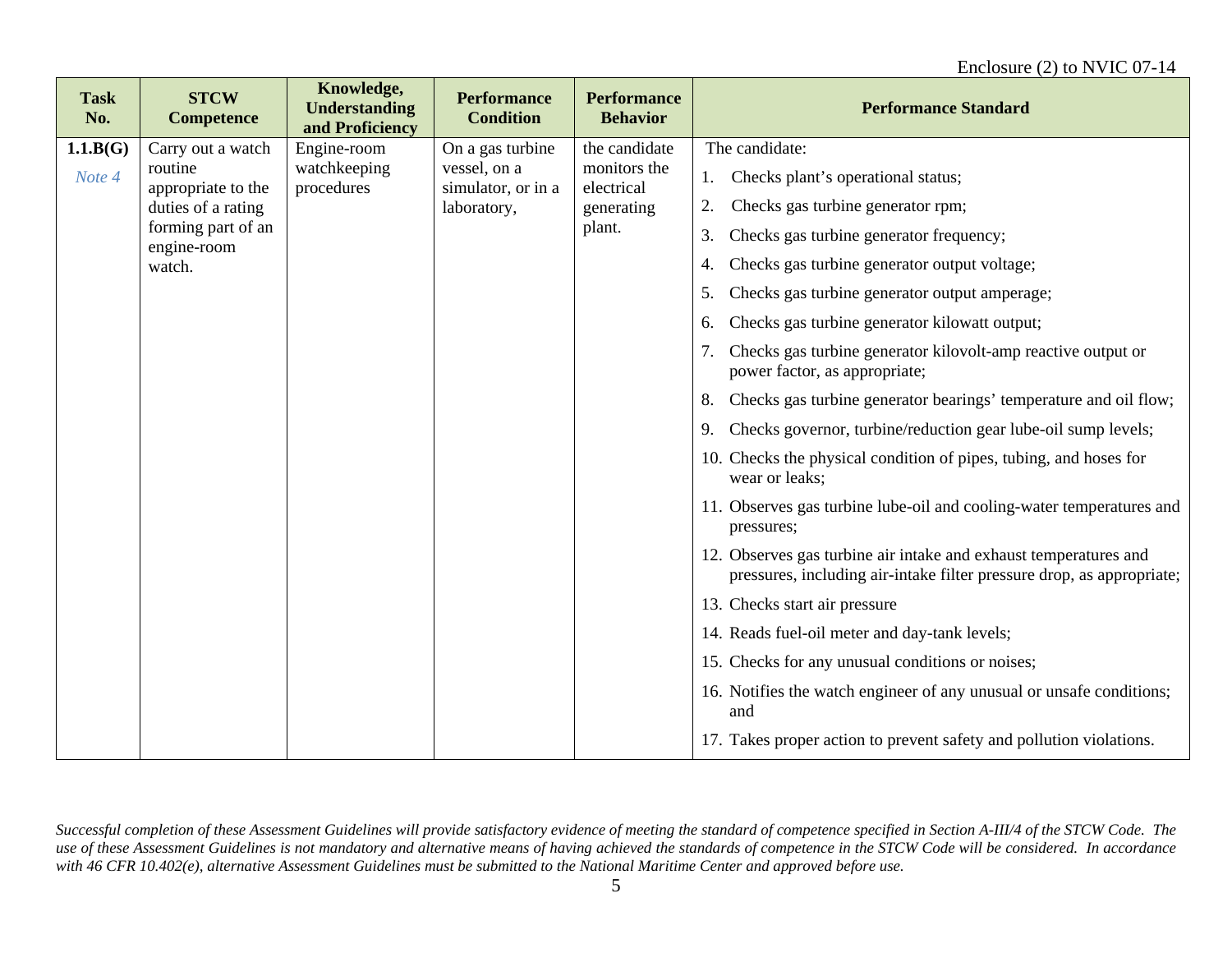| <b>Task</b><br>No. | <b>STCW</b><br><b>Competence</b> | Knowledge,<br><b>Understanding</b><br>and Proficiency | <b>Performance</b><br><b>Condition</b> | <b>Performance</b><br><b>Behavior</b> | <b>Performance Standard</b>                                                                                                                 |
|--------------------|----------------------------------|-------------------------------------------------------|----------------------------------------|---------------------------------------|---------------------------------------------------------------------------------------------------------------------------------------------|
| 1.1.C              | Carry out a watch                | Engine-room                                           | On a vessel, on a                      | the candidate                         | The candidate:                                                                                                                              |
| All                | routine<br>appropriate to the    | watchkeeping<br>procedures                            | simulator, or in a<br>laboratory,      | monitors lube-<br>oil (LO) and        | Checks plant's operational status;<br>1.                                                                                                    |
|                    | duties of a rating               |                                                       |                                        | fuel-oil (FO)                         | Checks the dirty-oil inlet temperature, as applicable;<br>2.                                                                                |
|                    | forming part of an               |                                                       |                                        | purification                          | Checks the dirty-oil inlet pressure;<br>3.                                                                                                  |
|                    | engine-room<br>watch.            |                                                       |                                        | systems.                              | Checks the clean-oil discharge pressure;<br>4.                                                                                              |
|                    |                                  |                                                       |                                        |                                       | Checks the purifier-gear drive oil sump level, as applicable;<br>5.                                                                         |
|                    |                                  |                                                       |                                        |                                       | Checks level in sealing-water head tanks, as applicable;<br>6.                                                                              |
|                    |                                  |                                                       |                                        |                                       | Checks inlet and outlet sight glasses for flow;<br>7.                                                                                       |
|                    |                                  |                                                       |                                        |                                       | Checks heater steam supply pressure, as applicable;<br>8.                                                                                   |
|                    |                                  |                                                       |                                        |                                       | Feels machine for vibration;<br>9.                                                                                                          |
|                    |                                  |                                                       |                                        |                                       | 10. Checks speed indicator for proper bowl speed;                                                                                           |
|                    |                                  |                                                       |                                        |                                       | 11. For lube oil purification plants, determines the point of suction to<br>include engine sump, settling/renovating tank, or other tank;   |
|                    |                                  |                                                       |                                        |                                       | 12. For lube oil purification plants, determines the point of discharge<br>to include engine sump, settling/renovating tank, or other tank; |
|                    |                                  |                                                       |                                        |                                       | 13. For fuel oil purification plants, determines the point of suction,<br>including settling tank or other tank;                            |
|                    |                                  |                                                       |                                        |                                       | 14. For fuel oil purification plants, determines the point of discharge<br>to include day/service tank or other tank;                       |
|                    |                                  |                                                       |                                        |                                       | 15. Checks priming- and wash-water pressure, as applicable;                                                                                 |
|                    |                                  |                                                       |                                        |                                       | 16. Checks operating-water pressure, as applicable;                                                                                         |
|                    |                                  |                                                       |                                        |                                       | 17. Checks control-air pressure, as applicable;                                                                                             |
|                    |                                  |                                                       |                                        |                                       | 18. Checks for any unusual conditions or noises;                                                                                            |
|                    |                                  |                                                       |                                        |                                       | 19. Notifies the watch engineer of unusual or unsafe conditions; and                                                                        |
|                    |                                  |                                                       |                                        |                                       | 20. Takes proper action to prevent safety and pollution violations.                                                                         |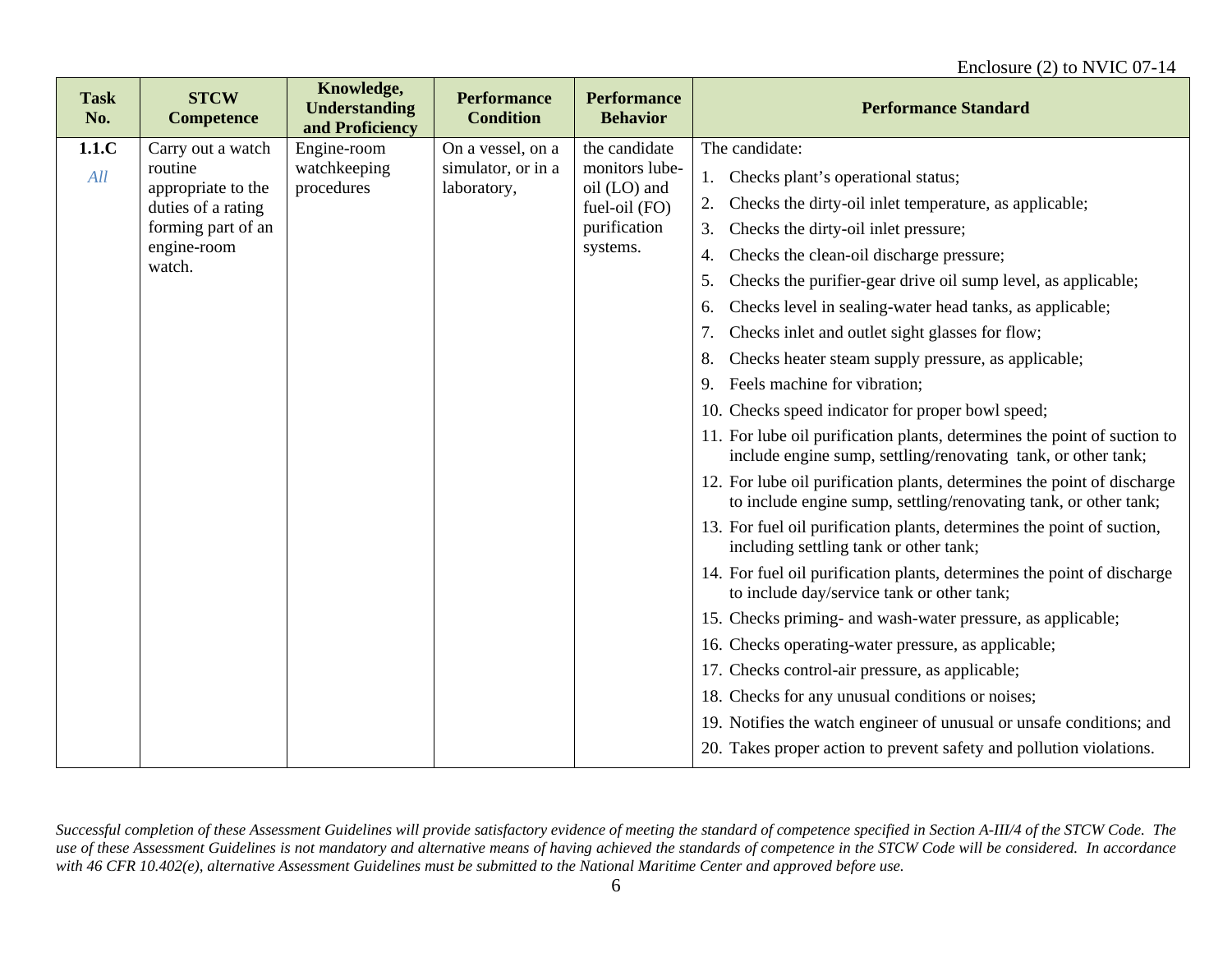| <b>Task</b><br>No. | <b>STCW</b><br><b>Competence</b>         | Knowledge,<br><b>Understanding</b><br>and Proficiency | <b>Performance</b><br><b>Condition</b> | <b>Performance</b><br><b>Behavior</b> | <b>Performance Standard</b>                                                                                                                                     |
|--------------------|------------------------------------------|-------------------------------------------------------|----------------------------------------|---------------------------------------|-----------------------------------------------------------------------------------------------------------------------------------------------------------------|
| 1.1.D              | Carry out a watch                        | Engine-room                                           | On a vessel, on a                      | the candidate                         | The candidate:                                                                                                                                                  |
| All                | routine<br>appropriate to the            | watchkeeping<br>procedures                            | simulator, or in a<br>laboratory,      | monitors the<br>compressed            | Checks plant's operational status;<br>1.                                                                                                                        |
|                    | duties of a rating<br>forming part of an |                                                       |                                        | air plant.                            | Checks applicable start, service, and control air compressor oil<br>2.<br>levels and adds oil as necessary;                                                     |
|                    | engine-room<br>watch.                    |                                                       |                                        |                                       | Checks applicable start, service, and control air compressor oil<br>3.<br>pressures;                                                                            |
|                    |                                          |                                                       |                                        |                                       | Checks applicable start, service, and control air-compressor<br>4.<br>suction pressure or air-inlet filter pressure differential indications<br>as appropriate; |
|                    |                                          |                                                       |                                        |                                       | Checks applicable start, service, and control air-compressor<br>5.<br>discharge pressures and compressed-air receiver pressures;                                |
|                    |                                          |                                                       |                                        |                                       | Checks for any unusual conditions or noises;<br>6.                                                                                                              |
|                    |                                          |                                                       |                                        |                                       | Blows down intercoolers, after coolers, and receivers, checks<br>associated refrigerated filter system and look for clogged cooling<br>fins;                    |
|                    |                                          |                                                       |                                        |                                       | Notifies the watch engineer of any unusual or unsafe conditions;<br>8.                                                                                          |
|                    |                                          |                                                       |                                        |                                       | Identifies emergency cross-connect between ship's service air<br>9.<br>and control air systems;                                                                 |
|                    |                                          |                                                       |                                        |                                       | 10. Identifies valves to direct "air on deck";                                                                                                                  |
|                    |                                          |                                                       |                                        |                                       | 11. Identifies settings of standby equipment; and                                                                                                               |
|                    |                                          |                                                       |                                        |                                       | 12. Takes proper action to prevent safety and pollution violations.                                                                                             |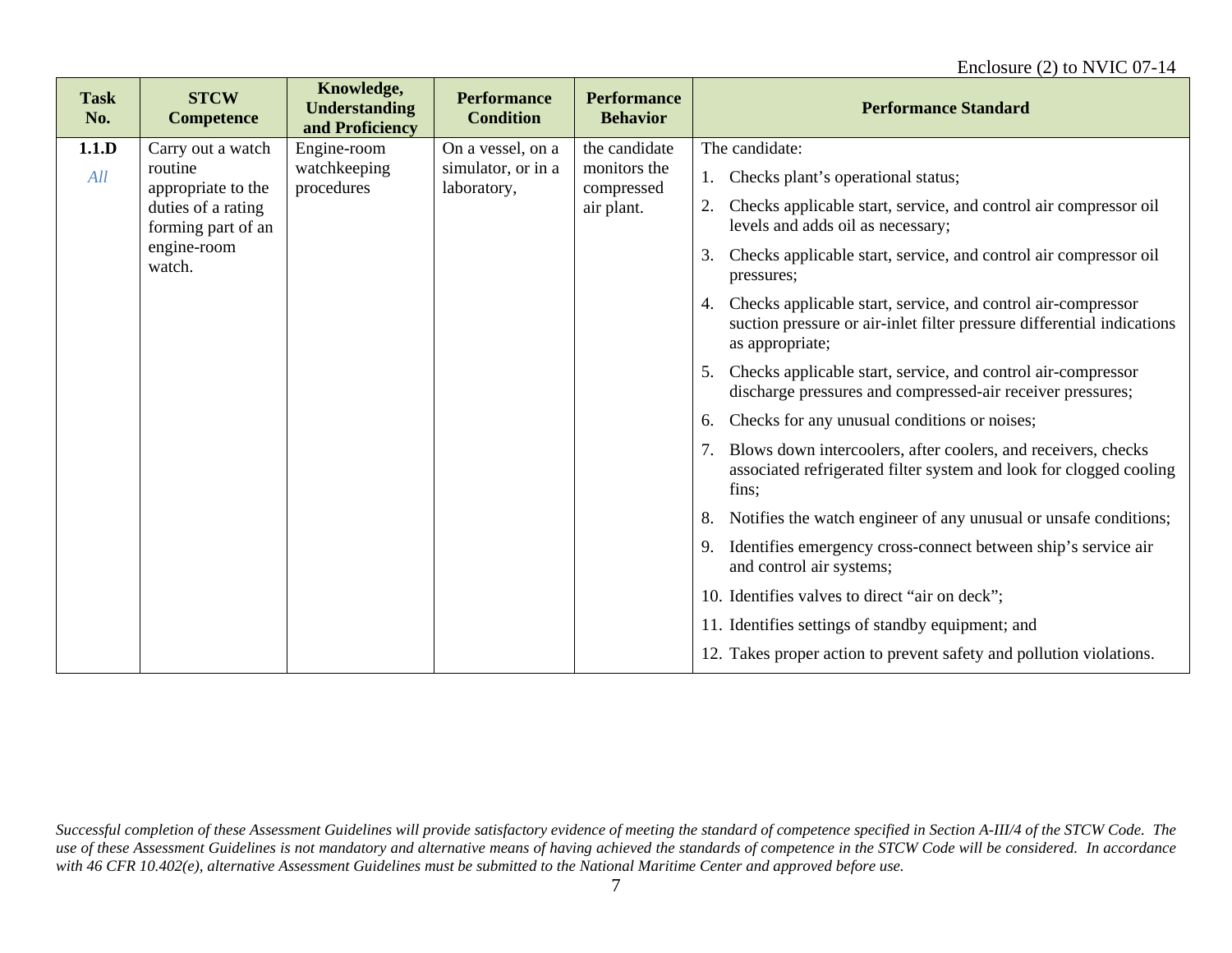| <b>Task</b><br>No. | <b>STCW</b><br><b>Competence</b>         | Knowledge,<br><b>Understanding</b><br>and Proficiency | <b>Performance</b><br><b>Condition</b> | <b>Performance</b><br><b>Behavior</b> | <b>Performance Standard</b>                                                                                                        |
|--------------------|------------------------------------------|-------------------------------------------------------|----------------------------------------|---------------------------------------|------------------------------------------------------------------------------------------------------------------------------------|
| 1.1.E              | Carry out a watch                        | Engine-room                                           | On a vessel, on a                      | the candidate                         | The candidate:                                                                                                                     |
| All                | routine<br>appropriate to the            | watchkeeping<br>procedures                            | simulator, or in a<br>laboratory,      | monitors the<br>refrigeration         | Checks plant's operational status;<br>1.                                                                                           |
|                    | duties of a rating<br>forming part of an |                                                       |                                        | and air-<br>conditioning              | Checks compressor suction and discharge pressures and<br>2.<br>temperatures;                                                       |
|                    | engine-room                              |                                                       |                                        | plants.                               | Checks compressor-oil level;<br>3.                                                                                                 |
|                    | watch.                                   |                                                       |                                        |                                       | Checks compressor-oil pressure and control-oil pressures;<br>4.                                                                    |
|                    |                                          |                                                       |                                        |                                       | Checks receiver level;<br>5.                                                                                                       |
|                    |                                          |                                                       |                                        |                                       | Checks liquid-line sight glass condition;<br>6.                                                                                    |
|                    |                                          |                                                       |                                        |                                       | Checks related cooling water supply strainers and filters, and<br>cleans or blows down same when necessary;                        |
|                    |                                          |                                                       |                                        |                                       | For refrigeration plants, checks refrigerated box temperatures and<br>8.<br>condition of the evaporator coils and drain for icing; |
|                    |                                          |                                                       |                                        |                                       | 9. For refrigeration plants, notes the condition of the box door<br>gaskets and operation of circulating fans;                     |
|                    |                                          |                                                       |                                        |                                       | 10. For air conditioning plants, checks return and supply air<br>temperatures;                                                     |
|                    |                                          |                                                       |                                        |                                       | 11. Checks condenser sea-water inlet and outlet temperatures;                                                                      |
|                    |                                          |                                                       |                                        |                                       | 12. For air conditioning plants, checks chilled-water pump suction<br>and discharge pressures, if applicable;                      |
|                    |                                          |                                                       |                                        |                                       | 13. For air conditioning plants, checks chilled-water inlet and outlet<br>temperatures, if applicable;                             |
|                    |                                          |                                                       |                                        |                                       | 14. For air conditioning plants, checks chilled-water expansion-tank<br>level, if applicable;                                      |
|                    |                                          |                                                       |                                        |                                       | 15. Notifies the watch engineer of any unusual or unsafe conditions;<br>and                                                        |
|                    |                                          |                                                       |                                        |                                       | 16. Takes proper action to prevent safety and pollution violations.                                                                |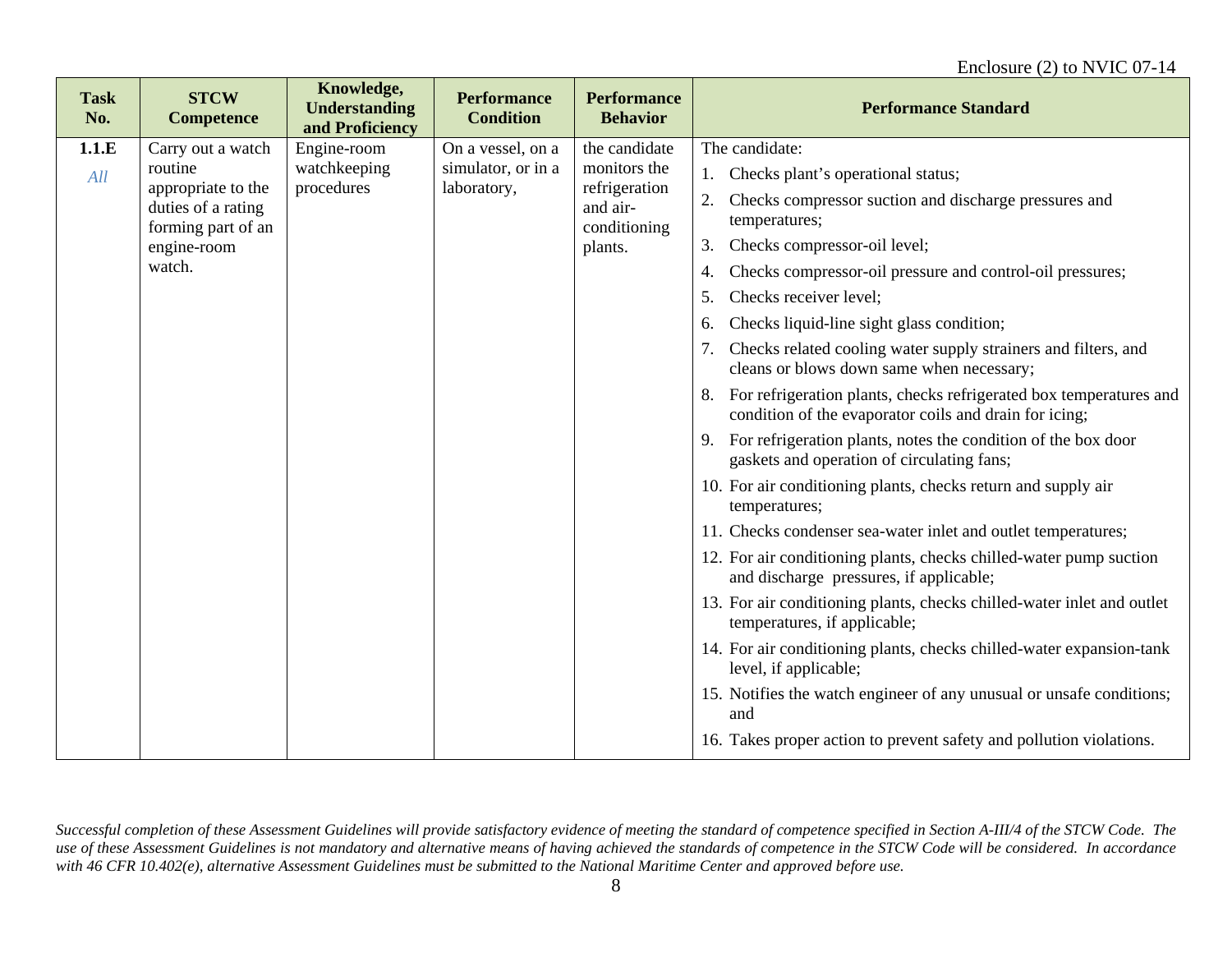| <b>Task</b><br>No. | <b>STCW</b><br><b>Competence</b>                                                                                        | Knowledge,<br><b>Understanding</b><br>and Proficiency | <b>Performance</b><br><b>Condition</b> | <b>Performance</b><br><b>Behavior</b>                                  | <b>Performance Standard</b>                                                                                                                                                                                                                                                                                                                                                                                                                                                                                                                                                                                                                                                                                                                                                                                                |
|--------------------|-------------------------------------------------------------------------------------------------------------------------|-------------------------------------------------------|----------------------------------------|------------------------------------------------------------------------|----------------------------------------------------------------------------------------------------------------------------------------------------------------------------------------------------------------------------------------------------------------------------------------------------------------------------------------------------------------------------------------------------------------------------------------------------------------------------------------------------------------------------------------------------------------------------------------------------------------------------------------------------------------------------------------------------------------------------------------------------------------------------------------------------------------------------|
| 1.1.F<br>All       | Carry out a watch<br>routine<br>appropriate to the<br>duties of a rating<br>forming part of an<br>engine-room<br>watch. | Engine-room<br>watchkeeping<br>procedures             | On a vessel, or in<br>a laboratory,    | the candidate<br>determines<br>tank and<br>pressure-<br>vessel levels. | The candidate determines the:<br>Liquid level of vented tanks and low-pressure pressure vessels<br>fitted with tubular sight-glasses;<br>Liquid level of a high-pressure pressure vessel fitted with a high-<br>2.<br>pressure gauge glass or a remote level indicator;<br>Liquid level of a vented tank fitted with petcocks;<br>3.<br>Liquid level of two vented tanks (1 fuel- or lube-oil, and 1 water),<br>4.<br>fitted with sounding tubes, using a sounding tape, using innage or<br>ullage method as appropriate;<br>Fluid level of a lube-oil sump fitted with a dipstick;<br>5.<br>Liquid level of a vented tank fitted with a pneumercator, as<br>6.<br>applicable;<br>Oil/water-interface of the slop tank; and<br>Level of a vented tank or pressure vessel fitted with remote<br>8.<br>reading-level gauges. |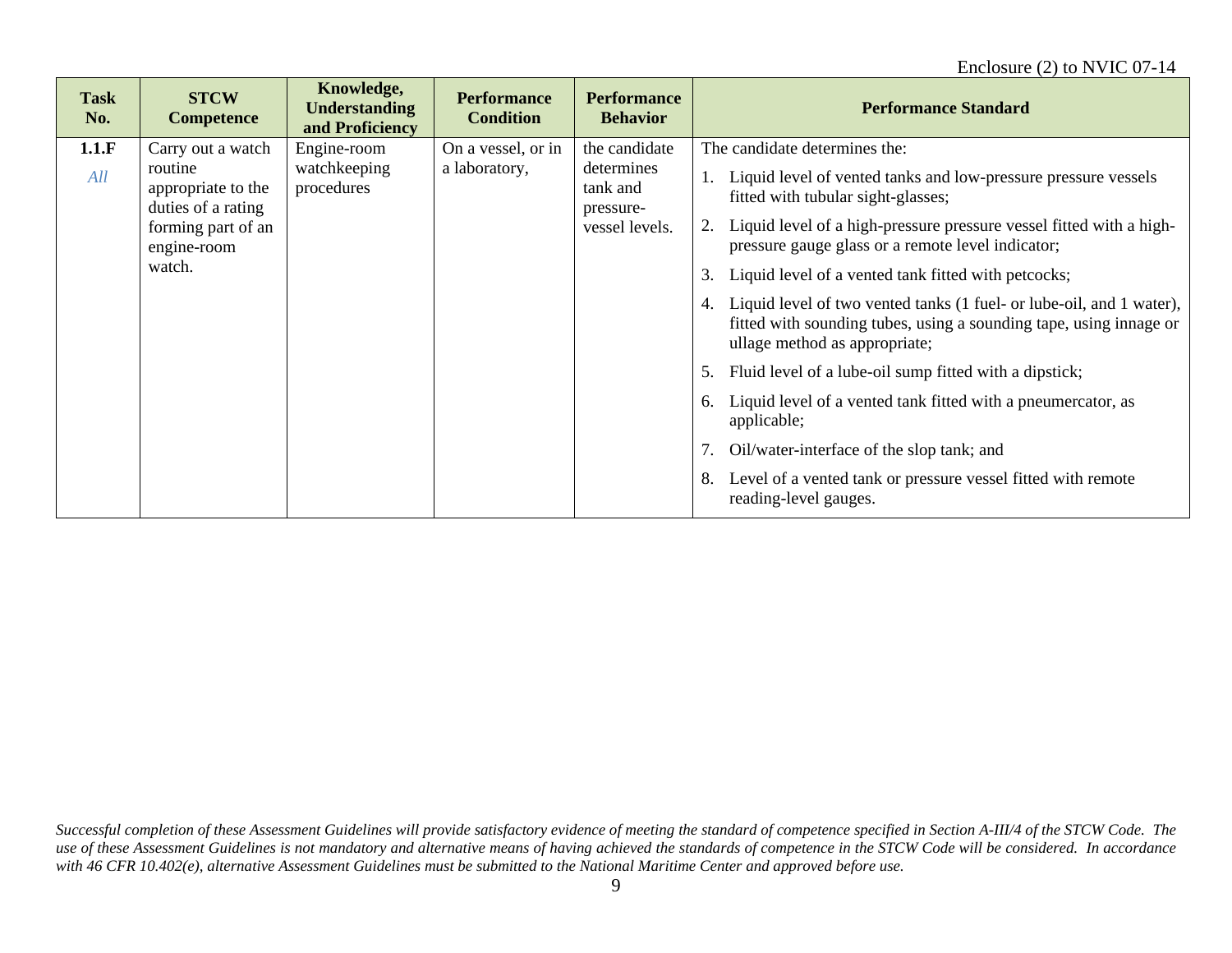| <b>Task</b><br>No. | <b>STCW</b><br><b>Competence</b>                                                                                        | Knowledge,<br><b>Understanding</b><br>and Proficiency | <b>Performance</b><br><b>Condition</b>                 | <b>Performance</b><br><b>Behavior</b>                                                                       | <b>Performance Standard</b>                                                                                                                                                                                                                                                                                                                                                                                                                                                                                                                                                                                                                                                                               |
|--------------------|-------------------------------------------------------------------------------------------------------------------------|-------------------------------------------------------|--------------------------------------------------------|-------------------------------------------------------------------------------------------------------------|-----------------------------------------------------------------------------------------------------------------------------------------------------------------------------------------------------------------------------------------------------------------------------------------------------------------------------------------------------------------------------------------------------------------------------------------------------------------------------------------------------------------------------------------------------------------------------------------------------------------------------------------------------------------------------------------------------------|
| 1.1.G<br>All       | Carry out a watch<br>routine<br>appropriate to the<br>duties of a rating<br>forming part of an<br>engine-room<br>watch. | Engine-room<br>watchkeeping<br>procedures             | On a vessel, on a<br>simulator, or in a<br>laboratory, | the candidate<br>charges a<br>"waterlogged"<br>potable water<br>pressure tank<br>with<br>compressed<br>air. | The candidate:<br>Correctly connects the compressed air hose from the service air<br>1.<br>header to the pressure tank;<br>Opens the appropriate valves, charge air into the pressure tank,<br>while observing the water level and allowing the potable water<br>pump to cycle on and off;<br>Closes the appropriate valves, secure from charging air into the<br>3.<br>pressure tank when the potable water pump no longer short-<br>cycles and the pressure tank level cycles between normal<br>parameters;<br>Correctly disconnects and stow the compressed air hose from the<br>service air header to the pressure tank; and<br>Takes proper action to prevent safety and pollution violations.<br>5. |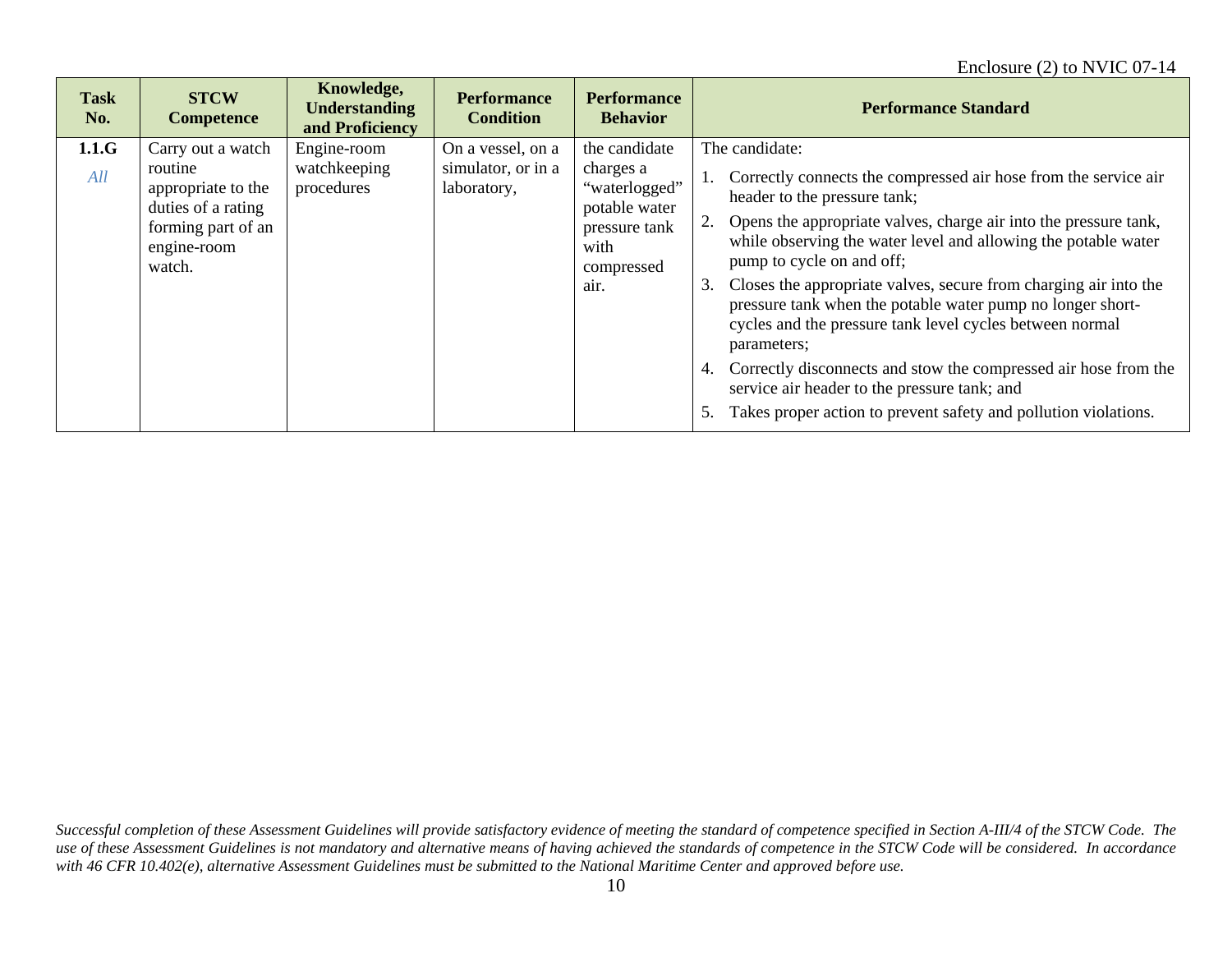#### Enclosure (2) to NVIC 07-14

| <b>Task</b><br>No. | <b>STCW</b><br><b>Competence</b>                                                                                        | Knowledge,<br><b>Understanding</b><br>and Proficiency | <b>Performance</b><br><b>Condition</b>                                                                   | <b>Performance</b><br><b>Behavior</b>                      | <b>Performance Standard</b>                                                                                                                                                                                                                                                                                                                                                                                                                                                                                                                                                                                                                                                                                                                                                             |
|--------------------|-------------------------------------------------------------------------------------------------------------------------|-------------------------------------------------------|----------------------------------------------------------------------------------------------------------|------------------------------------------------------------|-----------------------------------------------------------------------------------------------------------------------------------------------------------------------------------------------------------------------------------------------------------------------------------------------------------------------------------------------------------------------------------------------------------------------------------------------------------------------------------------------------------------------------------------------------------------------------------------------------------------------------------------------------------------------------------------------------------------------------------------------------------------------------------------|
| 1.1.H(S)<br>Note 2 | Carry out a watch<br>routine<br>appropriate to the<br>duties of a rating<br>forming part of an<br>engine-room<br>watch. | Engine-room<br>watchkeeping<br>procedures             | On a steam vessel<br>at sea or at<br>anchor in clean<br>water, on a<br>simulator, or in a<br>laboratory, | the candidate<br>monitors<br>steam<br>distilling<br>plant. | The candidate:<br>Checks plant's operational status;<br>Checks sea-water feed, brine, distillate, and condensate drains<br>pump suction and discharge pressures as appropriate;<br>3.<br>Checks air-ejector steam supply pressure;<br>Checks sea-water feed inlet temperature;<br>4.<br>Checks distillate outlet temperature;<br>5.<br>Checks shell vacuums;<br>6.<br>Checks feed-water-heater inlet pressure and temperature;<br>Verifies and checks distillate-pump discharge to proper tank;<br>8.<br>Observes the position of the 3-way valve to ensure it is not<br>9.<br>tripped, unless in the case of high distillate salinity;<br>10. Takes water-meter reading;<br>11. Checks distillate salinity; and<br>12. Notifies the watch engineer of any unusual or unsafe conditions |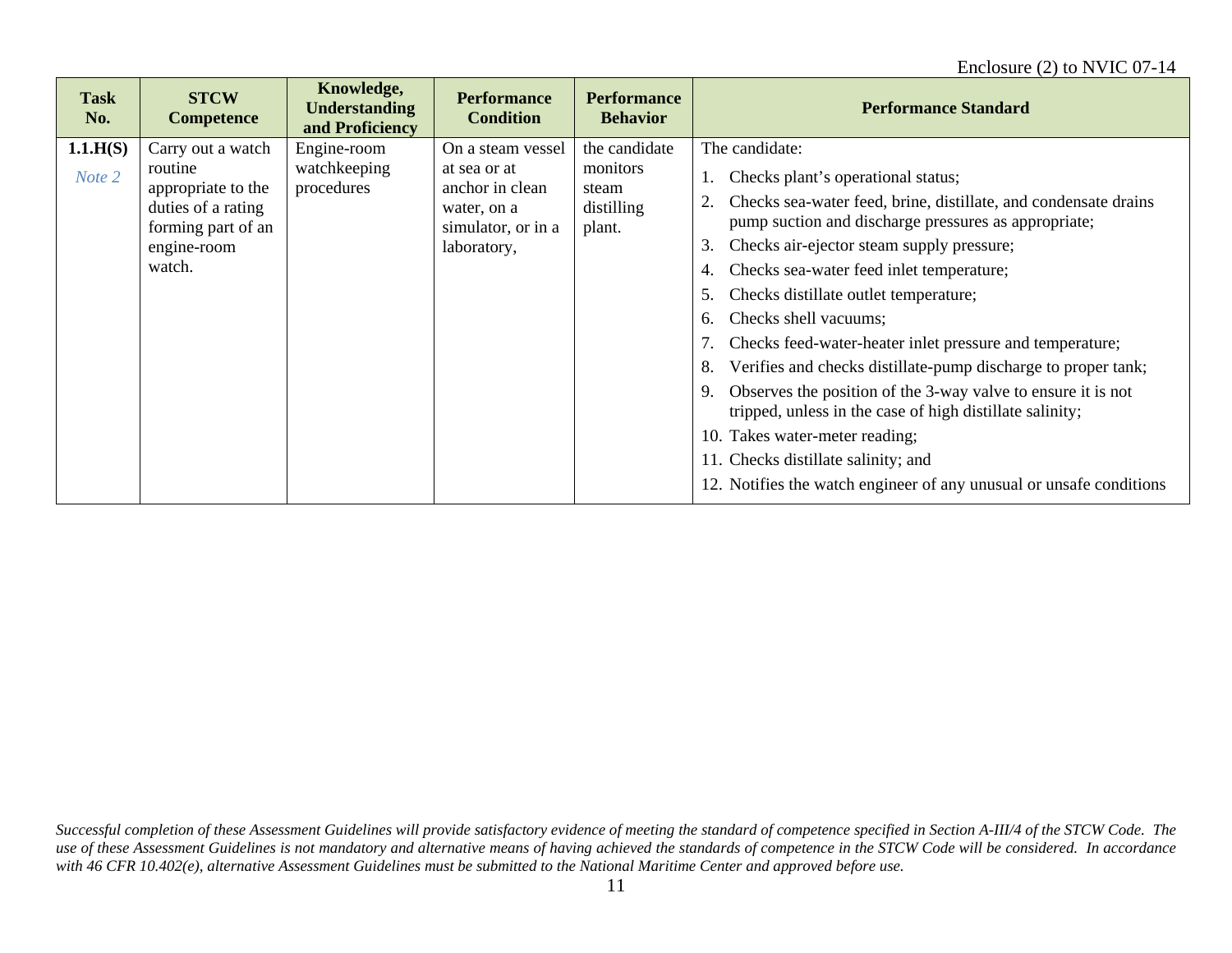| <b>Task</b><br>No. | <b>STCW</b><br><b>Competence</b>         | Knowledge,<br><b>Understanding</b><br>and Proficiency | <b>Performance</b><br><b>Condition</b>    | <b>Performance</b><br><b>Behavior</b> | <b>Performance Standard</b>                                                                                             |
|--------------------|------------------------------------------|-------------------------------------------------------|-------------------------------------------|---------------------------------------|-------------------------------------------------------------------------------------------------------------------------|
| 1.1.H(M)           | Carry out a watch                        | Engine-room                                           | On a motor                                | the candidate                         | The candidate:                                                                                                          |
| Note 6             | routine<br>appropriate to the            | watchkeeping<br>procedures                            | vessel at sea, on a<br>simulator, or in a | monitors a<br>jacket water            | Checks plant's operational status;                                                                                      |
|                    | duties of a rating<br>forming part of an |                                                       | laboratory,                               | evaporator.                           | Checks sea-water feed, brine, distillate, and sea water ejector<br>pump suction and discharge pressures as appropriate; |
|                    | engine-room<br>watch.                    |                                                       |                                           |                                       | Checks sea water feed inlet temperature;<br>3.                                                                          |
|                    |                                          |                                                       |                                           |                                       | Checks distillate outlet temperature;<br>4.                                                                             |
|                    |                                          |                                                       |                                           |                                       | Checks shell vacuum;<br>5.                                                                                              |
|                    |                                          |                                                       |                                           |                                       | Checks jacket water heating inlet and outlet temperatures;<br>6.                                                        |
|                    |                                          |                                                       |                                           |                                       | Verifies and checks distillate pump discharge to the proper tank;                                                       |
|                    |                                          |                                                       |                                           |                                       | Observes the position of the 3-way valve to ensure it is not<br>8.<br>tripped, unless in the case of high salinity;     |
|                    |                                          |                                                       |                                           |                                       | Takes water-meter reading;<br>9.                                                                                        |
|                    |                                          |                                                       |                                           |                                       | 10. Checks distillate salinity; and                                                                                     |
|                    |                                          |                                                       |                                           |                                       | 11. Notifies the watch engineer of any unusual or unsafe conditions.                                                    |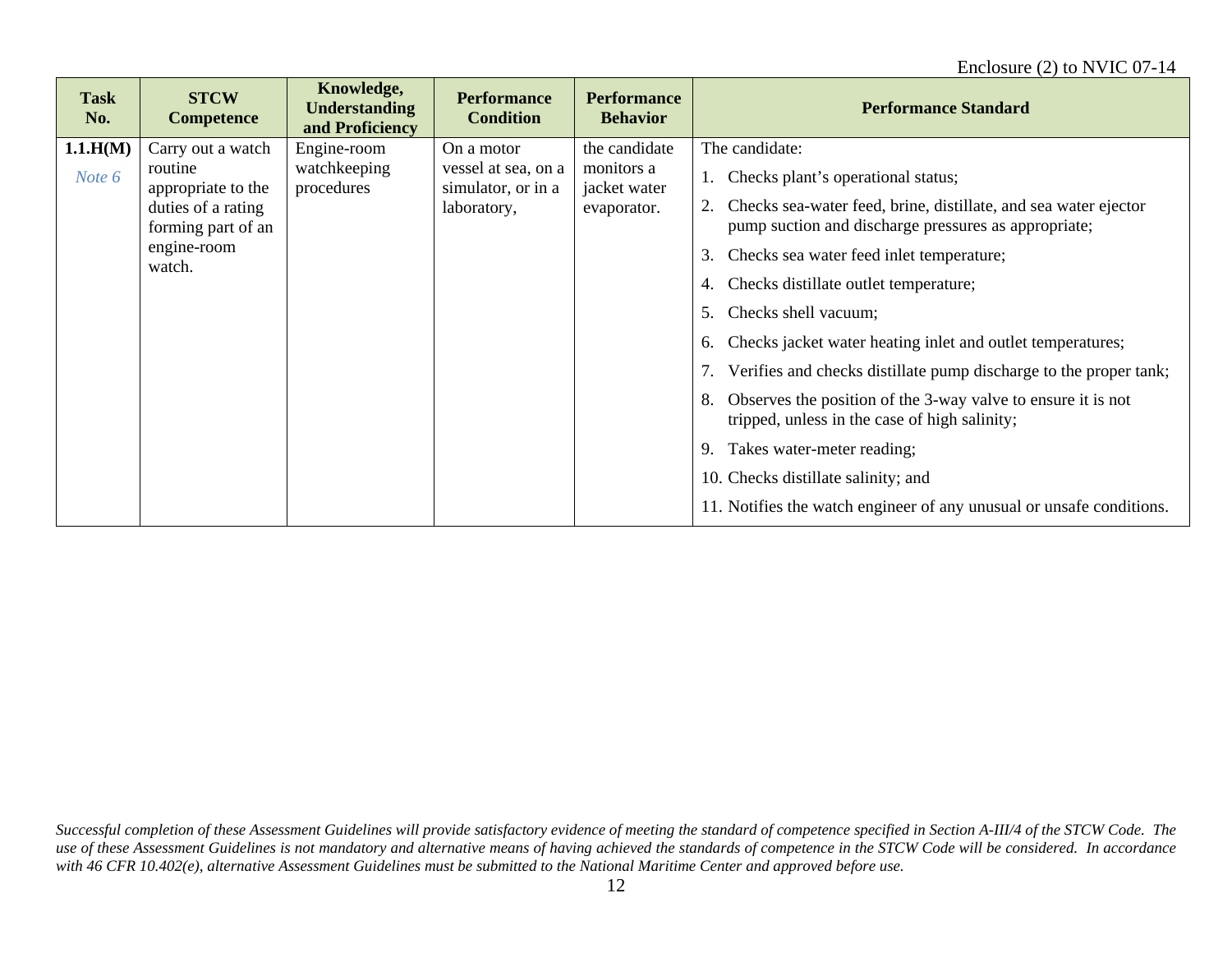| <b>Task</b><br>No.                                                                         | <b>STCW</b><br><b>Competence</b>                                                                                        | Knowledge,<br><b>Understanding</b><br>and Proficiency | <b>Performance</b><br><b>Condition</b>                                                                                  | <b>Performance</b><br><b>Behavior</b>                    | <b>Performance Standard</b>                                                                                                                                                                                                                                                                                                                                                                                                          |
|--------------------------------------------------------------------------------------------|-------------------------------------------------------------------------------------------------------------------------|-------------------------------------------------------|-------------------------------------------------------------------------------------------------------------------------|----------------------------------------------------------|--------------------------------------------------------------------------------------------------------------------------------------------------------------------------------------------------------------------------------------------------------------------------------------------------------------------------------------------------------------------------------------------------------------------------------------|
| 1.1.H<br>(M/G)<br>Note 6<br>May be<br>used as<br>substitute<br>for Task<br>No.<br>1.1.H(M) | Carry out a watch<br>routine<br>appropriate to the<br>duties of a rating<br>forming part of an<br>engine-room<br>watch. | Engine-room<br>watchkeeping<br>procedures             | On a motor or gas<br>turbine vessel at<br>sea or at anchor<br>in clean water, on<br>a simulator, or in<br>a laboratory, | the candidate<br>monitors a<br>reverse<br>osmosis plant. | The candidate:<br>Checks plant's operational status;<br>Checks sea water feed and high pressure pump suction and<br>discharge pressures as appropriate;<br>Checks pre-filter pressure drops;<br>3.<br>Checks membrane bank pressure drops;<br>4.<br>Verifies and checks distillate flow to proper tank;<br>5.<br>Observes the position of the 3-way valve to ensure it is not<br>6.<br>tripped, unless in the case of high salinity; |
|                                                                                            |                                                                                                                         |                                                       |                                                                                                                         |                                                          | Takes water-meter reading;<br>Checks distillate salinity; and<br>8.                                                                                                                                                                                                                                                                                                                                                                  |
|                                                                                            |                                                                                                                         |                                                       |                                                                                                                         |                                                          | Notifies the watch engineer of any unusual or unsafe conditions.<br>9.                                                                                                                                                                                                                                                                                                                                                               |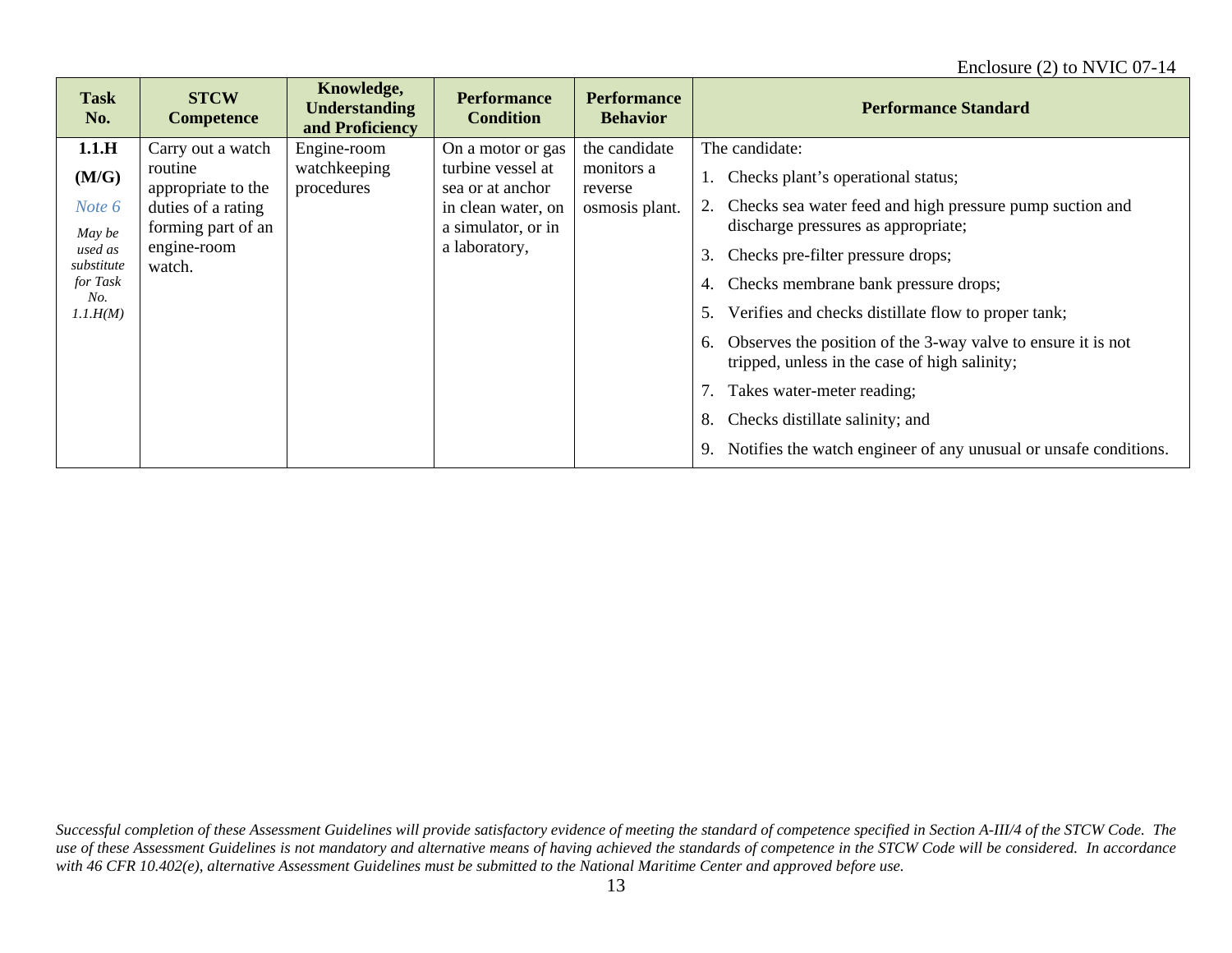| <b>Task</b><br>No. | <b>STCW</b><br><b>Competence</b>                    | Knowledge,<br><b>Understanding</b><br>and Proficiency | <b>Performance</b><br><b>Condition</b> | <b>Performance</b><br><b>Behavior</b>        | <b>Performance Standard</b>                                                                                                                                           |
|--------------------|-----------------------------------------------------|-------------------------------------------------------|----------------------------------------|----------------------------------------------|-----------------------------------------------------------------------------------------------------------------------------------------------------------------------|
| 1.1.I(S)           | Carry out a watch                                   | Engine-room                                           | On a steam vessel                      | the candidate                                | The candidate:                                                                                                                                                        |
| Note 1             | routine<br>appropriate to the<br>duties of a rating | watchkeeping<br>procedures                            | at sea, on a<br>simulator,             | monitors main<br>steam turbine<br>propulsion | 1. Monitors the main lube-oil and sea water temperatures entering<br>and leaving the main lube-oil cooler;                                                            |
|                    | forming part of an                                  |                                                       |                                        | unit.                                        | 2. Monitors the main lube-oil-sump level;                                                                                                                             |
|                    | engine-room<br>watch.                               |                                                       |                                        |                                              | 3. Monitors the main lube-oil-gravity tank for continuous overflow,<br>as appropriate;                                                                                |
|                    |                                                     |                                                       |                                        |                                              | 4. Monitors the lube oil pump suction and discharge pressures and<br>lube-oil supply pressure to the main engines and applicable lube<br>oil strainer pressure drops; |
|                    |                                                     |                                                       |                                        |                                              | 5. Monitors the oil-return temperature from each bearing and<br>indicators for continuous flow;                                                                       |
|                    |                                                     |                                                       |                                        |                                              | Checks turbine rotor axial position indicator as applicable;<br>6.                                                                                                    |
|                    |                                                     |                                                       |                                        |                                              | Checks turbine vibration indicator as applicable;<br>7.                                                                                                               |
|                    |                                                     |                                                       |                                        |                                              | 8. Monitors main condenser sea water inlet and outlet temperatures,<br>main circulator pump suction and discharge pressures, and check<br>water boxes for leaks;      |
|                    |                                                     |                                                       |                                        |                                              | 9. Monitors main condensate suction and discharge pressures and<br>main condenser hot well level;                                                                     |
|                    |                                                     |                                                       |                                        |                                              | 10. Checks air-ejector equipment pressures and temperatures;                                                                                                          |
|                    |                                                     |                                                       |                                        |                                              | 11. Checks auxiliary exhaust steam pressure, shell pressure and water<br>level in deaerating feed tank;                                                               |
|                    |                                                     |                                                       |                                        |                                              | 12. Monitors main condenser vacuum and turbine exhaust<br>temperature;                                                                                                |
|                    |                                                     |                                                       |                                        |                                              | 13. Notifies the watch engineer of any unusual or unsafe conditions,<br>unusual sounds, or vibrations; and                                                            |
|                    |                                                     |                                                       |                                        |                                              | 14. Takes proper action to prevent safety and pollution violations.                                                                                                   |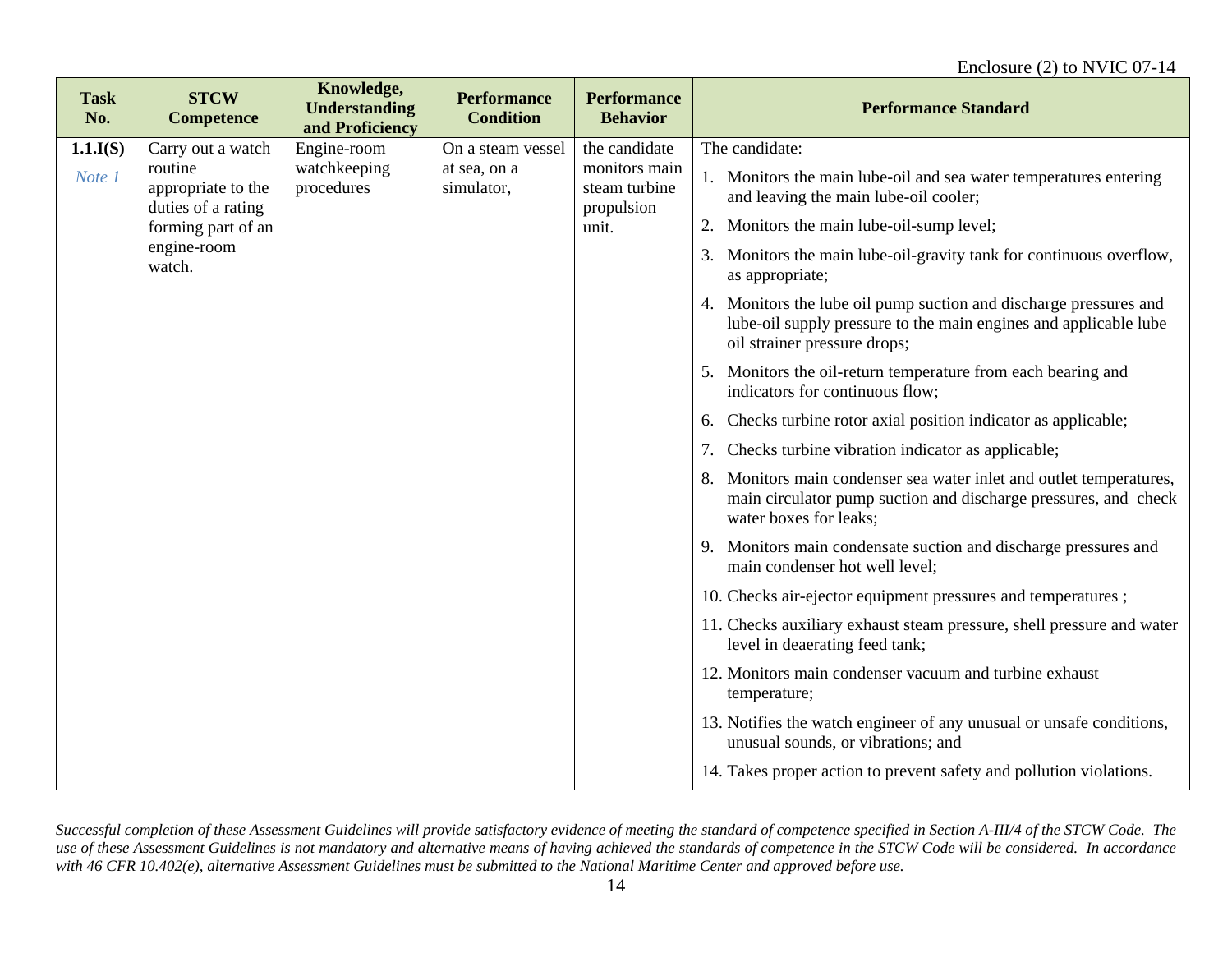| <b>Task</b><br>No. | <b>STCW</b><br><b>Competence</b>                                                                                        | Knowledge,<br><b>Understanding</b><br>and Proficiency | <b>Performance</b><br><b>Condition</b>                                                                      | <b>Performance</b><br><b>Behavior</b>                                       | <b>Performance Standard</b>                                                                                                                                                                                                                                                                                                                                                                                                                                                                                                                                                                                                                                                                                                                                                                                                                                                                                                                                                                                                                                                                                                                                                                                                                                                                                                                                                                                                                                                                                                                             |
|--------------------|-------------------------------------------------------------------------------------------------------------------------|-------------------------------------------------------|-------------------------------------------------------------------------------------------------------------|-----------------------------------------------------------------------------|---------------------------------------------------------------------------------------------------------------------------------------------------------------------------------------------------------------------------------------------------------------------------------------------------------------------------------------------------------------------------------------------------------------------------------------------------------------------------------------------------------------------------------------------------------------------------------------------------------------------------------------------------------------------------------------------------------------------------------------------------------------------------------------------------------------------------------------------------------------------------------------------------------------------------------------------------------------------------------------------------------------------------------------------------------------------------------------------------------------------------------------------------------------------------------------------------------------------------------------------------------------------------------------------------------------------------------------------------------------------------------------------------------------------------------------------------------------------------------------------------------------------------------------------------------|
| 1.1.I(M)<br>Note 5 | Carry out a watch<br>routine<br>appropriate to the<br>duties of a rating<br>forming part of an<br>engine-room<br>watch. | Engine-room<br>watchkeeping<br>procedures             | On a vessel with<br>a diesel engine<br>propulsion unit at<br>sea, on a<br>simulator, or in a<br>laboratory, | the candidate<br>monitors a<br>main diesel<br>engine<br>propulsion<br>unit. | The candidate:<br>1. Monitors the main lube-oil and cooling water temperatures<br>entering and leaving the main lube-oil cooler;<br>Monitors the main lube-oil-sump or sump tank level<br>2.<br>Monitors the main lubricating oil pump suction and discharge<br>3.<br>pressures, the lube-oil header supply pressure and any applicable<br>filter or strainer pressure drop;<br>Monitors ancillary lube oil system parameters to include<br>4.<br>pressures, temperatures, and levels for systems to include<br>crosshead, cam, rocker, and cylinder oil systems if applicable;<br>Monitors jacket water cooling pump suction and discharge<br>5.<br>pressures, jacket water system temperatures, pressures, and flow<br>indicators, and expansion tanks levels;<br>Monitors ancillary specialized self-contained fresh water systems<br>6.<br>to include pressures, temperatures, and levels for systems to<br>include injector and piston cooling water systems if applicable<br>and inspects for oil contamination;<br>7. Monitors sea water cooling pump suction and discharge<br>pressures, sea water system heat exchanger inlet and outlet<br>temperatures, and sea strainer pressure drops;<br>Inspects fuel-injector leak-off piping, high-pressure delivery<br>8.<br>lines, and indicator cocks and checks for leakage;<br>Monitors fuel-oil booster and service pump suction and discharge<br>9.<br>pressures, fuel oil supply pressure and temperature, and any<br>applicable strainer and filter pressure drops;<br>Continued on next page |
|                    |                                                                                                                         |                                                       |                                                                                                             |                                                                             |                                                                                                                                                                                                                                                                                                                                                                                                                                                                                                                                                                                                                                                                                                                                                                                                                                                                                                                                                                                                                                                                                                                                                                                                                                                                                                                                                                                                                                                                                                                                                         |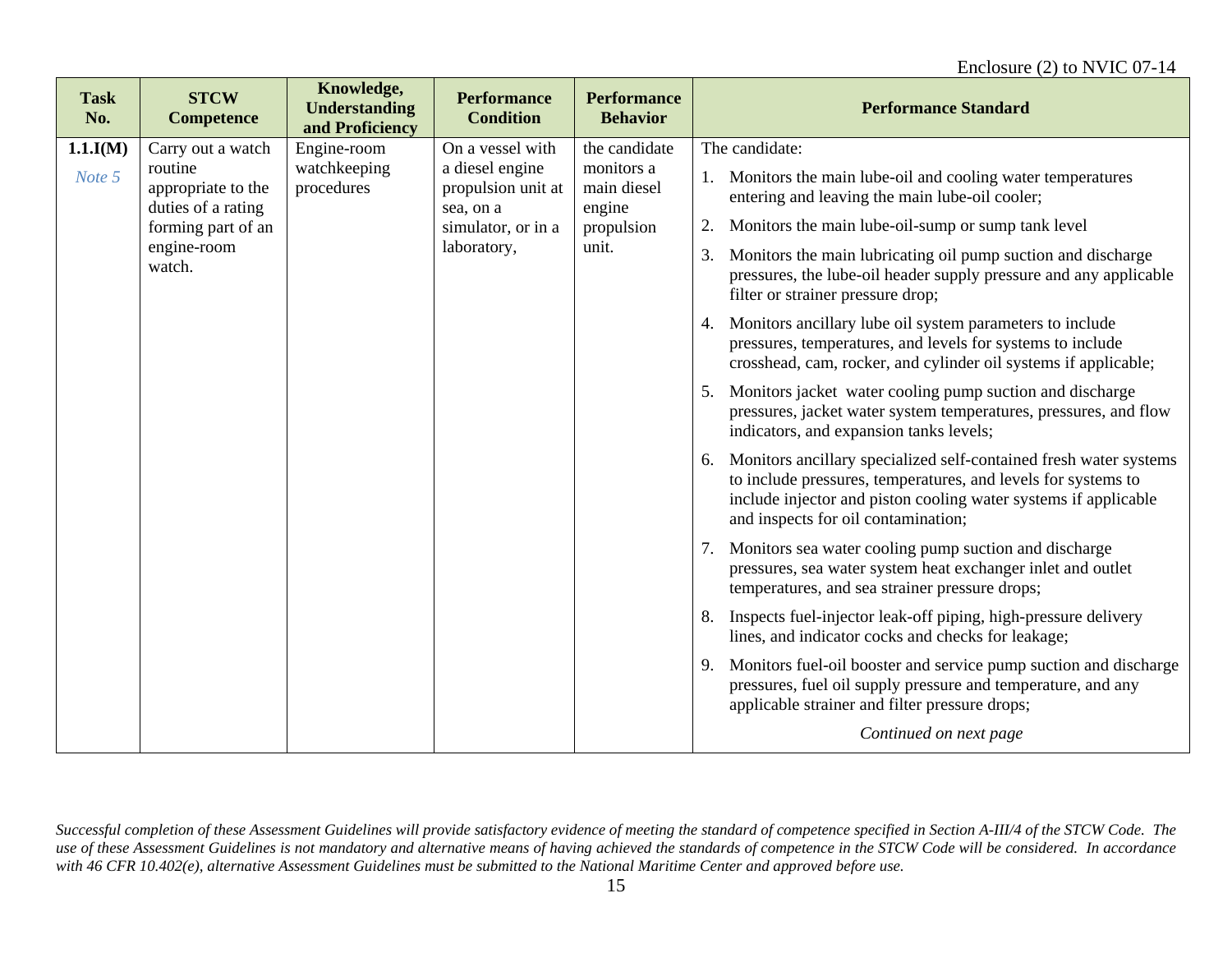| <b>Task</b><br>No. | <b>STCW</b><br><b>Competence</b> | Knowledge,<br><b>Understanding</b><br>and Proficiency | <b>Performance</b><br><b>Condition</b> | <b>Performance</b><br><b>Behavior</b> | <b>Performance Standard</b>                                                                                                                                           |
|--------------------|----------------------------------|-------------------------------------------------------|----------------------------------------|---------------------------------------|-----------------------------------------------------------------------------------------------------------------------------------------------------------------------|
| 1.1.I(M)           |                                  |                                                       |                                        |                                       | Continued from previous page                                                                                                                                          |
| Cont'd<br>Note 5   |                                  |                                                       |                                        |                                       | 10. Inspects fuel-oil temperature controller or viscosimeter set point<br>as applicable;                                                                              |
|                    |                                  |                                                       |                                        |                                       | 11. Observes governor operation and lube-oil level,                                                                                                                   |
|                    |                                  |                                                       |                                        |                                       | 12. Observes fuel-pump and /or fuel injector rack settings;                                                                                                           |
|                    |                                  |                                                       |                                        |                                       | 13. Observes telescopic links and cylinder lubrication, if fitted;                                                                                                    |
|                    |                                  |                                                       |                                        |                                       | 14. Checks operation of crankcase vacuum fans, mist detectors, and<br>condition of explosion covers;                                                                  |
|                    |                                  |                                                       |                                        |                                       | 15. Monitors scavenging/charge air receiver pressures and<br>temperatures as applicable;                                                                              |
|                    |                                  |                                                       |                                        |                                       | 16. Drains scavenging air receiver as applicable;                                                                                                                     |
|                    |                                  |                                                       |                                        |                                       | 17. Monitors individual cylinder, turbocharger inlet and outlet<br>exhaust temperatures and exhaust receiver pressures and<br>temperatures as applicable;             |
|                    |                                  |                                                       |                                        |                                       | 18. Monitors reduction gear lube oil sump levels, lube oil<br>temperatures and pressures, and lube oil filter and strainer<br>pressure drops, if applicable;          |
|                    |                                  |                                                       |                                        |                                       | 19. Monitors controllable pitch propeller oil sump levels, pitch oil<br>temperatures and pressures, and pitch oil filter and strainer<br>pressure drops as applicable |
|                    |                                  |                                                       |                                        |                                       | 20. Notifies the watch engineer of any unusual or unsafe conditions,<br>unusual sounds, or vibrations; and                                                            |
|                    |                                  |                                                       |                                        |                                       | 21. Takes proper action to prevent safety and pollution violations.                                                                                                   |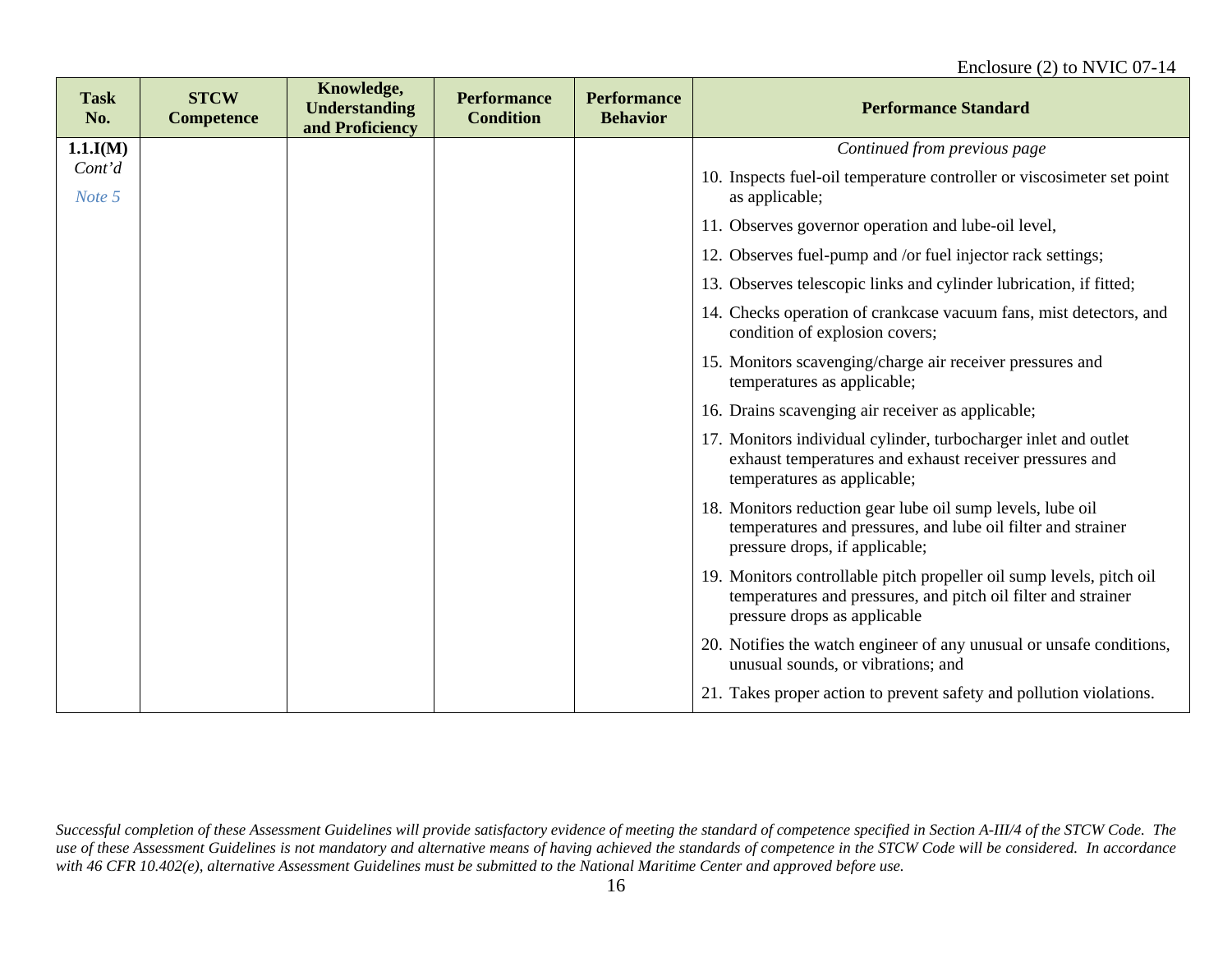| <b>Task</b><br>No.          | <b>STCW</b><br><b>Competence</b>                                                                                        | Knowledge,<br><b>Understanding</b><br>and Proficiency | <b>Performance</b><br><b>Condition</b>                                       | <b>Performance</b><br><b>Behavior</b>                                             | <b>Performance Standard</b>                                                                                                                                                                                                                                                                                                                                                                                                                                                                                                                                                                                                                                                                                                                                                                                                                                                                                                                                                                                                                                                                                                                                                                                                                                                                                                                                                                                                                                 |
|-----------------------------|-------------------------------------------------------------------------------------------------------------------------|-------------------------------------------------------|------------------------------------------------------------------------------|-----------------------------------------------------------------------------------|-------------------------------------------------------------------------------------------------------------------------------------------------------------------------------------------------------------------------------------------------------------------------------------------------------------------------------------------------------------------------------------------------------------------------------------------------------------------------------------------------------------------------------------------------------------------------------------------------------------------------------------------------------------------------------------------------------------------------------------------------------------------------------------------------------------------------------------------------------------------------------------------------------------------------------------------------------------------------------------------------------------------------------------------------------------------------------------------------------------------------------------------------------------------------------------------------------------------------------------------------------------------------------------------------------------------------------------------------------------------------------------------------------------------------------------------------------------|
| $1.1 \text{J}(G)$<br>Note 4 | Carry out a watch<br>routine<br>appropriate to the<br>duties of a rating<br>forming part of an<br>engine-room<br>watch. | Engine-room<br>watchkeeping<br>procedures             | On a gas turbine<br>vessel at sea, on a<br>simulator, or in a<br>laboratory, | the candidate<br>monitors a<br>main gas-<br>turbine engine<br>propulsion<br>unit. | The candidate:<br>1. Monitors the main lube-oil and cooling water temperatures<br>entering and leaving the main lube-oil cooler;<br>Monitors the main lube-oil sump tank level<br>2.<br>3. Monitors the main and scavenging lubricating oil pump suction<br>and discharge pressures, the lube-oil supply and scavenging<br>header pressures and temperatures and any applicable filter or<br>strainer pressure drops;<br>4. Monitors fuel oil manifold pressure and temperature, and any<br>applicable strainer and filter pressure drops;<br>Monitors start air pressure;<br>5.<br>6. Monitors compressor inlet and discharge pressures and<br>temperatures;<br>7. Monitors power turbine gas inlet and outlet pressure and<br>temperature;<br>8. Monitors gas generator and power turbine speed;<br>Checks gas turbine vibration indicator;<br>9.<br>10. Monitors gas turbine enclosure cooling air outlet temperature;<br>11. Monitors reduction gear lube oil sump levels, lube oil<br>temperatures and pressures, and lube oil filter and strainer<br>pressure drops as applicable;<br>12. Monitors controllable pitch propeller oil sump levels, pitch oil<br>temperatures and pressures, and pitch oil filter and strainer<br>pressure drops as applicable; and<br>13. Notifies the watch engineer of any unusual or unsafe conditions,<br>unusual sounds, or vibrations; and<br>14. Takes proper action to prevent safety and pollution violations. |
|                             |                                                                                                                         |                                                       |                                                                              |                                                                                   |                                                                                                                                                                                                                                                                                                                                                                                                                                                                                                                                                                                                                                                                                                                                                                                                                                                                                                                                                                                                                                                                                                                                                                                                                                                                                                                                                                                                                                                             |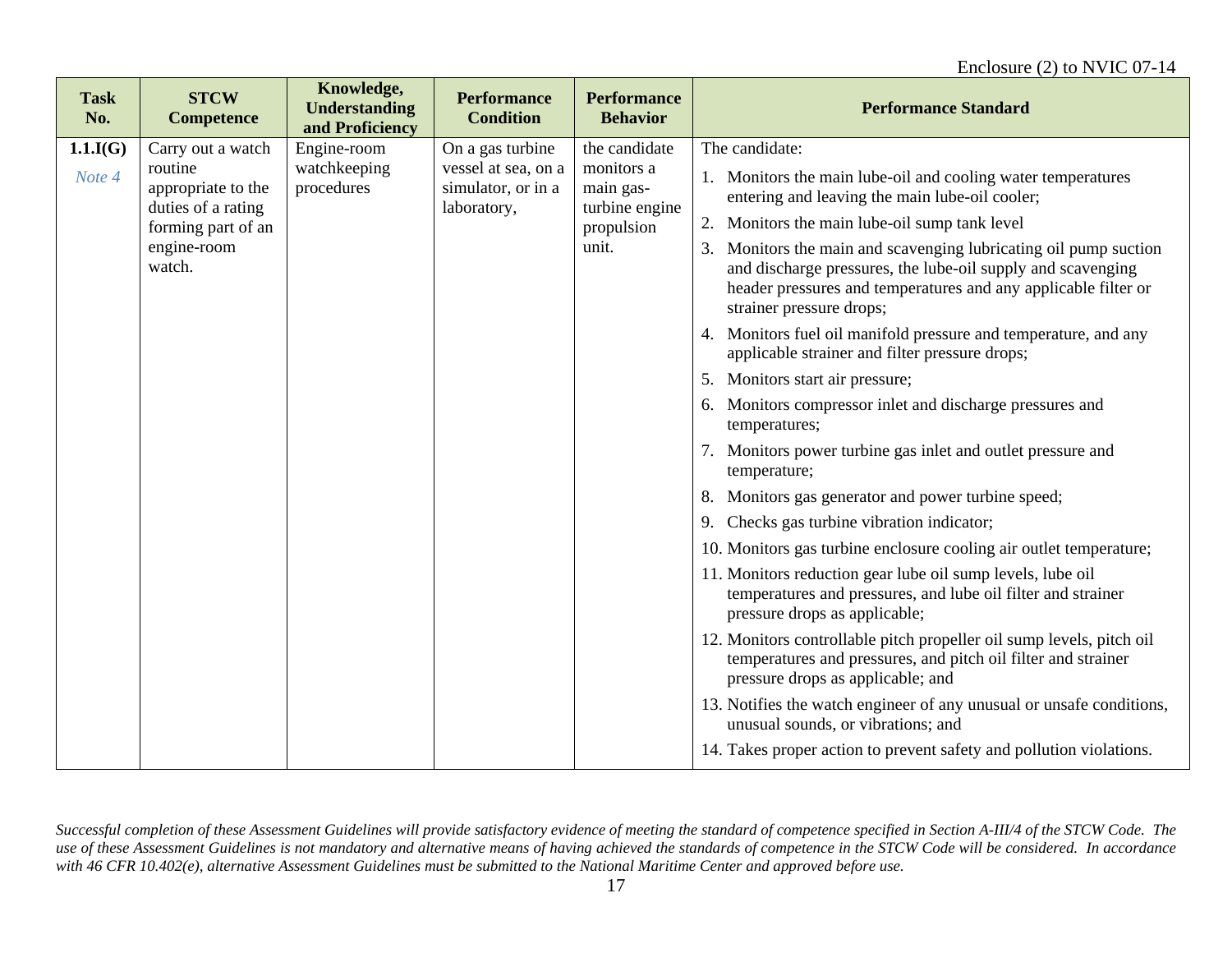#### Enclosure (2) to NVIC 07-14

| <b>Task</b><br>No. | <b>STCW</b><br><b>Competence</b> | Knowledge,<br><b>Understanding</b><br>and Proficiency | <b>Performance</b><br><b>Condition</b> | <b>Performance</b><br><b>Behavior</b> | <b>Performance Standard</b>                                                                                      |
|--------------------|----------------------------------|-------------------------------------------------------|----------------------------------------|---------------------------------------|------------------------------------------------------------------------------------------------------------------|
| 1.1J               | Carry out a watch                | Engine-room                                           | On a vessel at                         | the candidate                         | The candidate:                                                                                                   |
| All                | routine<br>appropriate to the    | watchkeeping<br>procedures                            | sea, on a<br>simulator, or in a        | monitors the<br>propulsion            | Checks all line shaft-bearing sump-oil levels;<br>1.                                                             |
|                    | duties of a rating               |                                                       | laboratory,                            | shafting and                          | Checks all line shaft-bearing-oil temperatures;<br>2.                                                            |
|                    | forming part of an               |                                                       |                                        | bearings.                             | Checks all line shaft-bearing oiler rings, where appropriate;<br>3.                                              |
|                    | engine-room<br>watch.            |                                                       |                                        |                                       | Checks the independent thrust-bearing sump level, where<br>appropriate;                                          |
|                    |                                  |                                                       |                                        |                                       | Checks the independent thrust-bearing lube-oil sump<br>5.<br>temperature, where appropriate;                     |
|                    |                                  |                                                       |                                        |                                       | Checks the independent thrust-bearing lube-oil cooler inlet and<br>6.<br>outlet temperatures, where appropriate; |
|                    |                                  |                                                       |                                        |                                       | Checks the independent thrust-bearing lube-oil supply pressure,<br>7.<br>where appropriate;                      |
|                    |                                  |                                                       |                                        |                                       | Checks the independent thrust-bearing gravity- head tank level,<br>8.<br>where appropriate;                      |
|                    |                                  |                                                       |                                        |                                       | Checks the water-lubricated stern-tube stuffing box for proper<br>9.<br>leak-off, where appropriate;             |
|                    |                                  |                                                       |                                        |                                       | 10. Checks the oil-lubricated stern-tube lube sump tank level where<br>appropriate;                              |
|                    |                                  |                                                       |                                        |                                       | 11. Checks the oil-lubricated stern-tube lube-oil pressure where<br>appropriate;                                 |
|                    |                                  |                                                       |                                        |                                       | 12. Checks the oil-lubricated stern-tube oil temperatures where<br>appropriate;                                  |
|                    |                                  |                                                       |                                        |                                       | 13. Checks the oil-lubricated stern-tube inboard shaft seal for leakage<br>if appropriate;                       |
|                    |                                  |                                                       |                                        |                                       | 14. Notifies the watch engineer of any unusual or unsafe conditions;<br>and                                      |
|                    |                                  |                                                       |                                        |                                       | 15. Takes proper action to prevent safety and pollution violations.                                              |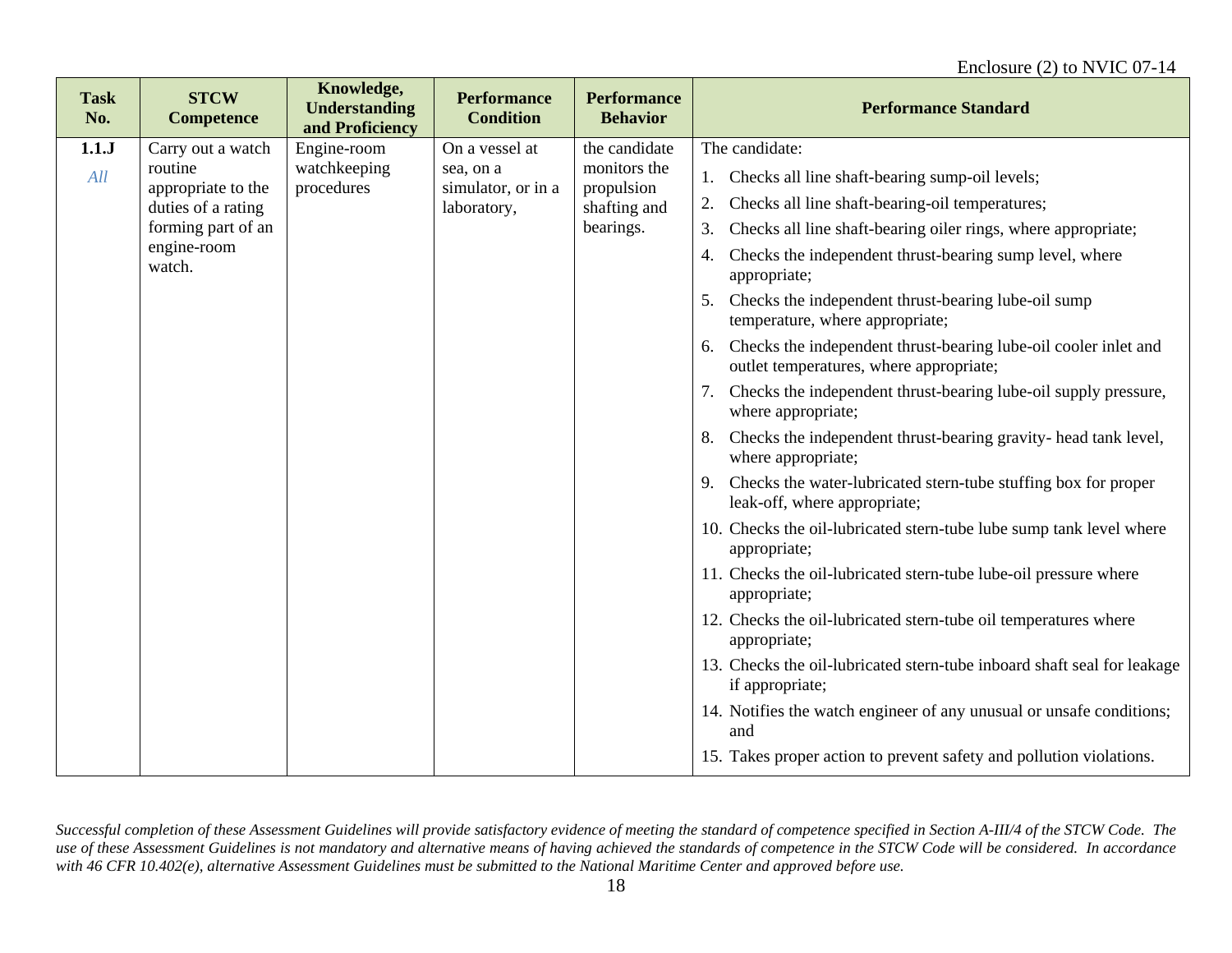| <b>Task</b><br>No. | <b>STCW</b><br><b>Competence</b>                    | Knowledge,<br><b>Understanding</b><br>and Proficiency | <b>Performance</b><br><b>Condition</b>         | <b>Performance</b><br><b>Behavior</b> | <b>Performance Standard</b>                                                                               |
|--------------------|-----------------------------------------------------|-------------------------------------------------------|------------------------------------------------|---------------------------------------|-----------------------------------------------------------------------------------------------------------|
| 1.1.K              | Carry out a watch                                   | Engine-room                                           | On a vessel at                                 | the candidate                         | The candidate:                                                                                            |
| All                | routine<br>appropriate to the<br>duties of a rating | watchkeeping<br>procedures                            | sea, on a<br>simulator, or in a<br>laboratory, | monitors the<br>steering gear.        | Correctly compares the rudder-angle mechanical-sliding scale<br>with the electrical indicator, if fitted; |
|                    | forming part of an<br>engine-room                   |                                                       |                                                |                                       | Monitors the steering gear hydraulic oil reservoir levels and<br>2.<br>temperatures;                      |
|                    | watch.                                              |                                                       |                                                |                                       | Monitors system hydraulic oil pressure and any applicable filter<br>3.<br>pressure drops;                 |
|                    |                                                     |                                                       |                                                |                                       | Checks steering hydraulic system power units, piping, and<br>4.<br>actuators for leaks                    |
|                    |                                                     |                                                       |                                                |                                       | Assists in testing the communication devices;<br>5.                                                       |
|                    |                                                     |                                                       |                                                |                                       | Observes various linkages for wear, loosening, or lost motion;<br>6.                                      |
|                    |                                                     |                                                       |                                                |                                       | Notes glands on main rams and rudderpost for leakage;<br>7.                                               |
|                    |                                                     |                                                       |                                                |                                       | Assists in adding oil to hydraulic oil reservoirs as required;<br>8.                                      |
|                    |                                                     |                                                       |                                                |                                       | Checks for unusual noises, erratic motions and other indications<br>of air in the system;                 |
|                    |                                                     |                                                       |                                                |                                       | 10. Notifies the watch engineer of all unusual or unsafe conditions;<br>and                               |
|                    |                                                     |                                                       |                                                |                                       | 11. Takes proper action to prevent safety and pollution violations.                                       |

*Successful completion of these Assessment Guidelines will provide satisfactory evidence of meeting the standard of competence specified in Section A-III/4 of the STCW Code. The use of these Assessment Guidelines is not mandatory and alternative means of having achieved the standards of competence in the STCW Code will be considered. In accordance with 46 CFR 10.402(e), alternative Assessment Guidelines must be submitted to the National Maritime Center and approved before use.*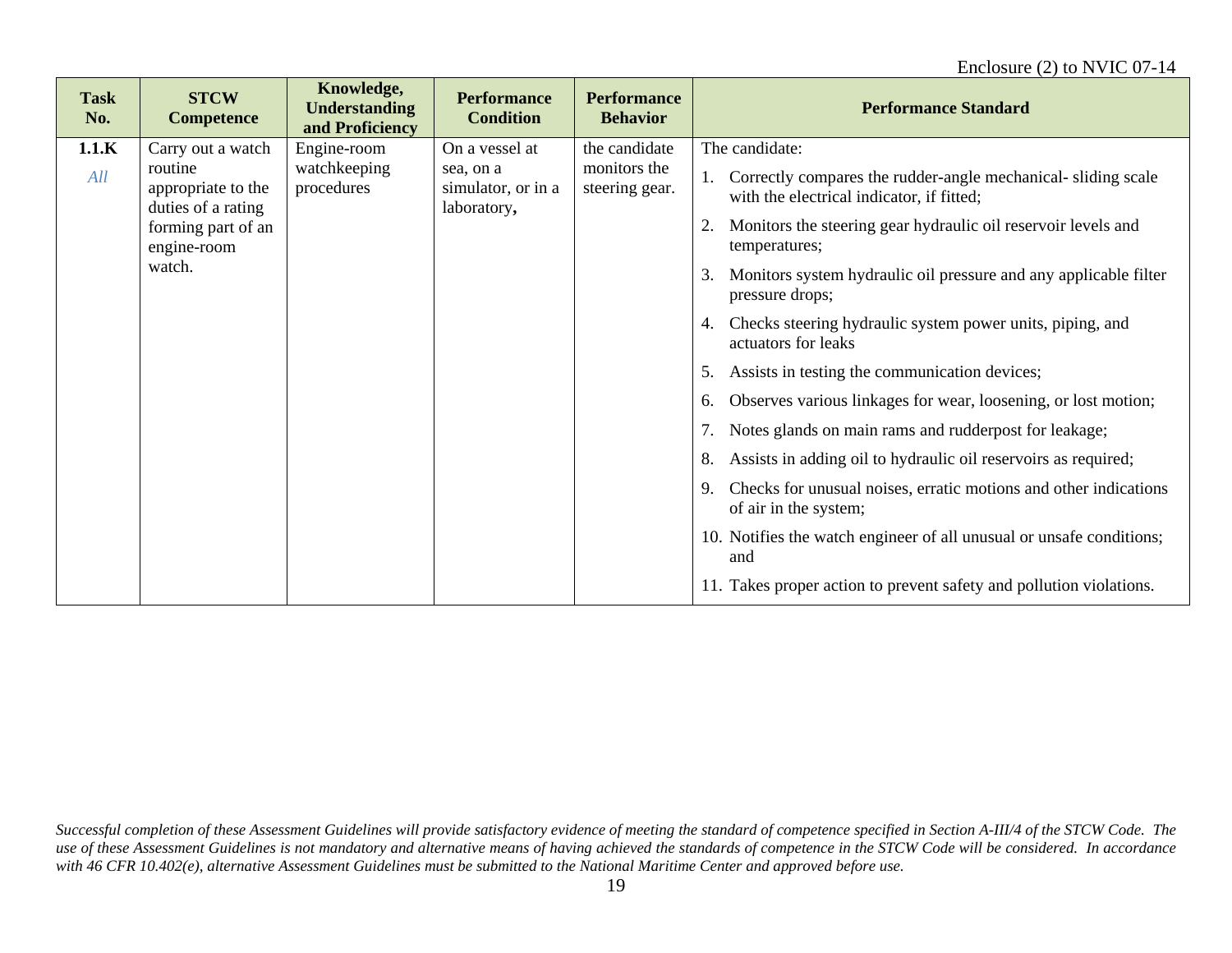| <b>STCW</b><br><b>Task</b><br><b>Understanding</b><br>No.<br><b>Competence</b><br>and Proficiency                                                                                                               | <b>Performance</b><br><b>Condition</b> | <b>Performance</b><br><b>Behavior</b>                                                                                                                   | <b>Performance Standard</b>                                                                                                                                                                                                                                                                                                                                                                                                                                                    |
|-----------------------------------------------------------------------------------------------------------------------------------------------------------------------------------------------------------------|----------------------------------------|---------------------------------------------------------------------------------------------------------------------------------------------------------|--------------------------------------------------------------------------------------------------------------------------------------------------------------------------------------------------------------------------------------------------------------------------------------------------------------------------------------------------------------------------------------------------------------------------------------------------------------------------------|
| 1.2.A<br>Safe working<br>Carry out a watch<br>practices as related<br>routine<br>All<br>appropriate to the<br>to engine-room<br>duties of a rating<br>operations<br>forming part of an<br>engine-room<br>watch. | On a vessel, or in<br>a laboratory,    | the candidate<br>adds clean oil<br>to the vented<br>lube-oil sump<br>of an auxiliary<br>engine,<br>reduction<br>gear, or piece<br>of deck<br>machinery. | The candidate:<br>Determines the need to add oil;<br>Obtains an adequate amount of clean oil of proper grade and<br>2.<br>type;<br>Removes the filler cap or plug;<br>3.<br>Pours oil through the filler cap or oil filler plug opening;<br>4.<br>Checks the oil level and verifies that it stands at the specified<br>5.<br>level;<br>Replaces the filler cap or plug and leaves the area clean; and<br>6.<br>Takes proper action to prevent safety and pollution violations. |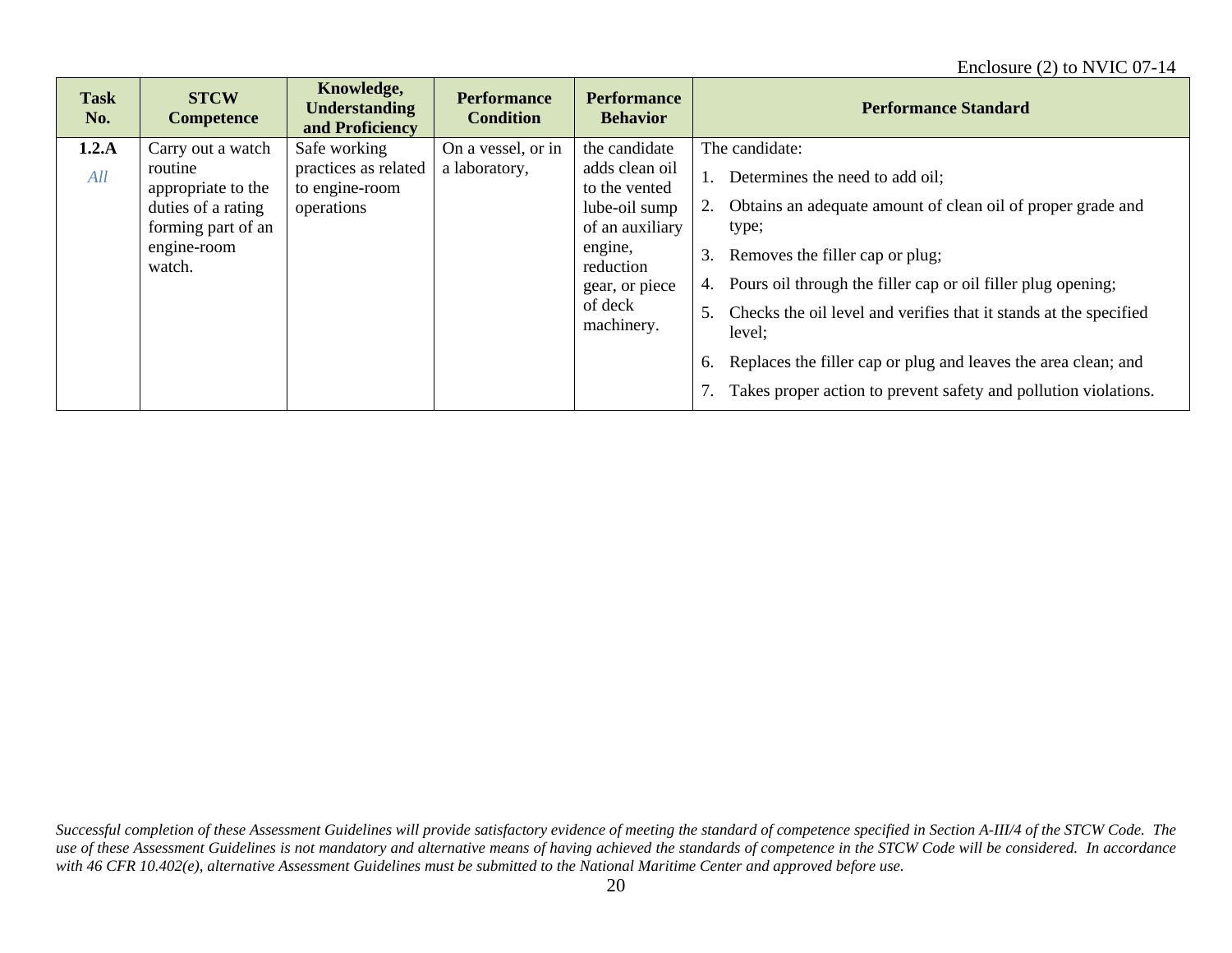| <b>Task</b><br>No. | <b>STCW</b><br><b>Competence</b>         | Knowledge,<br><b>Understanding</b><br>and Proficiency | <b>Performance</b><br><b>Condition</b> | <b>Performance</b><br><b>Behavior</b> | <b>Performance Standard</b>                                                                                                                                                      |
|--------------------|------------------------------------------|-------------------------------------------------------|----------------------------------------|---------------------------------------|----------------------------------------------------------------------------------------------------------------------------------------------------------------------------------|
| 1.2.B              | Carry out a watch                        | Safe working                                          | On a vessel, or in                     | the candidate                         | The candidate performs $(A)$ or $(B)$ below:                                                                                                                                     |
| All                | routine<br>appropriate to the            | practices as related<br>to engine-room                | a laboratory,                          | lubricates a<br>grease-               | (A) GREASE-FITTING-EQUIPPED BEARING                                                                                                                                              |
|                    | duties of a rating<br>forming part of an | operations                                            |                                        | lubricated<br>bearing.                | 1. Determines from the appropriate lubrication chart the type and<br>grade of grease to use;                                                                                     |
|                    | engine-room<br>watch.                    |                                                       |                                        |                                       | Removes the fitting protective covering if fitted, drain plug, if<br>2.<br>fitted, and wipes the fitting free of grease and dirt with a rag;                                     |
|                    |                                          |                                                       |                                        |                                       | Removes air from the grease-gun hose by slowly squeezing the<br>handle until grease starts to leave the fitting, and attaches the<br>hose fitting to the bearing of the fitting; |
|                    |                                          |                                                       |                                        |                                       | Slowly pumps in grease until a small amount of clean grease<br>4.<br>appears but, if the grease meets undue resistance, the candidate<br>notifies the watch engineer; and        |
|                    |                                          |                                                       |                                        |                                       | Replaces drain plug and protective cover on grease fitting.                                                                                                                      |
|                    |                                          |                                                       |                                        |                                       | (B) GREASE-CUP-EQUIPPED BEARING                                                                                                                                                  |
|                    |                                          |                                                       |                                        |                                       | 1. Determines from the appropriate lubrication chart the type and<br>grade of grease to use;                                                                                     |
|                    |                                          |                                                       |                                        |                                       | Obtains a sufficient clean quantity of correct grease;                                                                                                                           |
|                    |                                          |                                                       |                                        |                                       | Removes the drain plug opposite the grease cup and ensure that<br>the hole is free from hardening grease;                                                                        |
|                    |                                          |                                                       |                                        |                                       | Removes the cap from the grease cup;<br>4.                                                                                                                                       |
|                    |                                          |                                                       |                                        |                                       | Wipes out the grease cup with a rag;<br>5.                                                                                                                                       |
|                    |                                          |                                                       |                                        |                                       | Fills the grease cup with grease;<br>6.                                                                                                                                          |
|                    |                                          |                                                       |                                        |                                       | Installs the cap onto the grease cup and force grease into the<br>7.<br>bearing housing;                                                                                         |
|                    |                                          |                                                       |                                        |                                       | Continues and repeats as necessary until grease begins to flow<br>8.<br>out the drain hole;                                                                                      |
|                    |                                          |                                                       |                                        |                                       | 9. Wipes excess grease from the bearing housing with a rag; and                                                                                                                  |
|                    |                                          |                                                       |                                        |                                       | 10. Reinstalls the drain plug.                                                                                                                                                   |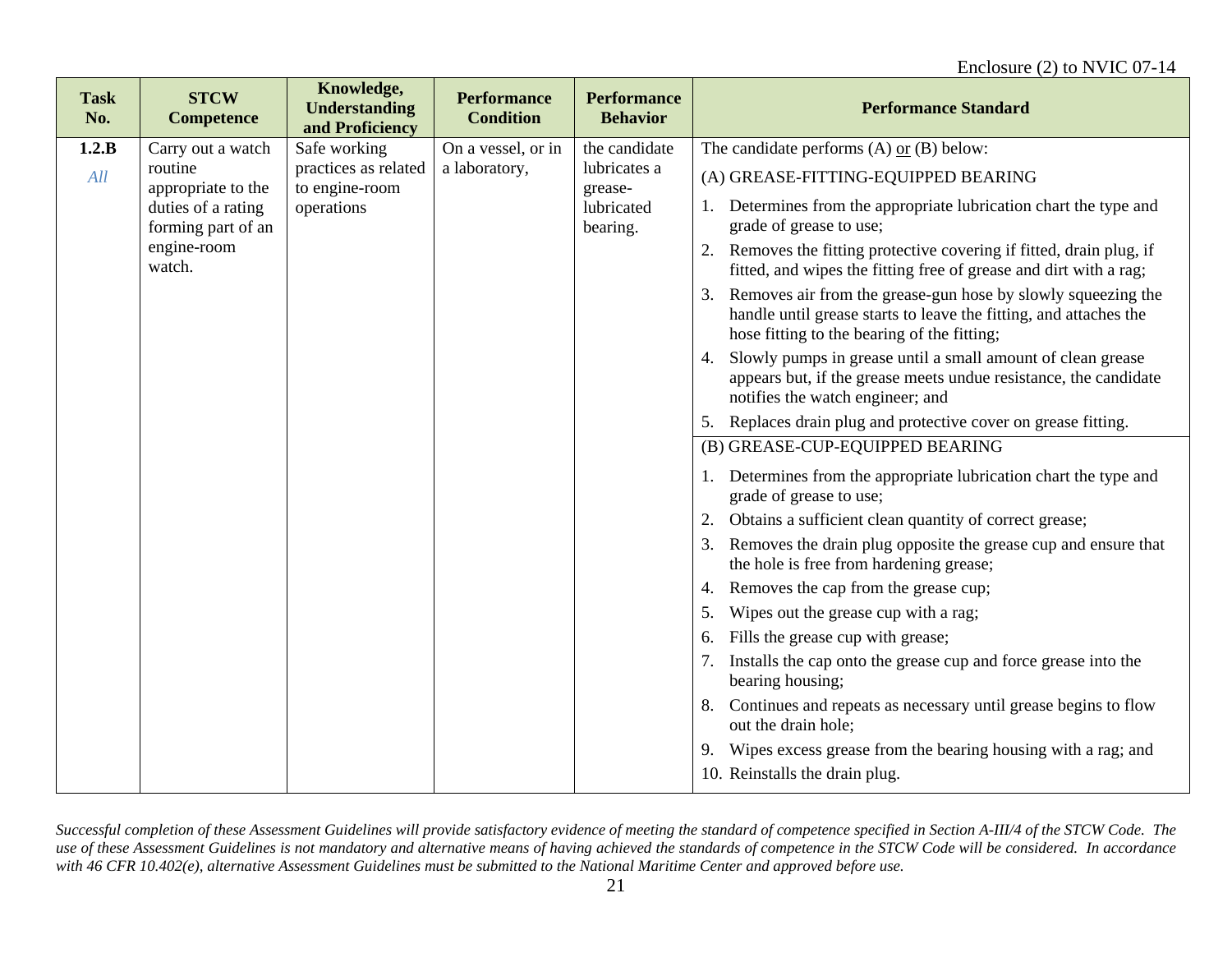#### Enclosure (2) to NVIC 07-14

| <b>Task</b><br>No. | <b>STCW</b><br><b>Competence</b>                                                                                        | Knowledge,<br><b>Understanding</b><br>and Proficiency                | <b>Performance</b><br><b>Condition</b> | <b>Performance</b><br><b>Behavior</b>                                         | <b>Performance Standard</b>                                                                                                                                                                                                                                                                                                                                                                                                                                                                                                                                                                                                                                                                                                                                                                                                                                                                                                                                                                                                                                                                                                                                                                                                                                 |
|--------------------|-------------------------------------------------------------------------------------------------------------------------|----------------------------------------------------------------------|----------------------------------------|-------------------------------------------------------------------------------|-------------------------------------------------------------------------------------------------------------------------------------------------------------------------------------------------------------------------------------------------------------------------------------------------------------------------------------------------------------------------------------------------------------------------------------------------------------------------------------------------------------------------------------------------------------------------------------------------------------------------------------------------------------------------------------------------------------------------------------------------------------------------------------------------------------------------------------------------------------------------------------------------------------------------------------------------------------------------------------------------------------------------------------------------------------------------------------------------------------------------------------------------------------------------------------------------------------------------------------------------------------|
| 1.2.C<br>All       | Carry out a watch<br>routine<br>appropriate to the<br>duties of a rating<br>forming part of an<br>engine-room<br>watch. | Safe working<br>practices as related<br>to engine-room<br>operations | On a vessel, or in<br>a laboratory,    | the candidate<br>shifts and<br>cleans a<br>basket-type<br>duplex<br>strainer. | The candidate:<br>1. Ascertains the need for cleaning a duplex strainer (but does not<br>clean an in-service suction strainer);<br>2. Ensures that the change-over handle is loosened;<br>3. Ensures that the strainer being changed to is either pre-filled or is<br>carefully filled by changing over without loss of pressure to<br>protected machinery;<br>4. Ensures that the selector handle is positioned on the element not<br>being cleaned, then tightened;<br>5. Loosens the idle strainer-lid fasteners or hold-down dogs as<br>appropriate;<br>6. Ensures that the strainer house is depressurized and that the<br>selector-plug valve is not leaking;<br>7. Removes fasteners or positions dogs clear out of the way;<br>8. Lifts up strainer lid and sets it aside;<br>9. Lifts up and removes the strainer basket;<br>10. Cleans the strainer basket;<br>11. Reinstalls the strainer basket;<br>12. Inspects mating surfaces of housing and lid, and scrapes, cleans,<br>and replaces gasket as necessary;<br>13. Replaces and aligns the lid on top of the strainer housing;<br>14. Hand-tightens the bolts or firmly tighten hold-down dogs;<br>15. Wrench-tightens the bolts or firmly tighten hold-down dogs;<br>Continued on next page |
|                    |                                                                                                                         |                                                                      |                                        |                                                                               |                                                                                                                                                                                                                                                                                                                                                                                                                                                                                                                                                                                                                                                                                                                                                                                                                                                                                                                                                                                                                                                                                                                                                                                                                                                             |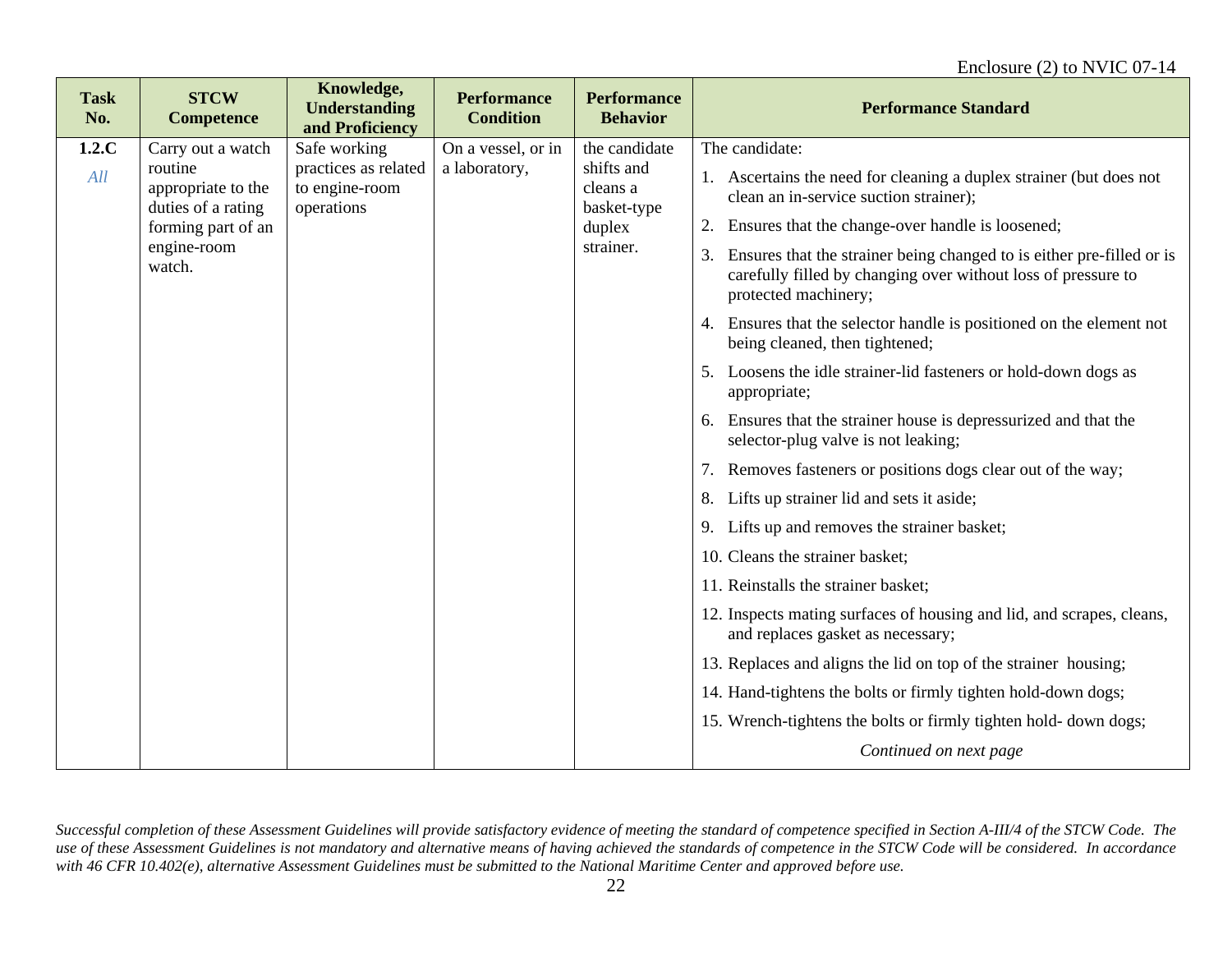| <b>Task</b><br>No. | <b>STCW</b><br><b>Competence</b>                                                                                        | Knowledge,<br><b>Understanding</b><br>and Proficiency                | <b>Performance</b><br><b>Condition</b>              | <b>Performance</b><br><b>Behavior</b>                                                                                                                                                                                                                   | <b>Performance Standard</b>                                                                                                                                                                                                                                                                                                                                                                                                                                                                                                                                                                                                                                                                                                                                                                                                                                                                                                                                     |
|--------------------|-------------------------------------------------------------------------------------------------------------------------|----------------------------------------------------------------------|-----------------------------------------------------|---------------------------------------------------------------------------------------------------------------------------------------------------------------------------------------------------------------------------------------------------------|-----------------------------------------------------------------------------------------------------------------------------------------------------------------------------------------------------------------------------------------------------------------------------------------------------------------------------------------------------------------------------------------------------------------------------------------------------------------------------------------------------------------------------------------------------------------------------------------------------------------------------------------------------------------------------------------------------------------------------------------------------------------------------------------------------------------------------------------------------------------------------------------------------------------------------------------------------------------|
| 1.2.C              |                                                                                                                         |                                                                      |                                                     |                                                                                                                                                                                                                                                         | Continued from previous page                                                                                                                                                                                                                                                                                                                                                                                                                                                                                                                                                                                                                                                                                                                                                                                                                                                                                                                                    |
| Cont'd             |                                                                                                                         |                                                                      |                                                     |                                                                                                                                                                                                                                                         | 16. Checks the strainer housing for leaks;                                                                                                                                                                                                                                                                                                                                                                                                                                                                                                                                                                                                                                                                                                                                                                                                                                                                                                                      |
| All                |                                                                                                                         |                                                                      |                                                     |                                                                                                                                                                                                                                                         | 17. Cracks the strainer element selector-handle towards the idle<br>strainer housing to slowly admit sea water and pressurize<br>housing;                                                                                                                                                                                                                                                                                                                                                                                                                                                                                                                                                                                                                                                                                                                                                                                                                       |
|                    |                                                                                                                         |                                                                      |                                                     |                                                                                                                                                                                                                                                         | 18. Repositions the selector handle fully towards the strainer housing<br>in service;                                                                                                                                                                                                                                                                                                                                                                                                                                                                                                                                                                                                                                                                                                                                                                                                                                                                           |
|                    |                                                                                                                         |                                                                      |                                                     |                                                                                                                                                                                                                                                         | 19. Notifies watch engineer of any unusual or unsafe conditions; and                                                                                                                                                                                                                                                                                                                                                                                                                                                                                                                                                                                                                                                                                                                                                                                                                                                                                            |
|                    |                                                                                                                         |                                                                      |                                                     |                                                                                                                                                                                                                                                         | 20. Takes proper action to prevent safety and pollution violations.                                                                                                                                                                                                                                                                                                                                                                                                                                                                                                                                                                                                                                                                                                                                                                                                                                                                                             |
| 1.2.D<br>All       | Carry out a watch<br>routine<br>appropriate to the<br>duties of a rating<br>forming part of an<br>engine-room<br>watch. | Safe working<br>practices as related<br>to engine-room<br>operations | On a vessel, or in<br>a laboratory and<br>workshop, | the candidate<br>assists in<br>cleaning a<br>lube-oil or a<br>fuel-oil<br>purifier to<br>demonstrate<br>safe working<br>practices for<br>the following:<br>lifting heavy<br>equipment;<br>handling<br>chemicals;<br>and work<br>w/delicate<br>equipment | The candidate:<br>Performs all tasks safely using all required safety equipment<br>1.<br>(safety shoes, safety glasses, explosion-proof lighting and<br>electrical devices, hearing protection, gloves, hard hat, respirator<br>mask, etc) and adheres to all safety procedures (verifies tag-out<br>procedures, notifications, safe lifting techniques, etc.);<br>Assists in disassembly of purifier using appropriate tools as<br>provided;<br>Cleans all sludge deposits from individual disks, bowl top and<br>3.<br>bowl;<br>Assists in reassembling purifier, reinstalling all disks and in<br>4.<br>numerical order;<br>Leaves the area safe and secure;<br>5.<br>Reports all unusual findings or unsafe conditions;<br>6.<br>Ensures that all operations are in accordance with equipment<br>7.<br>manufacturer's recommended procedures and supervisor's<br>instructions; and<br>Takes proper action to prevent safety and pollution violations.<br>8. |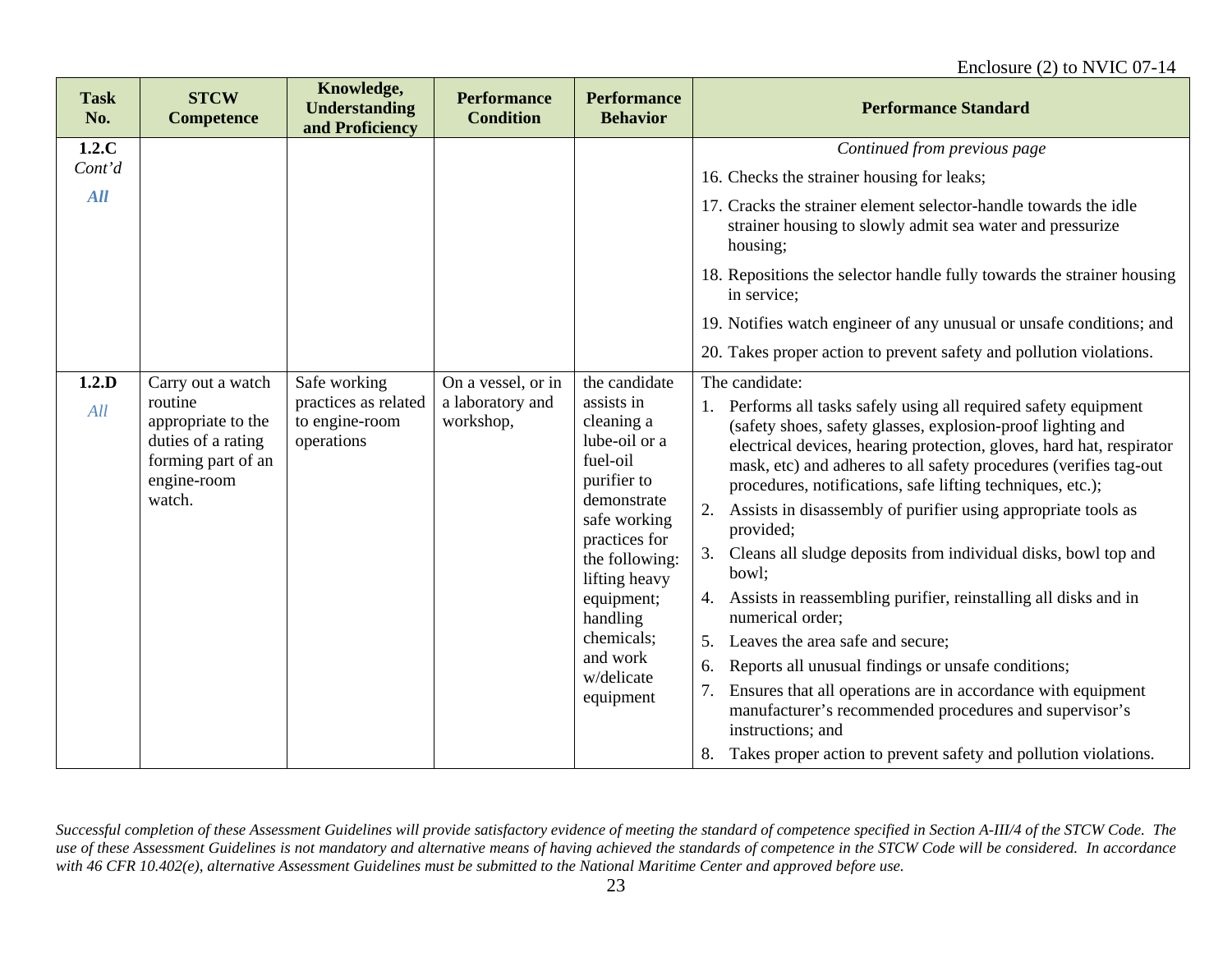| <b>Task</b><br>No. | <b>STCW</b><br><b>Competence</b>                    | Knowledge,<br><b>Understanding</b><br>and Proficiency | <b>Performance</b><br><b>Condition</b> | <b>Performance</b><br><b>Behavior</b>             | <b>Performance Standard</b>                                                                                                                                                        |
|--------------------|-----------------------------------------------------|-------------------------------------------------------|----------------------------------------|---------------------------------------------------|------------------------------------------------------------------------------------------------------------------------------------------------------------------------------------|
| 1.2.E              | Carry out a watch                                   | Safe working                                          | On a vessel, or in                     | the candidate                                     | The candidate:                                                                                                                                                                     |
| All                | routine<br>appropriate to the<br>duties of a rating | practices as related<br>to engine-room<br>operations  | a laboratory,                          | takes up on a<br>gate or globe<br>valve stuffing- | Determines the need to take up on the gate or<br>1.<br>globe stuffing-box glands;                                                                                                  |
|                    | forming part of an                                  |                                                       |                                        | box gland.                                        | Checks for bent or scored stem;<br>2.                                                                                                                                              |
|                    | engine-room<br>watch.                               |                                                       |                                        |                                                   | Checks the valve for ease of operation, ensuring that it is a<br>3.<br>candidate for taking up on the gland without the necessity of<br>adding packing or re-packing of the valve; |
|                    |                                                     |                                                       |                                        |                                                   | Checks the position of the gland to determine if it may be further<br>4.<br>tightened;                                                                                             |
|                    |                                                     |                                                       |                                        |                                                   | Tightens alternately each gland nut slightly and evenly until the<br>5.<br>stem-to-bonnet leakage ceases;                                                                          |
|                    |                                                     |                                                       |                                        |                                                   | Inspects the gland to insure that it is square; and<br>6.                                                                                                                          |
|                    |                                                     |                                                       |                                        |                                                   | Checks the valve for ease of operation ensuring that the operation<br>7.<br>is not unacceptably difficult.                                                                         |
| 1.2.F              | Carry out a watch                                   | Safe working                                          | On a vessel, or in                     | the candidate                                     | The candidate:                                                                                                                                                                     |
| All                | routine<br>appropriate to the<br>duties of a rating | practices as related<br>to engine-room<br>operations  | a laboratory,                          | takes on fresh<br>water.                          | Determines from the watch engineer, or equivalent, the order in<br>1.<br>which to fill the fresh-water tanks;                                                                      |
|                    | forming part of an                                  |                                                       |                                        |                                                   | Lines up the filling system properly;<br>2.                                                                                                                                        |
|                    | engine-room<br>watch.                               |                                                       |                                        |                                                   | Ensures that proper hose is used;<br>3.                                                                                                                                            |
|                    |                                                     |                                                       |                                        |                                                   | Flushes out dock/barge/other vessel connection;<br>4.                                                                                                                              |
|                    |                                                     |                                                       |                                        |                                                   | Assists taking sample for testing before taking on water;<br>5.                                                                                                                    |
|                    |                                                     |                                                       |                                        |                                                   | Properly takes on fresh water; and<br>6.                                                                                                                                           |
|                    |                                                     |                                                       |                                        |                                                   | Secures the fresh-water valves after task is complete.<br>7.                                                                                                                       |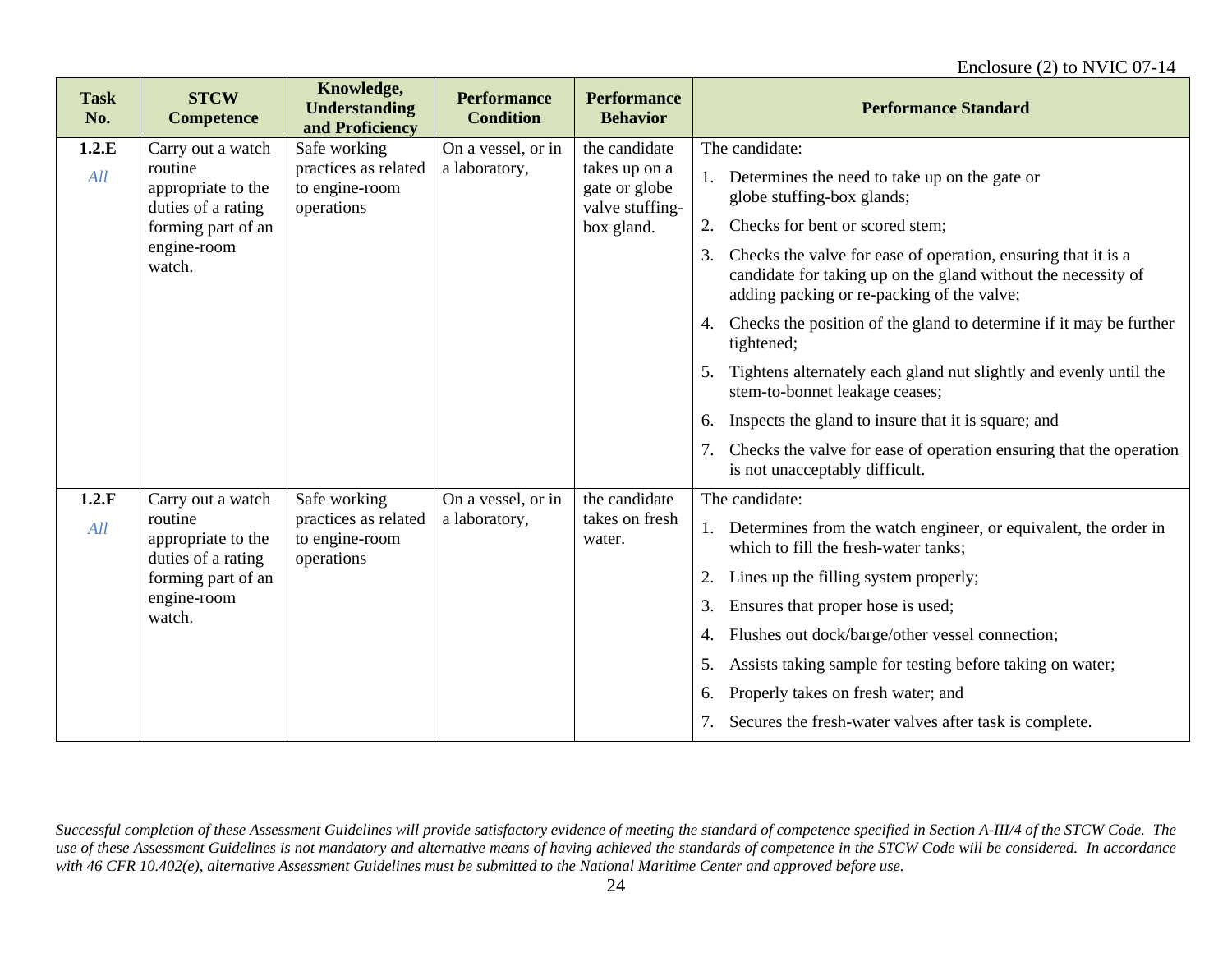| <b>Task</b><br>No. | <b>STCW</b><br><b>Competence</b>                                                                                        | Knowledge,<br><b>Understanding</b><br>and Proficiency     | <b>Performance</b><br><b>Condition</b>                 | <b>Performance</b><br><b>Behavior</b>                                                                                                                                      | <b>Performance Standard</b>                                                                                                                                                                                                                                                                                                                                                                                                                                                                                                                                                                                                                                                                                                                                                                                                  |
|--------------------|-------------------------------------------------------------------------------------------------------------------------|-----------------------------------------------------------|--------------------------------------------------------|----------------------------------------------------------------------------------------------------------------------------------------------------------------------------|------------------------------------------------------------------------------------------------------------------------------------------------------------------------------------------------------------------------------------------------------------------------------------------------------------------------------------------------------------------------------------------------------------------------------------------------------------------------------------------------------------------------------------------------------------------------------------------------------------------------------------------------------------------------------------------------------------------------------------------------------------------------------------------------------------------------------|
| 1.3.A<br>All       | Carry out a watch<br>routine<br>appropriate to the<br>duties of a rating<br>forming part of an<br>engine-room<br>watch. | <b>Basic</b><br>environmental<br>protection<br>procedures | On a vessel, on a<br>simulator, or in a<br>laboratory, | the candidate<br>pumps the<br>bilges to the<br>holding tanks<br>from one of<br>the following<br>locations:<br>• Shaft alley;<br>$\bullet$ Engine<br>room:<br>• Cargo hold. | The candidate:<br>1. Correctly lines up the bilge system and pumps the bilges dry to<br>the correct holding tank in accordance with ship's procedures;<br>Provides tank-level data and start/stop times to the officer-in-<br>2.<br>charge of the engine watch; and<br>3.<br>Takes proper action to prevent safety and pollution violations.                                                                                                                                                                                                                                                                                                                                                                                                                                                                                 |
| 1.3.B<br>All       | Carry out a watch<br>routine<br>appropriate to the<br>duties of a rating<br>forming part of an<br>engine-room<br>watch. | <b>Basic</b><br>environmental<br>protection<br>procedures | On a vessel, on a<br>simulator, or in a<br>laboratory, | the candidate<br>monitors an<br>oily-water<br>separator.                                                                                                                   | The candidate:<br>Checks plant's operational status;<br>Checks bilge-water tank level;<br>2.<br>3.<br>Checks oily-water-separator chamber pressure or vacuum;<br>Checks filling related pressure/vacuum;<br>4.<br>Checks overboard-discharge water-pump pressure;<br>5.<br>Monitors oil-content monitor:<br>6.<br>Ensures that equipment is not bypassed, sampling line is<br>a.<br>open, and flushing water is not being supplied to sensor;<br>Automatic valves are not operated in manual mode or<br>b.<br>disconnected from controlling devices; and<br>c. No temporary hoses are used during operation;<br>Checks for any unusual conditions or noises;<br>7.<br>Notifies the watch engineer of any unusual or unsafe conditions;<br>8.<br>and<br>Takes proper action to prevent safety and pollution violations.<br>9. |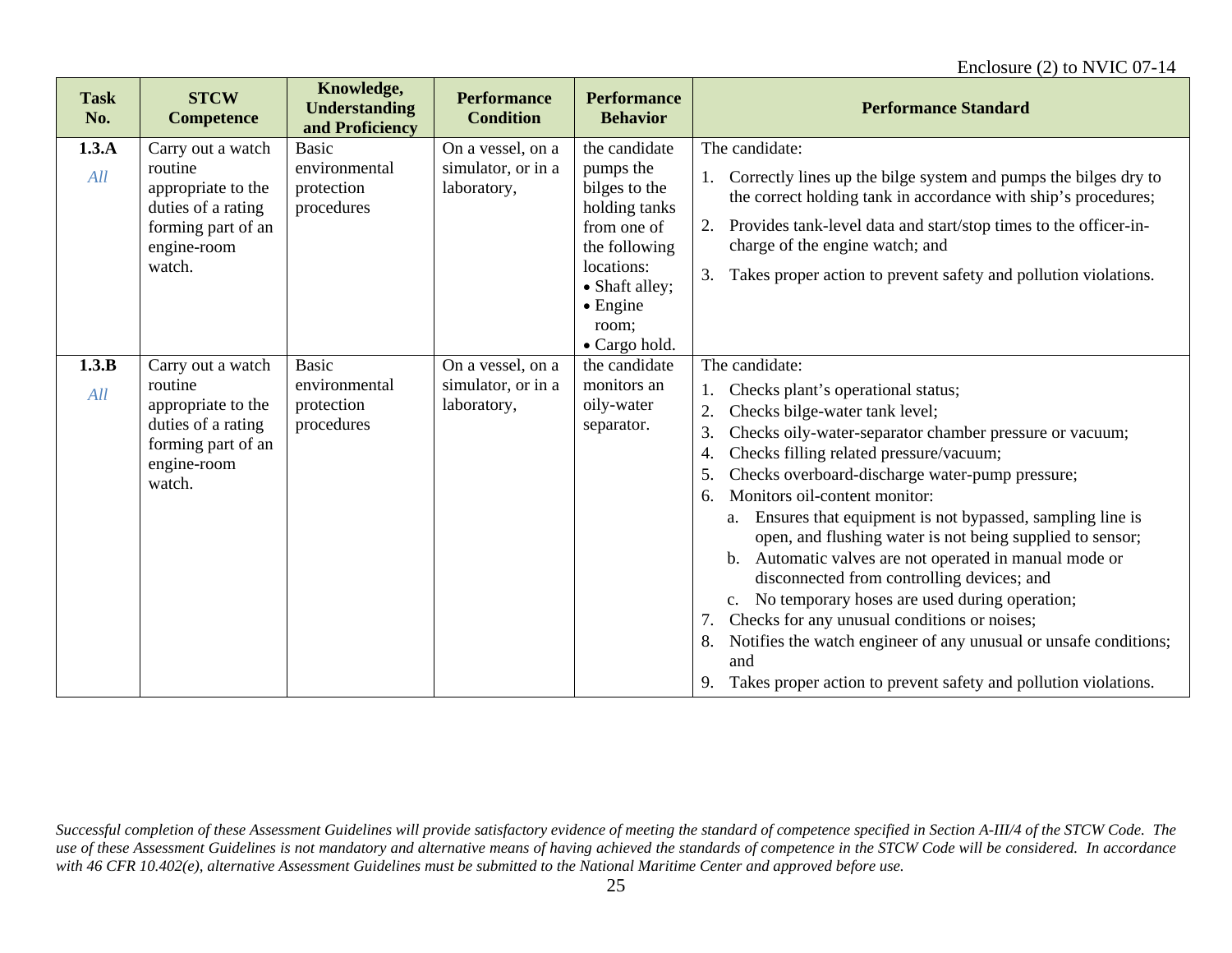| <b>Task</b><br>No. | <b>STCW</b><br><b>Competence</b>                                                                                        | Knowledge,<br><b>Understanding</b><br>and Proficiency                           | <b>Performance</b><br><b>Condition</b>                           | <b>Performance</b><br><b>Behavior</b>                         | <b>Performance Standard</b>                                                                                                                                                                                                                                                                                                                                                                                                                                                                                                                                                                                              |
|--------------------|-------------------------------------------------------------------------------------------------------------------------|---------------------------------------------------------------------------------|------------------------------------------------------------------|---------------------------------------------------------------|--------------------------------------------------------------------------------------------------------------------------------------------------------------------------------------------------------------------------------------------------------------------------------------------------------------------------------------------------------------------------------------------------------------------------------------------------------------------------------------------------------------------------------------------------------------------------------------------------------------------------|
| 1.3.C<br>All       | Carry out a watch<br>routine<br>appropriate to the<br>duties of a rating<br>forming part of an<br>engine-room<br>watch. | <b>Basic</b><br>environmental<br>protection<br>procedures                       | On a vessel, on a<br>simulator, or in a<br>laboratory,           | the candidate<br>monitors a<br>sewage-<br>treatment<br>plant. | The candidate:<br>Checks the plant's operational status;<br>1.<br>Checks the destination of "black water" sewage;<br>2.<br>Checks sewage-circulating and overboard-discharge pump<br>3.<br>pressures;<br>Checks sewage-circulating and overboard-discharge pump<br>4.<br>mechanical seals for leakage;<br>Checks air-compressor discharge pressure;<br>5.<br>Checks the chemical-batch tank level;<br>6.<br>Checks for any unusual conditions or noises;<br>7.<br>Notifies the watch engineer of any unusual or unsafe conditions;<br>8.<br>and<br>Takes proper action to prevent safety and pollution violations.<br>9. |
| 2.1.A<br>All       | <b>Understand orders</b><br>and be understood<br>in matters relevant<br>to watchkeeping<br>duties.                      | Terms used in<br>machinery spaces<br>and names of<br>machinery and<br>equipment | On a vessel at<br>sea, on a<br>simulator, or in a<br>laboratory, | the candidate<br>relieves the<br>watch.                       | The candidate:<br>Reports for duty 15 minutes before the hour;<br>1.<br>Determines from the off-going watch:<br>2.<br>a. Operational status of the plant;<br>Unusual alarms or conditions occurring during the previous<br>b.<br>watch;<br>Standing orders;<br>$\mathbf{c}$ .<br>Maintenance performed during the previous watch;<br>d.<br>On-going repairs affecting plant operations; and<br>e.<br>Outstanding safety conditions; and<br>Seeks clarification from the off-going watch or engineer if<br>3.<br>information was not clearly understood.                                                                  |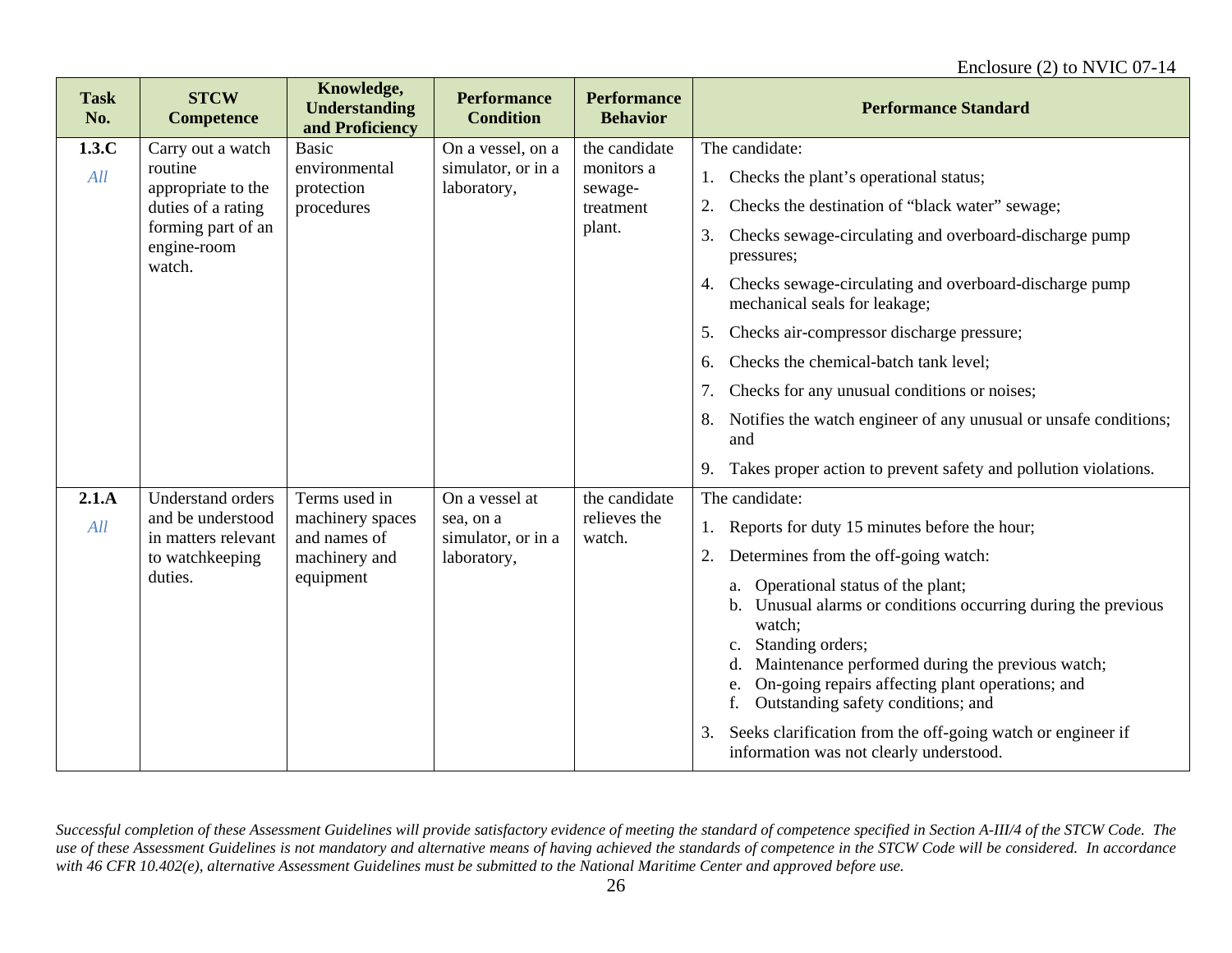#### Enclosure (2) to NVIC 07-14

| <b>Task</b><br>No. | <b>STCW</b><br><b>Competence</b>                                                            | Knowledge,<br><b>Understanding</b><br>and Proficiency                           | <b>Performance</b><br><b>Condition</b>                           | <b>Performance</b><br><b>Behavior</b>     | <b>Performance Standard</b>                                                                                                                                                                                                                                                                                                                                                                                                                                                                                                                                                                                    |
|--------------------|---------------------------------------------------------------------------------------------|---------------------------------------------------------------------------------|------------------------------------------------------------------|-------------------------------------------|----------------------------------------------------------------------------------------------------------------------------------------------------------------------------------------------------------------------------------------------------------------------------------------------------------------------------------------------------------------------------------------------------------------------------------------------------------------------------------------------------------------------------------------------------------------------------------------------------------------|
| 2.1.B<br>All       | Understand orders<br>and be understood<br>in matters relevant<br>to watchkeeping<br>duties. | Terms used in<br>machinery spaces<br>and names of<br>machinery and<br>equipment | On a vessel at<br>sea, on a<br>simulator, or in a<br>laboratory, | the candidate<br>hands over the<br>watch. | The candidate:<br>In preparation for relief, ensures that all assigned routine duties<br>are completed before the conclusion of the watch;<br>Communicates to the oncoming watch:<br>2.<br>Operational status of the plant;<br>a.<br>Unusual alarms or conditions occurring during previous<br>b.<br>watch:<br>Standing orders;<br>$\mathbf{c}$ .<br>Maintenance performed during previous watch;<br>d.<br>On-going repairs affecting plant operations; and<br>e.<br>Outstanding safety conditions; and<br>f.<br>Ensures that the watch relief is fully aware of the operational<br>3.<br>status of the plant. |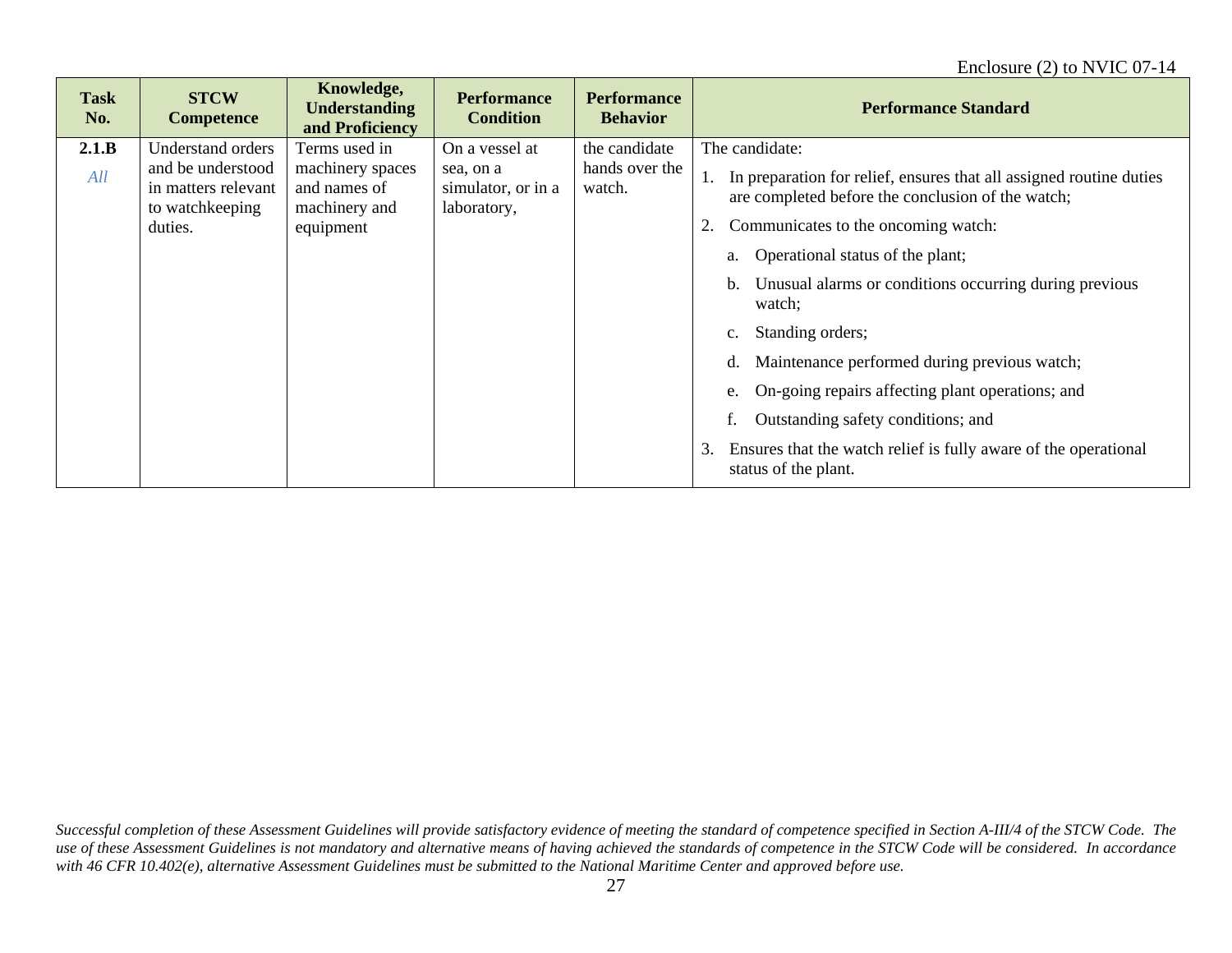| <b>Task</b><br>No. | <b>STCW</b><br><b>Competence</b>                            | Knowledge,<br><b>Understanding</b><br>and Proficiency | <b>Performance</b><br><b>Condition</b>           | <b>Performance</b><br><b>Behavior</b>          | <b>Performance Standard</b>                                                                                                                                                                                             |
|--------------------|-------------------------------------------------------------|-------------------------------------------------------|--------------------------------------------------|------------------------------------------------|-------------------------------------------------------------------------------------------------------------------------------------------------------------------------------------------------------------------------|
| 2.1.C              | <b>Understand orders</b>                                    | Terms used in                                         | On a vessel, on                                  | the candidate                                  | The candidate:                                                                                                                                                                                                          |
| All                | and be understood<br>in matters relevant<br>to watchkeeping | machinery spaces<br>and names of<br>machinery and     | an approved<br>simulator, or in a<br>laboratory, | assists in a<br>pre-start check<br>of a diesel | 1. Checks the general exterior of the engine for debris, leaks, or<br>unsafe conditions;                                                                                                                                |
|                    | duties.                                                     | equipment                                             |                                                  | engine.                                        | Checks the lube-oil levels of the engine sump, governor, and any<br>2.<br>other ancillary lube oil tanks such as cylinder oil tank, rocker<br>lube tank, cam lube oil tank, as applicable;                              |
|                    |                                                             |                                                       |                                                  |                                                | Checks the jacket water expansion tank level and any other<br>3.<br>ancillary treated fresh water expansion or collecting tanks such as<br>injector cooling water tank and piston cooling water tank, as<br>applicable; |
|                    |                                                             |                                                       |                                                  |                                                | Checks fuel oil day tank level;<br>4.                                                                                                                                                                                   |
|                    |                                                             |                                                       |                                                  |                                                | Checks starting air receiver pressure, starting hydraulic<br>5.<br>accumulator pressure, or starting battery charge status as<br>applicable;                                                                            |
|                    |                                                             |                                                       |                                                  |                                                | Drains air boxes, scavenging air receivers, and start air bottles, as<br>6.<br>appropriate;                                                                                                                             |
|                    |                                                             |                                                       |                                                  |                                                | Performs any manual pre-lubrication functions as required;<br>7.                                                                                                                                                        |
|                    |                                                             |                                                       |                                                  |                                                | Opens indicators cocks and stands by for engine rollover, and re-<br>8.<br>closes indicator cocks as applicable;                                                                                                        |
|                    |                                                             |                                                       |                                                  |                                                | Checks other associated equipment as fitted aboard the specific<br>9.<br>vessel, and as contained in assessor's checklist; and                                                                                          |
|                    |                                                             |                                                       |                                                  |                                                | 10. Takes proper action to prevent safety and pollution violations.                                                                                                                                                     |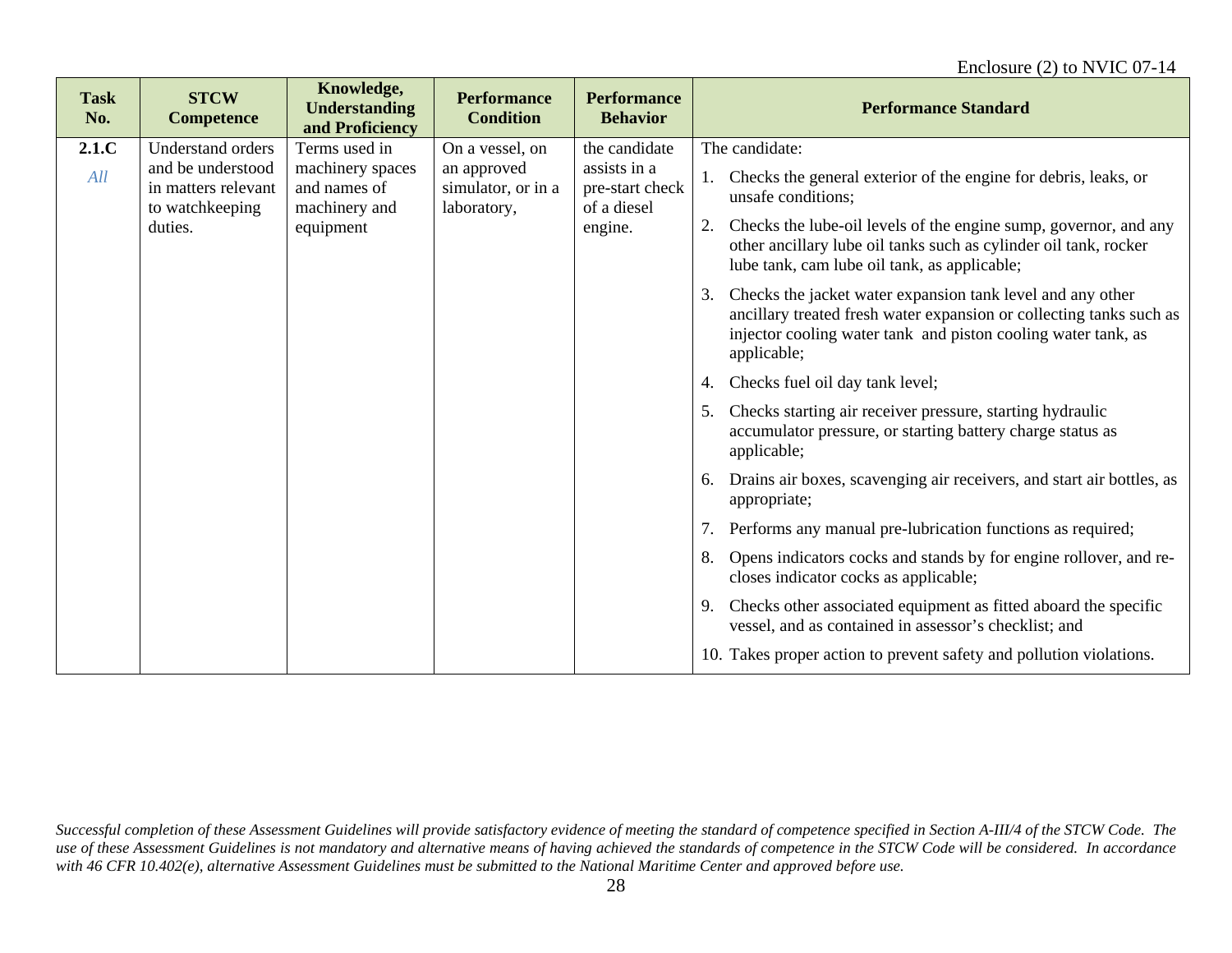#### Enclosure (2) to NVIC 07-14

| <b>Task</b><br>No. | <b>STCW</b><br><b>Competence</b>                            | Knowledge,<br><b>Understanding</b><br>and Proficiency | <b>Performance</b><br><b>Condition</b>                                                                                         | <b>Performance</b><br><b>Behavior</b> | <b>Performance Standard</b>                                                                                                                                                                 |
|--------------------|-------------------------------------------------------------|-------------------------------------------------------|--------------------------------------------------------------------------------------------------------------------------------|---------------------------------------|---------------------------------------------------------------------------------------------------------------------------------------------------------------------------------------------|
| 2.2.A              | <b>Understand orders</b>                                    | Use of appropriate                                    | On a vessel, on a                                                                                                              | the candidate                         | The candidate:                                                                                                                                                                              |
| All                | and be understood<br>in matters relevant                    | internal<br>communication                             | simulator, or in a<br>laboratory,                                                                                              | operates<br>internal                  | Answers the phone stating his or her location, name, and rank;                                                                                                                              |
|                    | to watchkeeping<br>duties.                                  | systems                                               |                                                                                                                                | communication<br>systems.             | Correctly operates and communicates with remote stations by<br>2.<br>ship's phone;                                                                                                          |
|                    |                                                             |                                                       |                                                                                                                                |                                       | Correctly operates and communicates with remote stations by<br>3.<br>sound-powered phone;                                                                                                   |
|                    |                                                             |                                                       |                                                                                                                                |                                       | Correctly operates and communicates with remote stations by<br>4.<br>two-way radio; and                                                                                                     |
|                    |                                                             |                                                       |                                                                                                                                |                                       | Conducts all operations in accordance with ship's procedures.<br>5.                                                                                                                         |
| 2.2.B              | <b>Understand orders</b>                                    | Use of appropriate                                    | On a vessel, on a                                                                                                              | the candidate                         | The candidate:                                                                                                                                                                              |
| All                | and be understood<br>in matters relevant<br>to watchkeeping | internal<br>communication<br>systems                  | simulator, or in a<br>laboratory,                                                                                              | logs engine-<br>order<br>telegraph    | Obtains correct "counter" and "fuel oil meter" readings at<br>standby or departure or arrival;                                                                                              |
|                    | duties.                                                     | signals.                                              | Correctly acknowledges main engine direction and speed by<br>2.<br>matching engine order telegraph with order from the bridge; |                                       |                                                                                                                                                                                             |
|                    |                                                             |                                                       |                                                                                                                                |                                       | Correctly enters appropriate graphic bell signal symbol and logs<br>3.<br>with correct time; from full ahead to full astern including stop<br>and <i>finished</i> with <i>engines</i> ; and |
|                    |                                                             |                                                       |                                                                                                                                |                                       | Makes legible entries.<br>4.                                                                                                                                                                |

*Successful completion of these Assessment Guidelines will provide satisfactory evidence of meeting the standard of competence specified in Section A-III/4 of the STCW Code. The use of these Assessment Guidelines is not mandatory and alternative means of having achieved the standards of competence in the STCW Code will be considered. In accordance with 46 CFR 10.402(e), alternative Assessment Guidelines must be submitted to the National Maritime Center and approved before use.*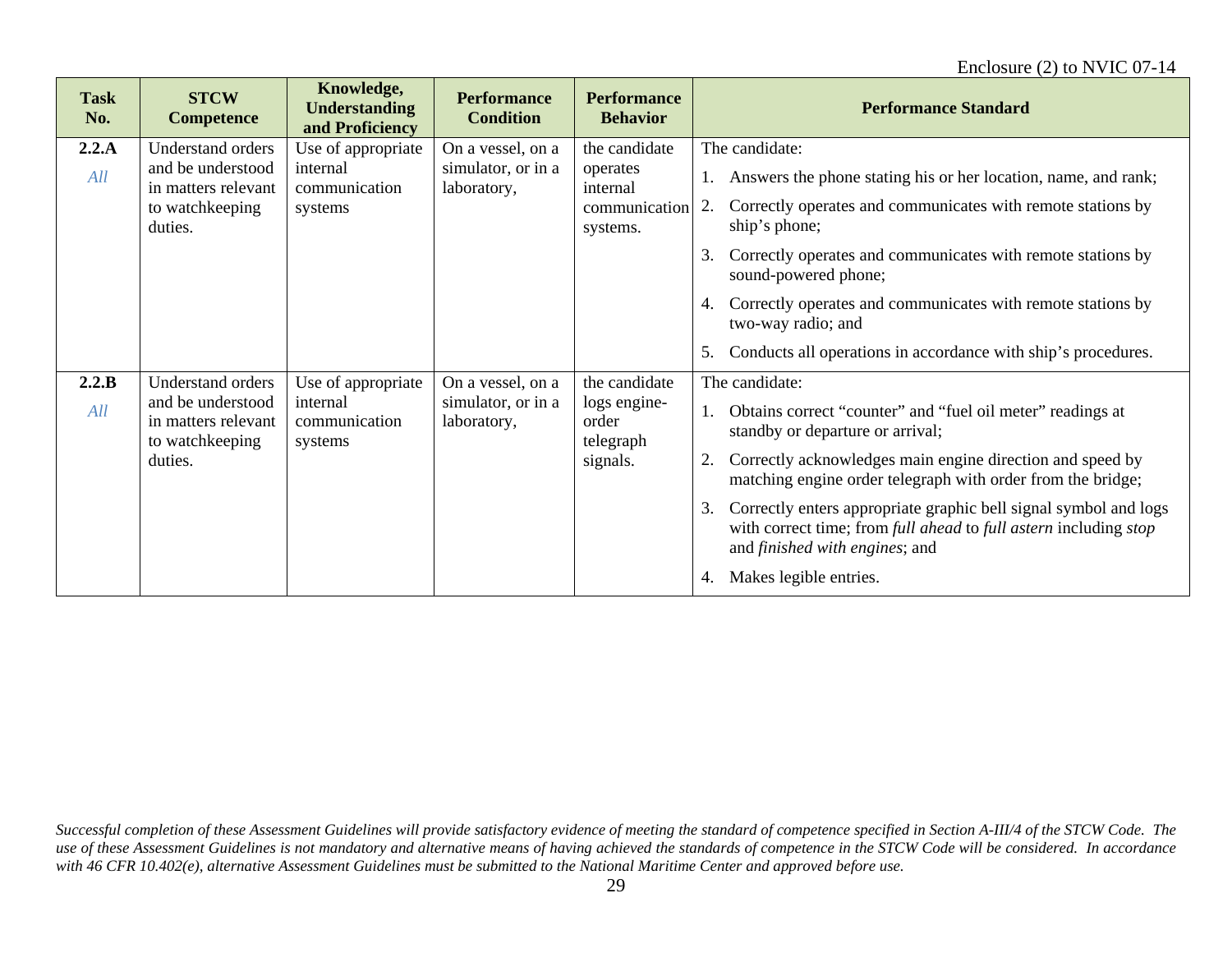| <b>Task</b><br>No. | <b>STCW</b><br><b>Competence</b>                                                            | Knowledge,<br><b>Understanding</b><br>and Proficiency                                                                                                                | <b>Performance</b><br><b>Condition</b>                 | <b>Performance</b><br><b>Behavior</b>                                                                                                                                                                                                                                                                                                                                                                                                     | <b>Performance Standard</b>                                                                                                                                                                                                                                                                              |
|--------------------|---------------------------------------------------------------------------------------------|----------------------------------------------------------------------------------------------------------------------------------------------------------------------|--------------------------------------------------------|-------------------------------------------------------------------------------------------------------------------------------------------------------------------------------------------------------------------------------------------------------------------------------------------------------------------------------------------------------------------------------------------------------------------------------------------|----------------------------------------------------------------------------------------------------------------------------------------------------------------------------------------------------------------------------------------------------------------------------------------------------------|
| 2.3.A<br>All       | Understand orders<br>and be understood<br>in matters relevant<br>to watchkeeping<br>duties. | Engine-room<br>alarm systems and<br>ability to<br>distinguish<br>between the<br>various alarms,<br>with special<br>reference to fire-<br>extinguishing gas<br>alarms | On a vessel, on a<br>simulator, or in a<br>laboratory, | the candidate<br>respond s to<br>the following<br>alarms:<br>$\bullet$ CO <sub>2</sub><br>discharge;<br>• Fire or<br>smoke;<br>$\bullet$ Engine<br>operational<br>alarms, incl.<br>lube-oil<br>alarms<br>(temperature<br>and<br>pressure),<br>boiler<br>alarms, fuel-<br>oil tank<br>high-level<br>alarm, oily-<br>water<br>separator<br>alarm, and<br>high-bilge-<br>water alarm;<br>and<br>• Vessel<br>emergency<br>signal or<br>alarm. | For each alarm response, the candidate:<br>1. Silences the alarm;<br>Describes the system involved;<br>2.<br>Describes the system's purpose;<br>3.<br>Describes the seriousness of the alarm; and<br>4.<br>Notifies the officer-in-charge of the engine watch of the alarm<br>5.<br>and his/her actions. |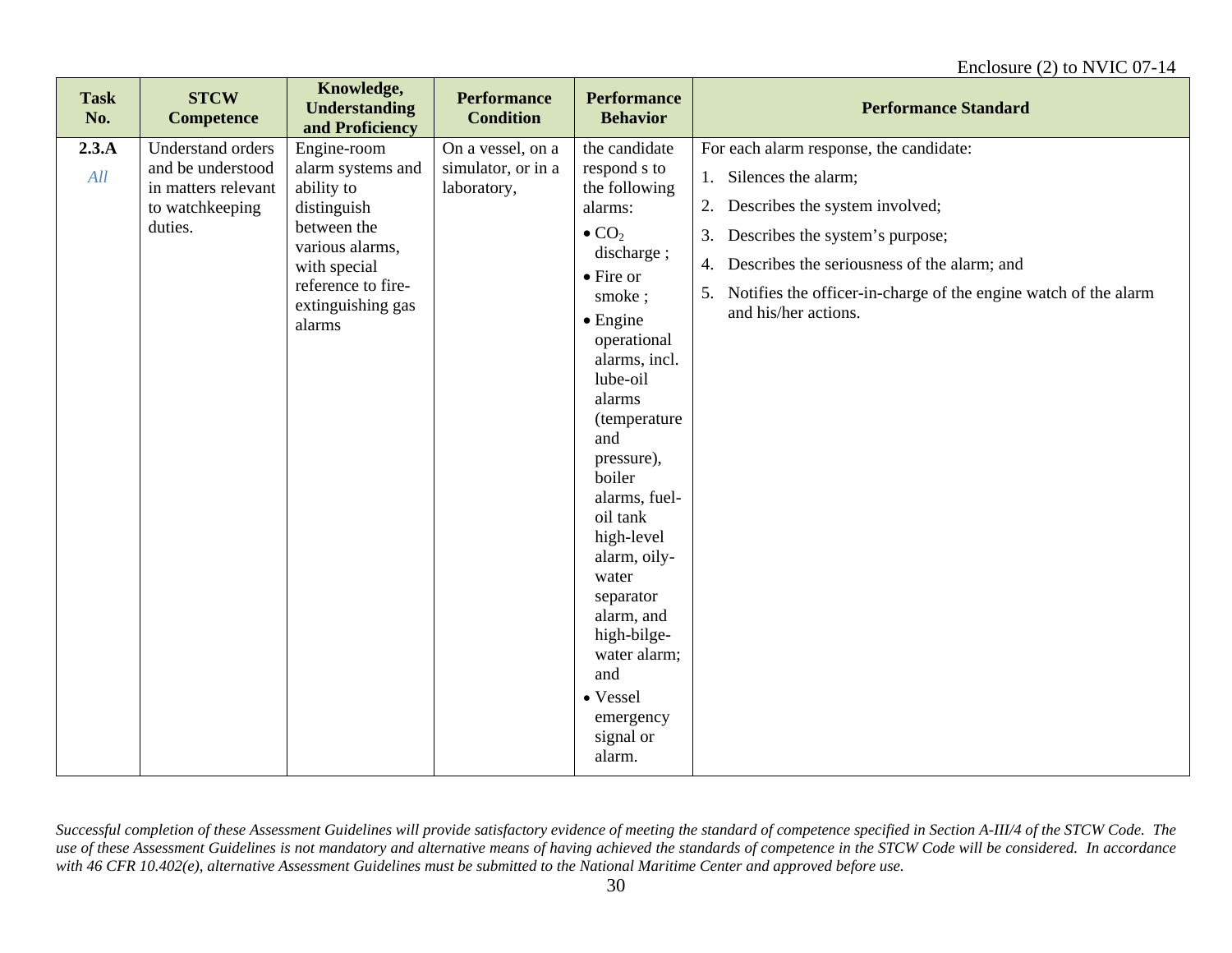| <b>Task</b><br>No. | <b>STCW</b><br><b>Competence</b>                                                                      | Knowledge,<br><b>Understanding</b><br>and Proficiency | <b>Performance</b><br><b>Condition</b>                                         | <b>Performance</b><br><b>Behavior</b>                                                                                                              | <b>Performance Standard</b>                                                                                                                                                                                                                                                                                                                                                                                      |
|--------------------|-------------------------------------------------------------------------------------------------------|-------------------------------------------------------|--------------------------------------------------------------------------------|----------------------------------------------------------------------------------------------------------------------------------------------------|------------------------------------------------------------------------------------------------------------------------------------------------------------------------------------------------------------------------------------------------------------------------------------------------------------------------------------------------------------------------------------------------------------------|
| 3.1.A<br>Note 1    | For keeping a safe<br>boiler watch:<br>Maintain the<br>correct water<br>levels and steam<br>pressures | Safe operation of<br>boilers                          | On a steam<br>vessel, on a<br>simulator, or in a<br>laboratory,                | the candidate,<br>in manual<br>mode,<br>maintains<br>main boiler<br>water level<br>and steam<br>pressures.                                         | The candidate:<br>Maintains the water level of the boiler within $+/- 2$ inches of the<br>specified level using appropriate manual control technology<br>available;<br>Maintains the steam pressure of the boiler within $+/-5\%$ of the<br>2.<br>specified pressure using appropriate manual control technology<br>available; and<br>3.<br>Takes proper action to prevent safety and pollution violations.      |
| 3.1.B<br>Note 3    | For keeping a safe<br>boiler watch:<br>Maintain the<br>correct water<br>levels and steam<br>pressures | Safe operation of<br>boilers                          | On a motor or gas<br>turbine vessel, on<br>a simulator, or in<br>a laboratory, | the candidate,<br>in manual<br>mode,<br>maintains<br>auxiliary<br>(waste heat or<br>oil-fired)<br>boiler water<br>level and<br>steam<br>pressures. | The candidate will:<br>Maintains the water level of the boiler within $+/- 2$ inches of the<br>specified level using appropriate manual control technology<br>available;<br>Maintains the steam pressure of the boiler within $+/-5\%$ of the<br>2.<br>specified pressure using appropriate manual control technology<br>available; and<br>Takes proper action to prevent safety and pollution violations.<br>3. |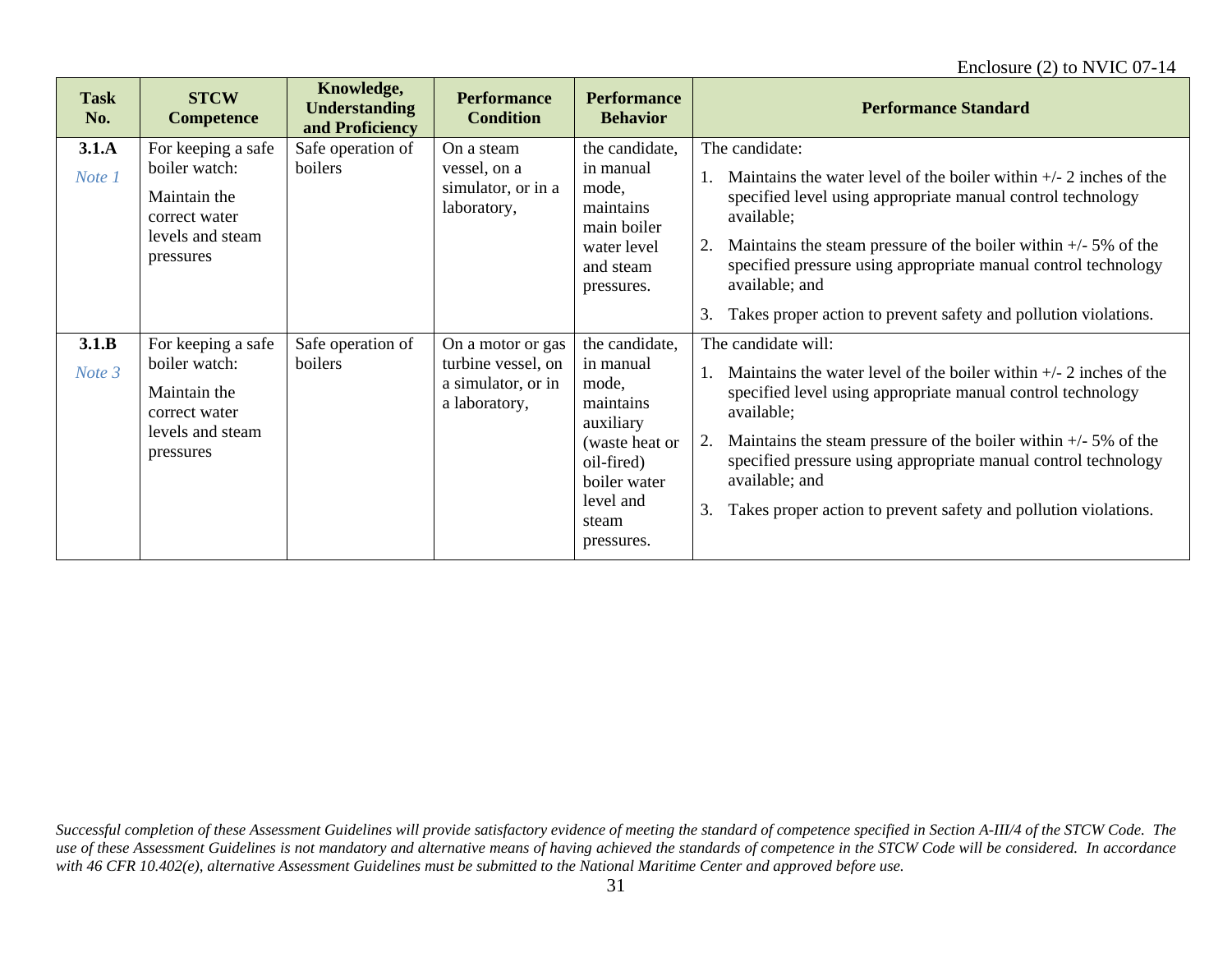#### Enclosure (2) to NVIC 07-14

| <b>Task</b><br>No. | <b>STCW</b><br><b>Competence</b>               | Knowledge,<br><b>Understanding</b><br>and Proficiency | <b>Performance</b><br><b>Condition</b>            | <b>Performance</b><br><b>Behavior</b>         | <b>Performance Standard</b>                                                                                                                                                                    |
|--------------------|------------------------------------------------|-------------------------------------------------------|---------------------------------------------------|-----------------------------------------------|------------------------------------------------------------------------------------------------------------------------------------------------------------------------------------------------|
| 3.1.C              | For keeping a safe                             | Safe operation of                                     | On a steam                                        | the candidate                                 | The candidate:                                                                                                                                                                                 |
| Note 1             | boiler watch:<br>Maintain the<br>correct water | boilers                                               | vessel, on a<br>simulator, or in a<br>laboratory, | monitors the<br>main<br>propulsion<br>boiler. | 1. Monitors the steam drum pressure and water level, with water<br>level being taken at both the gauge glass and remote level<br>indicator;                                                    |
|                    | levels and steam<br>pressures                  |                                                       |                                                   |                                               | Monitors superheater and de-superheater outlet pressures and<br>2.<br>temperatures;                                                                                                            |
|                    |                                                |                                                       |                                                   |                                               | Monitors feed water pressure and temperature;<br>3.                                                                                                                                            |
|                    |                                                |                                                       |                                                   |                                               | 4. Monitors the fuel oil service pump suction and discharge<br>pressures and fuel-oil supply pressure and temperature to the<br>supply header and applicable fuel oil strainer pressure drops; |
|                    |                                                |                                                       |                                                   |                                               | Monitors the fuel oil settling/service tank levels and temperatures;<br>5.                                                                                                                     |
|                    |                                                |                                                       |                                                   |                                               | Strips fuel oil settling tanks of moisture as appropriate;<br>6.                                                                                                                               |
|                    |                                                |                                                       |                                                   |                                               | Monitors forced draft damper position and combustion air<br>7.<br>pressure and temperature;                                                                                                    |
|                    |                                                |                                                       |                                                   |                                               | Monitors stack temperature;<br>8.                                                                                                                                                              |
|                    |                                                |                                                       |                                                   |                                               | 9. Monitors atomizing steam pressure as applicable;                                                                                                                                            |
|                    |                                                |                                                       |                                                   |                                               | 10. Observes stack gases leaving boiler through periscope;                                                                                                                                     |
|                    |                                                |                                                       |                                                   |                                               | 11. Monitors flue gas analysis readings as applicable;                                                                                                                                         |
|                    |                                                |                                                       |                                                   |                                               | 12. Monitors boiler water analysis readings as applicable;                                                                                                                                     |
|                    |                                                |                                                       |                                                   |                                               | 13. Observes condition of flame through peephole and checks for the<br>presence of clinkers;                                                                                                   |
|                    |                                                |                                                       |                                                   |                                               | 14. Visually inspects boiler casing, hand holes, manholes, and piping<br>for leaks;                                                                                                            |
|                    |                                                |                                                       |                                                   |                                               | 15. N the watch engineer of any unusual or unsafe conditions,<br>unusual sounds, or vibrations; and                                                                                            |
|                    |                                                |                                                       |                                                   |                                               | 16. Takes proper action to prevent safety and pollution violations.                                                                                                                            |
|                    |                                                |                                                       |                                                   |                                               | Note: Recorded readings from analog gauges should be $+/-5\%$ of<br>actual, except boiler water level should be $+/-1$ " of actual.                                                            |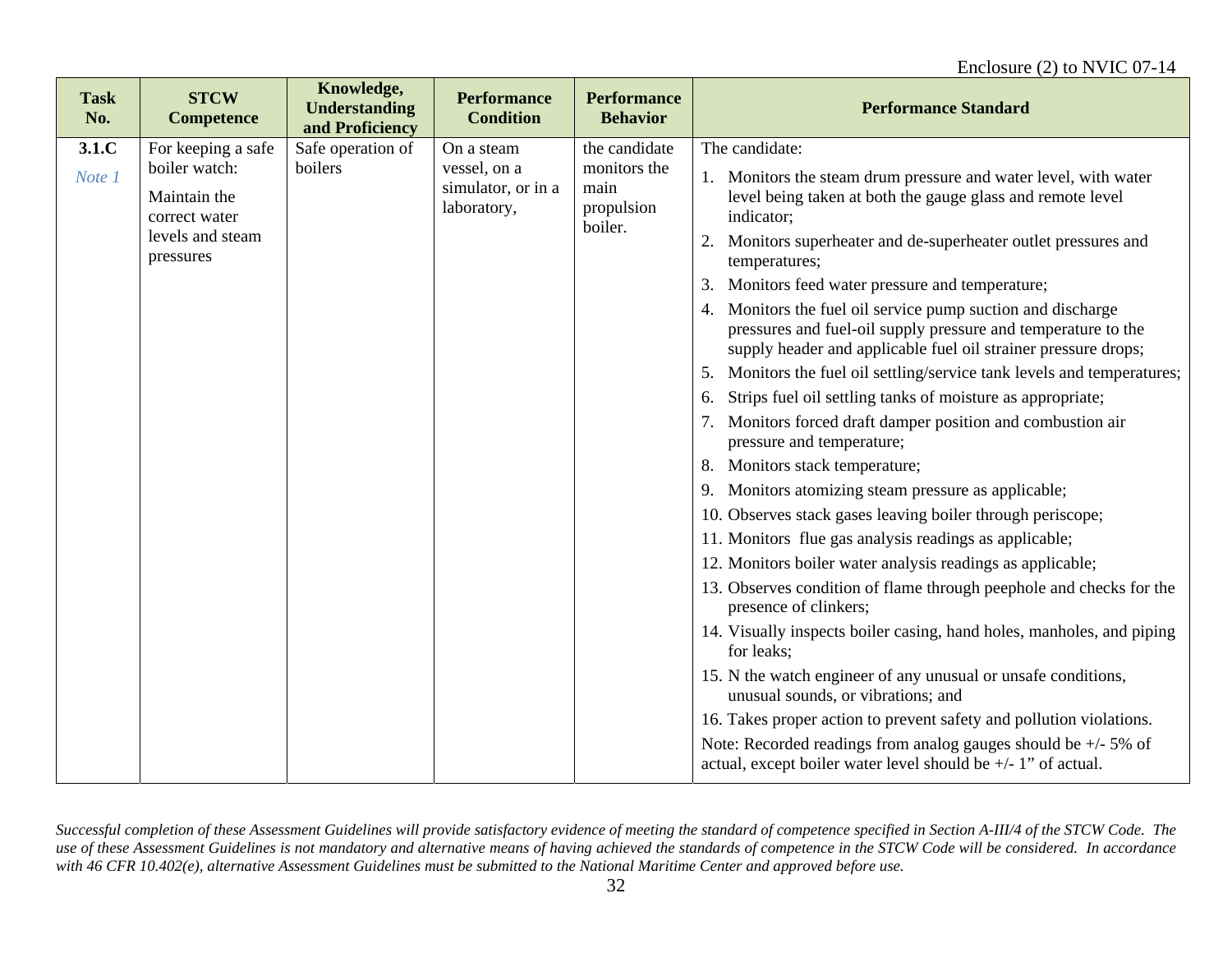| <b>Task</b><br>No. | <b>STCW</b><br><b>Competence</b> | Knowledge,<br><b>Understanding</b><br>and Proficiency | <b>Performance</b><br><b>Condition</b>   | <b>Performance</b><br><b>Behavior</b> | <b>Performance Standard</b>                                                                                                                                                                       |
|--------------------|----------------------------------|-------------------------------------------------------|------------------------------------------|---------------------------------------|---------------------------------------------------------------------------------------------------------------------------------------------------------------------------------------------------|
| 3.1.D              | For keeping a safe               | Safe operation of                                     | On a motor or gas                        | the candidate                         | The candidate performs $\frac{\text{either}}{\text{either}}$ (A) or (B):                                                                                                                          |
| Note 3             | boiler watch:                    | boilers                                               | turbine vessel, on<br>a simulator, or in | monitors the<br>oil-fired or          | (A) OIL-FIRED AUXILIARY BOILER                                                                                                                                                                    |
|                    | Maintain the<br>correct water    |                                                       | a laboratory,                            | waste-heat                            | Monitors the steam drum pressure and water level;<br>1.                                                                                                                                           |
|                    | levels and steam                 |                                                       |                                          | auxiliary<br>boiler.                  | 2.<br>Monitors the feed water pressure;                                                                                                                                                           |
|                    | pressures                        |                                                       |                                          |                                       | Monitors the fuel oil service pump suction and discharge<br>3.<br>pressures and fuel-oil supply pressure and temperature to the<br>supply header and applicable fuel oil strainer pressure drops; |
|                    |                                  |                                                       |                                          |                                       | Monitors the fuel oil settling/service tank levels and<br>4.<br>temperatures;                                                                                                                     |
|                    |                                  |                                                       |                                          |                                       | Strips fuel oil settling tanks of moisture as appropriate;<br>5.                                                                                                                                  |
|                    |                                  |                                                       |                                          |                                       | Monitors the stack temperature;<br>6.                                                                                                                                                             |
|                    |                                  |                                                       |                                          |                                       | Monitors the atomizing steam pressure as applicable;<br>7.                                                                                                                                        |
|                    |                                  |                                                       |                                          |                                       | Observes condition of flame through peephole;<br>8.                                                                                                                                               |
|                    |                                  |                                                       |                                          |                                       | Visually inspects boiler casing, hand holes, manholes, and<br>9.<br>piping for leaks;                                                                                                             |
|                    |                                  |                                                       |                                          |                                       | 10. Promptly wipes up any oil accumulations presenting a fire<br>hazard;                                                                                                                          |
|                    |                                  |                                                       |                                          |                                       | 11. Notifies the watch engineer of any unusual or unsafe conditions,<br>unusual sounds, or vibrations; and                                                                                        |
|                    |                                  |                                                       |                                          |                                       | 12. Takes proper action to prevent safety and pollution violations.                                                                                                                               |
|                    |                                  |                                                       |                                          |                                       | Note: Recorded readings from analog gauges should be $+/-5\%$ of<br>actual, except boiler water level should be +/- 1" of actual.                                                                 |
|                    |                                  |                                                       |                                          |                                       | Continued on next page                                                                                                                                                                            |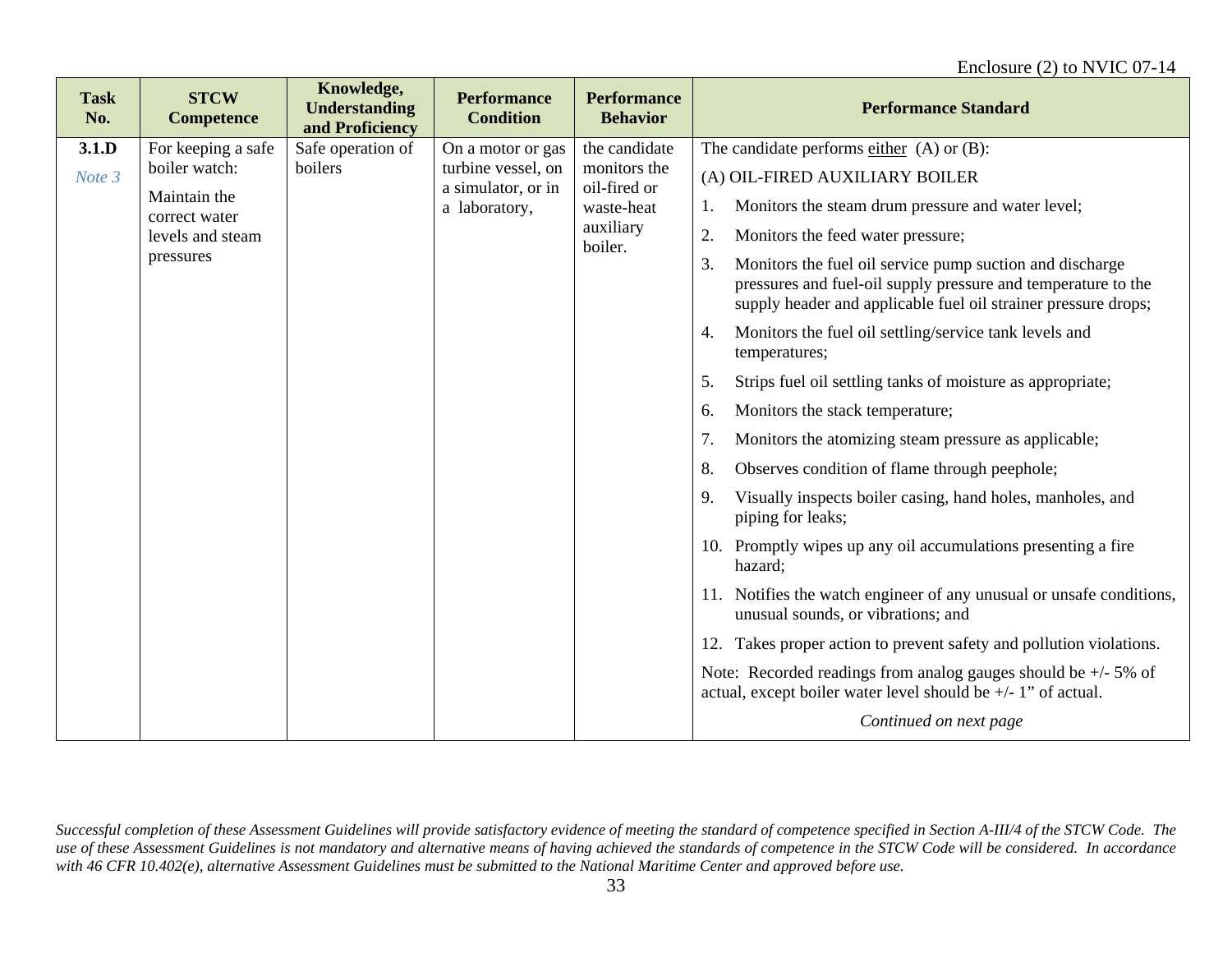| <b>Task</b><br>No. | <b>STCW</b><br><b>Competence</b> | Knowledge,<br><b>Understanding</b><br>and Proficiency | <b>Performance</b><br><b>Condition</b> | <b>Performance</b><br><b>Behavior</b> | <b>Performance Standard</b>                                                                                                          |
|--------------------|----------------------------------|-------------------------------------------------------|----------------------------------------|---------------------------------------|--------------------------------------------------------------------------------------------------------------------------------------|
| 3.1.D              |                                  |                                                       |                                        |                                       | Continued from previous page                                                                                                         |
| (Cont'd)           |                                  |                                                       |                                        |                                       | The candidate performs either $(A)$ or $(B)$ below:                                                                                  |
| Note 3             |                                  |                                                       |                                        |                                       | (B) WASTE HEAT AUXILIARY BOILER                                                                                                      |
|                    |                                  |                                                       |                                        |                                       | Monitors the steam drum pressure and water level;<br>1.                                                                              |
|                    |                                  |                                                       |                                        |                                       | 2.<br>Monitors the feed water pressure;                                                                                              |
|                    |                                  |                                                       |                                        |                                       | 3.<br>Monitors the feed pump suction and discharge pressures;                                                                        |
|                    |                                  |                                                       |                                        |                                       | Monitors the feed tank level and temperature;<br>4.                                                                                  |
|                    |                                  |                                                       |                                        |                                       | 5.<br>Monitors the boiler water circulating pump suction and<br>discharge pressures, as applicable;                                  |
|                    |                                  |                                                       |                                        |                                       | Monitors the exhaust gas inlet temperature<br>6.                                                                                     |
|                    |                                  |                                                       |                                        |                                       | 7.<br>Monitors the stack temperature;                                                                                                |
|                    |                                  |                                                       |                                        |                                       | 8.<br>Visually inspects boiler casing, hand holes, manholes, and                                                                     |
|                    |                                  |                                                       |                                        |                                       | piping for leaks;<br>9.                                                                                                              |
|                    |                                  |                                                       |                                        |                                       | Notifies the watch engineer of any unusual or unsafe conditions,<br>10.<br>unusual sounds, or vibrations; and                        |
|                    |                                  |                                                       |                                        |                                       | Takes proper action to prevent safety and pollution violations.<br>11.                                                               |
|                    |                                  |                                                       |                                        |                                       | Note: Recorded readings from analog gauges should be $+/-5\%$ of<br>actual, except boiler water level should be $+/- 1$ " of actual. |

*Successful completion of these Assessment Guidelines will provide satisfactory evidence of meeting the standard of competence specified in Section A-III/4 of the STCW Code. The*  use of these Assessment Guidelines is not mandatory and alternative means of having achieved the standards of competence in the STCW Code will be considered. In accordance *with 46 CFR 10.402(e), alternative Assessment Guidelines must be submitted to the National Maritime Center and approved before use.*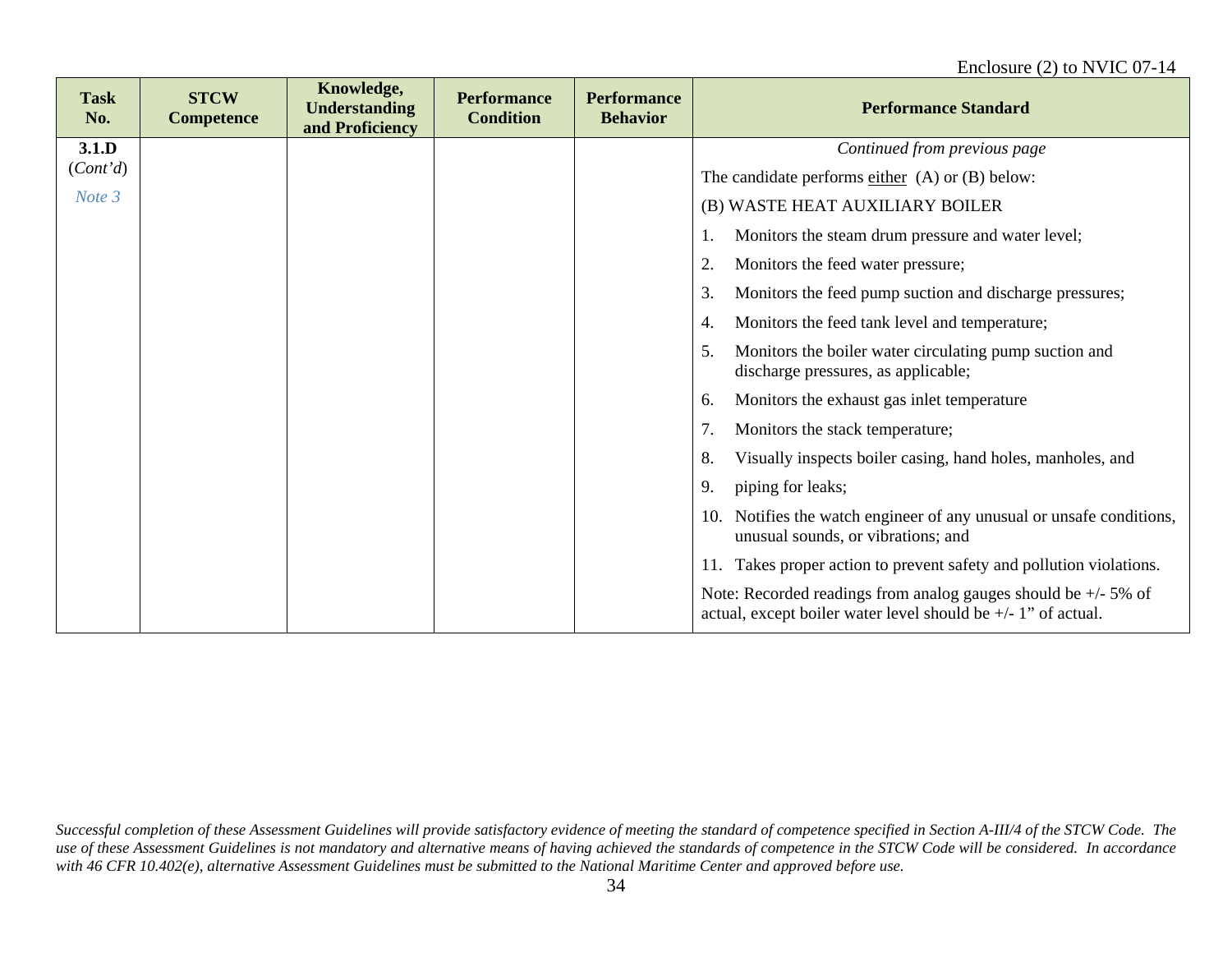| <b>Task</b><br>No. | <b>STCW</b><br><b>Competence</b>                                                                      | Knowledge,<br><b>Understanding</b><br>and Proficiency | <b>Performance</b><br><b>Condition</b>                       | <b>Performance</b><br><b>Behavior</b>                                                               | <b>Performance Standard</b>                                                                                                                                                                                                                                                                                                                                                                                                                                                                                                                                                                                                                                                                                                                                                                                                                                              |
|--------------------|-------------------------------------------------------------------------------------------------------|-------------------------------------------------------|--------------------------------------------------------------|-----------------------------------------------------------------------------------------------------|--------------------------------------------------------------------------------------------------------------------------------------------------------------------------------------------------------------------------------------------------------------------------------------------------------------------------------------------------------------------------------------------------------------------------------------------------------------------------------------------------------------------------------------------------------------------------------------------------------------------------------------------------------------------------------------------------------------------------------------------------------------------------------------------------------------------------------------------------------------------------|
| 3.1.D<br>Note 1    | For keeping a safe<br>boiler watch:<br>Maintain the<br>correct water<br>levels and steam<br>pressures | Safe operation of<br>boilers                          | On a steam<br>vessel, or in a<br>laboratory,                 | the candidate<br>changes out<br>burners for a<br>main-<br>propulsion<br>boiler.                     | The candidate:<br>Checks to ensure that a properly cleaned and assembled atomizer<br>assembly is available;<br>Closes burner atomizer fuel valve (or valves), burner atomizer<br>2.<br>steam valve, and air register doors as appropriate;<br>3.<br>Loosens applicable connections, withdraw the burner atomizer<br>assembly and transfer same to burner atomizer cleaning bench;<br>4. Transfers the clean burner atomizer to the boiler front and insert<br>the clean burner;<br>Tightens all connections;<br>5.<br>Opens the air register doors, burner atomizer fuel valve (or<br>6.<br>valves, and burner atomizer steam valve, as appropriate;<br>7.<br>Observes the flame and adjust the air-fuel ratio as necessary;<br>Ensures that all oil drippings are promptly wiped up; and<br>8.<br>Takes proper action to prevent safety and pollution violations.<br>9. |
| 3.1.E<br>Note 1    | For keeping a safe<br>boiler watch:<br>Maintain the<br>correct water<br>levels and steam<br>pressures | Safe operation of<br>boilers                          | On a steam<br>vessel, or in a<br>workshop and<br>laboratory, | the candidate<br>cleans a<br>burner<br>atomizer<br>assembly for a<br>main-<br>propulsion<br>boiler. | The candidate:<br>Using the proper tools, disassembles the dirty burner assembly;<br>1.<br>Places the tip in a container, furnace face upward, and soaks all<br>2.<br>other parts in diesel oil or kerosene until carbon is soft;<br>3.<br>Removes paint from cleaning agent;<br>Cleans parts of carbon and debris;<br>4.<br>Reassembles the burner properly and properly stow in rack;<br>5.<br>Ensures that all operations are in accordance with manufacturer's<br>6.<br>recommended procedures; and<br>Takes proper action to prevent safety and pollution violations.                                                                                                                                                                                                                                                                                               |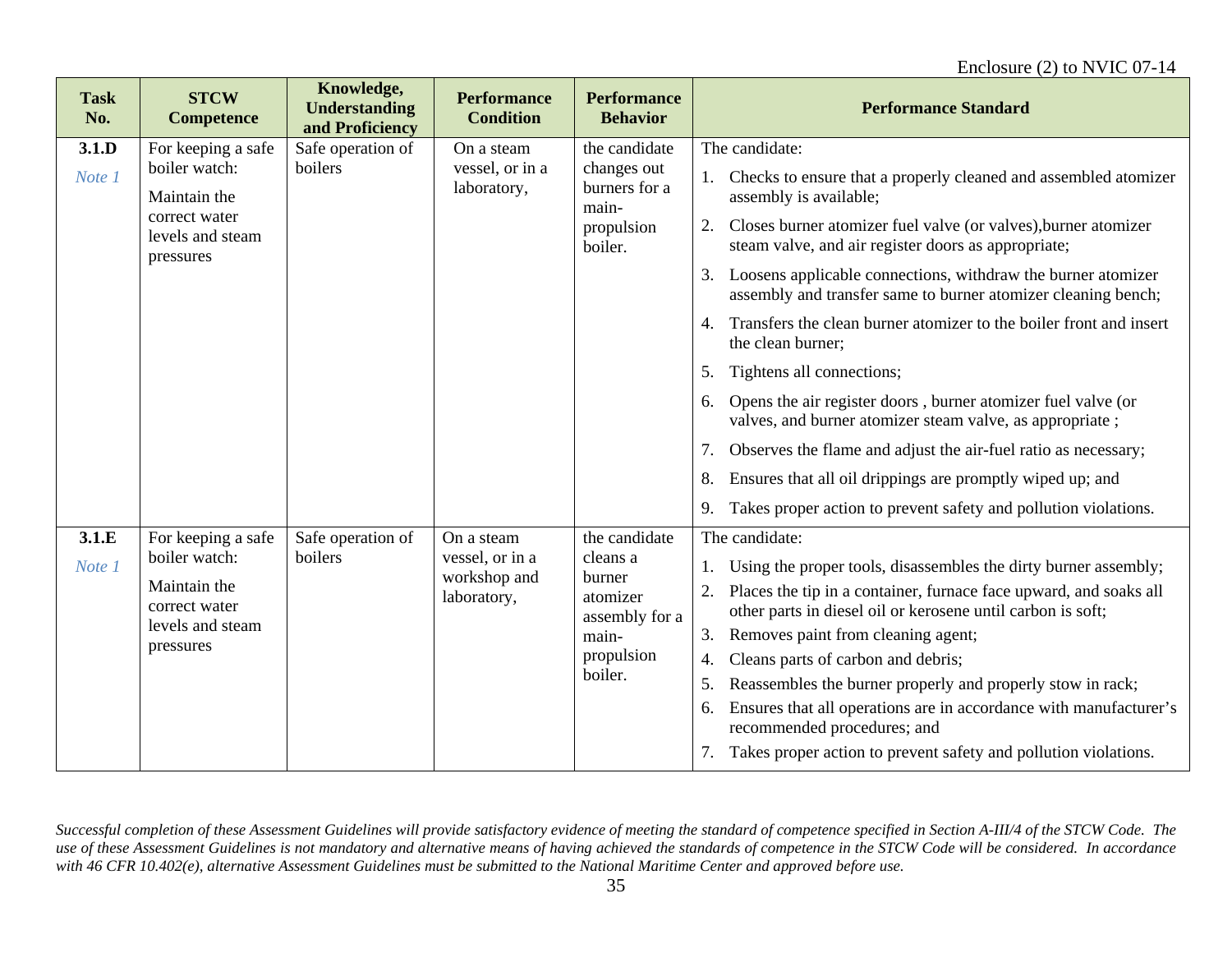| <b>Task</b><br>No. | <b>STCW</b><br><b>Competence</b>                                                                      | Knowledge,<br><b>Understanding</b><br>and Proficiency | <b>Performance</b><br><b>Condition</b>                          | <b>Performance</b><br><b>Behavior</b>                                                        | <b>Performance Standard</b>                                                                                                                                                                                                                                                              |
|--------------------|-------------------------------------------------------------------------------------------------------|-------------------------------------------------------|-----------------------------------------------------------------|----------------------------------------------------------------------------------------------|------------------------------------------------------------------------------------------------------------------------------------------------------------------------------------------------------------------------------------------------------------------------------------------|
| 3.1.F<br>Note 1    | For keeping a safe<br>boiler watch:<br>Maintain the<br>correct water<br>levels and steam<br>pressures | Safe operation of<br>boilers                          | On a steam<br>vessel, on a<br>simulator, or in a<br>laboratory, | the candidate<br>assists in<br>preparing a<br>main<br>propulsion<br>boiler for<br>light-off. | The candidate:<br>Visually inspects the boiler to ensure that boiler firesides and<br>watersides are properly closed up and that all manholes,<br>handholes, and access plates are properly secured;<br>2. Checks for and wipe up any oil accumulations in the furnace or<br>air casing; |
|                    |                                                                                                       |                                                       |                                                                 |                                                                                              | Checks closed bottom and surface blow valves; waterwall and<br>3.<br>economizer header drain valves; chemical feed and main and<br>auxiliary feed stop check valves; main and auxiliary and soot<br>blower steam stop valves, and the gauge glass drain valve;                           |
|                    |                                                                                                       |                                                       |                                                                 |                                                                                              | 4. Checks open the steam drum atmospheric vent valve; superheater<br>drain and vent valves; gauge glass cutoff valves; instrument and<br>gauge root valves; and the feedwater stop valves;                                                                                               |
|                    |                                                                                                       |                                                       |                                                                 |                                                                                              | 5. Vents the economizer;                                                                                                                                                                                                                                                                 |
|                    |                                                                                                       |                                                       |                                                                 |                                                                                              | 6. Brings the boiler water level to one inch from the bottom of the<br>gauge glass, filling or draining the boiler as necessary and<br>making sure to verify the ability to feed the boiler;                                                                                             |
|                    |                                                                                                       |                                                       |                                                                 |                                                                                              | 7. Blows down the boiler water level gauge glass to insure accuracy;                                                                                                                                                                                                                     |
|                    |                                                                                                       |                                                       |                                                                 |                                                                                              | Visually inspects the boiler and checks for water leaks;<br>8.                                                                                                                                                                                                                           |
|                    |                                                                                                       |                                                       |                                                                 |                                                                                              | 9. Eases of on all steam stop valves and re-closes them hand tight;                                                                                                                                                                                                                      |
|                    |                                                                                                       |                                                       |                                                                 |                                                                                              | 10. Inspects and cleans all fuel oil strainers and ensure atomizers are<br>made up with clean tips;                                                                                                                                                                                      |
|                    |                                                                                                       |                                                       |                                                                 |                                                                                              | 11. Ensures the air register doors operate freely;                                                                                                                                                                                                                                       |
|                    |                                                                                                       |                                                       |                                                                 |                                                                                              | 12. Ensures that all operations are in accordance with manufacturer's<br>recommended procedures; and                                                                                                                                                                                     |
|                    |                                                                                                       |                                                       |                                                                 |                                                                                              | 13. Takes proper action to prevent safety and pollution violations.                                                                                                                                                                                                                      |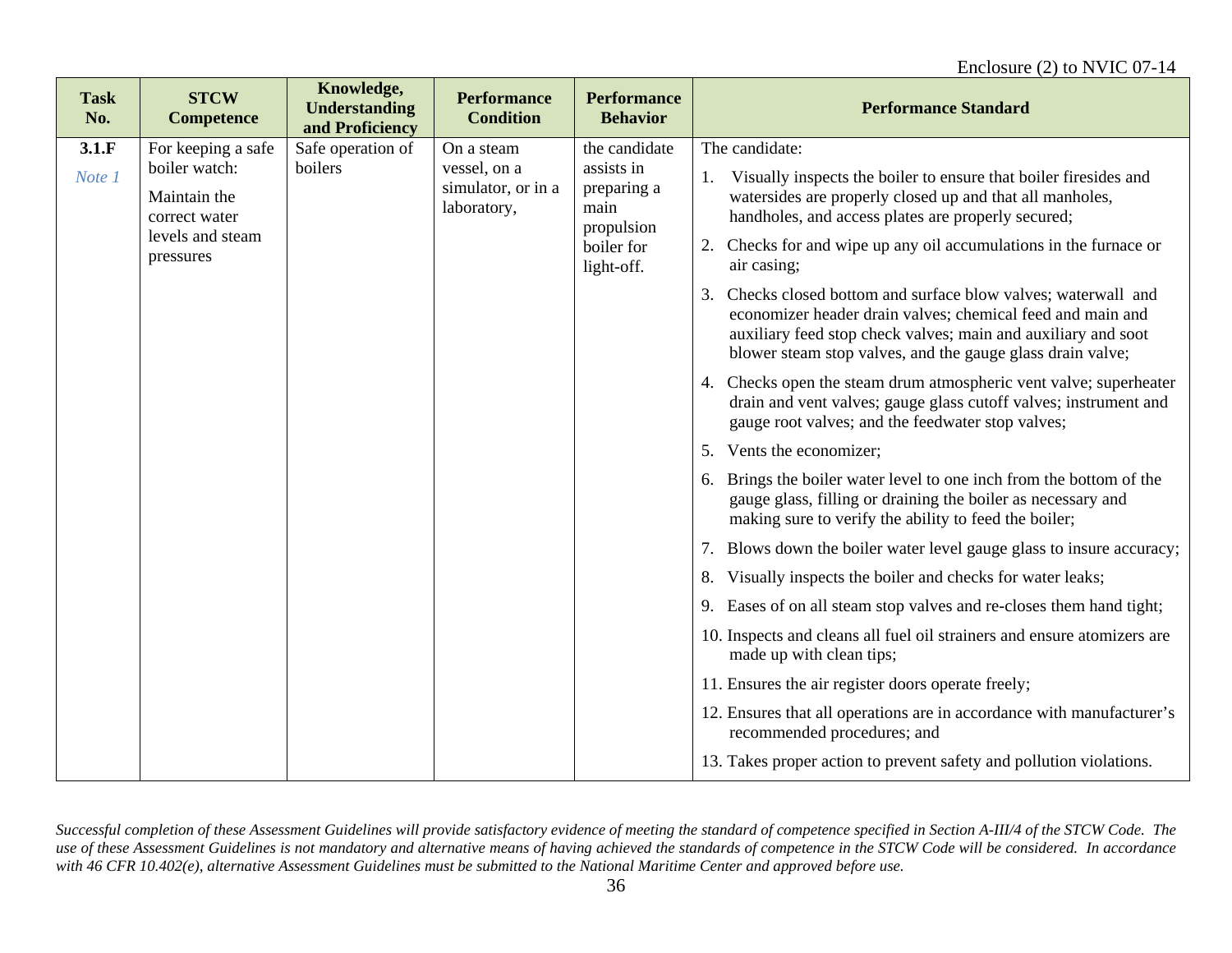| <b>Task</b><br>No. | <b>STCW</b><br><b>Competence</b>                  | Knowledge,<br><b>Understanding</b><br>and Proficiency | <b>Performance</b><br><b>Condition</b> | <b>Performance</b><br><b>Behavior</b>                  | <b>Performance Standard</b>                                                                                                                                                                                                   |
|--------------------|---------------------------------------------------|-------------------------------------------------------|----------------------------------------|--------------------------------------------------------|-------------------------------------------------------------------------------------------------------------------------------------------------------------------------------------------------------------------------------|
| 3.1.G              | For keeping a safe                                | Safe operation of                                     | On a steam                             | the candidate                                          | The candidate:                                                                                                                                                                                                                |
| Note 1             | boiler watch:                                     | boilers                                               | vessel, on a                           | assists in                                             | Checks all burner fuel oil root valves closed;<br>1.                                                                                                                                                                          |
|                    | Maintain the<br>correct water<br>levels and steam |                                                       | simulator, or in a<br>laboratory,      | manual light-<br>off, raising<br>steam, and            | Opens the forced draft damper, all air register doors, start the<br>2.<br>forced draft fan in high speed, and purge the furnace for a few<br>minutes;                                                                         |
|                    | pressures                                         |                                                       |                                        | cutting-in on<br>line a main-<br>propulsion<br>boiler. | Lines up the fuel-oil system to recirculate through heater (if<br>3.<br>fitted) and brings oil up to temperature as specified and notifies<br>the watch engineer;                                                             |
|                    |                                                   |                                                       |                                        |                                                        | Makes up a burner atomizer with a small sprayer plate and<br>4.<br>inserts it into a central register designated for light-off (#1),<br>closes air register doors, and opens steam and fuel oil root valves<br>for #1 burner; |
|                    |                                                   |                                                       |                                        |                                                        | Adjusts forced draft damper for low fire and adjust the fuel-oil<br>5.<br>pressure to the minimum pressure specified for successful<br>combustion;                                                                            |
|                    |                                                   |                                                       |                                        |                                                        | Opens the steam atomizing valve of burner #1 and allows steam<br>6.<br>to flow to at least one minute to clear header of condensate;                                                                                          |
|                    |                                                   |                                                       |                                        |                                                        | Closes the fuel oil recirculation valve, open burner #1 air register<br>7.<br>doors, and readjusts fuel pressure to minimum required;                                                                                         |
|                    |                                                   |                                                       |                                        |                                                        | Lights the torch or activate lighter ignition (go to step 15);<br>8.                                                                                                                                                          |
|                    |                                                   |                                                       |                                        |                                                        | Inserts the torch through the manual light-off opening;<br>9.                                                                                                                                                                 |
|                    |                                                   |                                                       |                                        |                                                        | Stands clear of open register doors;<br>10.                                                                                                                                                                                   |
|                    |                                                   |                                                       |                                        |                                                        | Holds the torch near and just under the atomizer tip;<br>11.                                                                                                                                                                  |
|                    |                                                   |                                                       |                                        |                                                        | Cracks open the burner valve;<br>12.                                                                                                                                                                                          |
|                    |                                                   |                                                       |                                        |                                                        | Checks for ignition; opens the burner valve wide when ignition<br>13.<br>occurs and fire stays lit (closes burner valve and purges furnace<br>if ignition does not occur or if fire goes out);                                |
|                    |                                                   |                                                       |                                        |                                                        | (Continued on next page)                                                                                                                                                                                                      |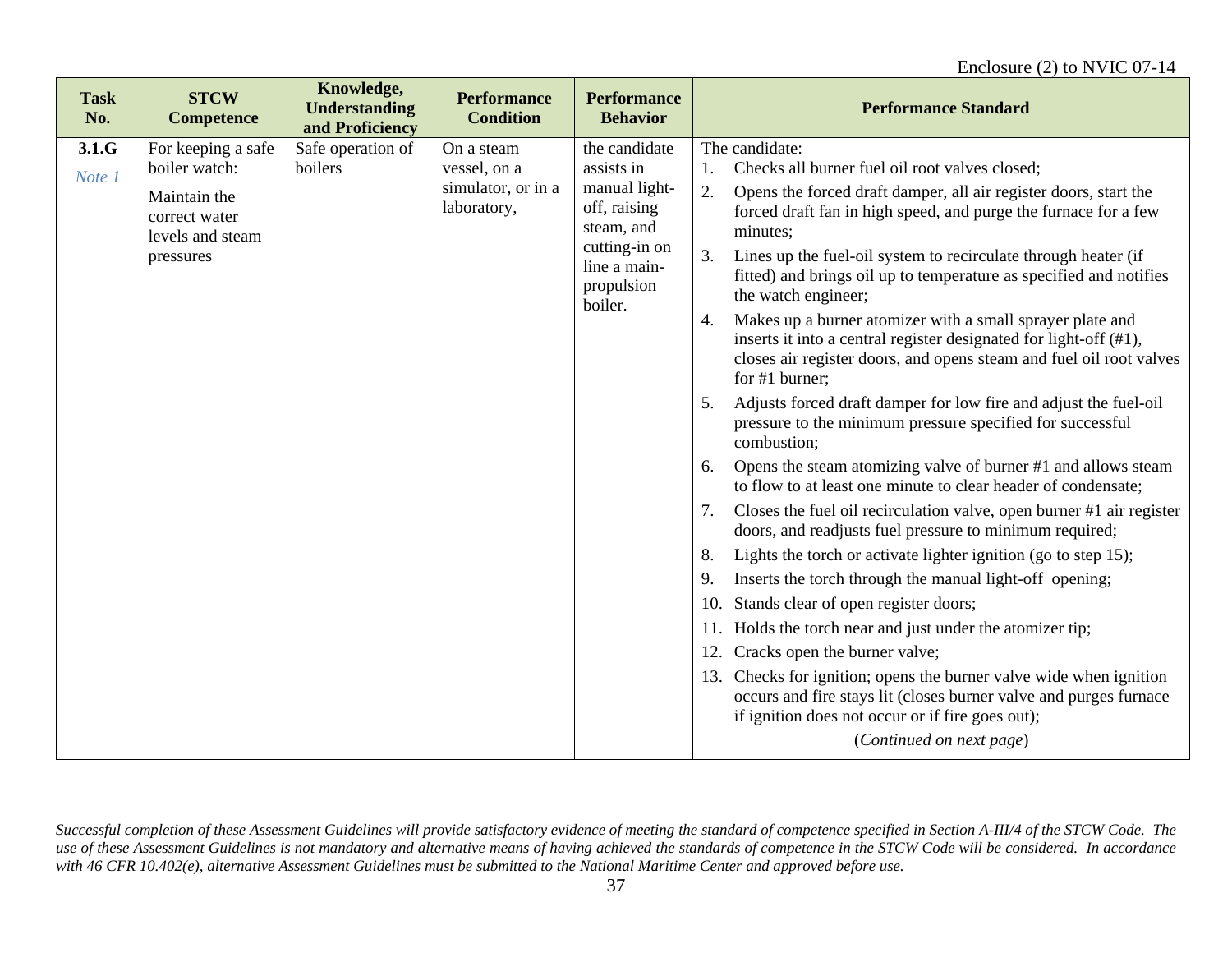| <b>Task</b><br>No. | <b>STCW</b><br><b>Competence</b> | Knowledge,<br><b>Understanding</b><br>and Proficiency | <b>Performance</b><br><b>Condition</b> | <b>Performance</b><br><b>Behavior</b> | <b>Performance Standard</b>                                                                                                                                      |
|--------------------|----------------------------------|-------------------------------------------------------|----------------------------------------|---------------------------------------|------------------------------------------------------------------------------------------------------------------------------------------------------------------|
| 3.1.G              |                                  |                                                       |                                        |                                       | Continued from previous page                                                                                                                                     |
| (Cont'd)           |                                  |                                                       |                                        |                                       | Withdraws the torch (if used);<br>14.                                                                                                                            |
| Note 1             |                                  |                                                       |                                        |                                       | Inspects the fire through the peep hole;<br>15.                                                                                                                  |
|                    |                                  |                                                       |                                        |                                       | 16. Checks the periscope for smoke and adjust the ratio of fuel to air<br>needed for a steady flame and to avoid smoking while achieving<br>complete combustion; |
|                    |                                  |                                                       |                                        |                                       | Closes superheater drains when blowing clear of condensate;<br>17.                                                                                               |
|                    |                                  |                                                       |                                        |                                       | Throttles steam drum atmospheric vent when steam pressure<br>18.<br>starts to rise;                                                                              |
|                    |                                  |                                                       |                                        |                                       | 19. Closes steam drum atmospheric vent at pressure specified by<br>watch engineer;                                                                               |
|                    |                                  |                                                       |                                        |                                       | 20. Throttles in on superheater vent valves, ensuring that they are<br>not closed until the boiler is on line;                                                   |
|                    |                                  |                                                       |                                        |                                       | 21. Monitors steam drum water level and maintain the water level<br>with the auxiliary feed stop check as necessary;                                             |
|                    |                                  |                                                       |                                        |                                       | 22. As line pressure is approached, inserts additional atomizers into<br>the idle burners and cut in atomizing steam;                                            |
|                    |                                  |                                                       |                                        |                                       | 23. When steam drum pressure exceeds line pressure, opens the<br>auxiliary, then the main steam stop valves, bringing the boiler on<br>line;                     |
|                    |                                  |                                                       |                                        |                                       | Closes the superheater vent valves;<br>24.                                                                                                                       |
|                    |                                  |                                                       |                                        |                                       | 25. Switches the automatic combustion control system and<br>feedwater regulating system to automatic as appropriate;                                             |
|                    |                                  |                                                       |                                        |                                       | 26. Notifies the watch engineer of any unusual or unsafe conditions;<br>and                                                                                      |
|                    |                                  |                                                       |                                        |                                       | 27. Takes proper action to prevent safety and pollution violations.                                                                                              |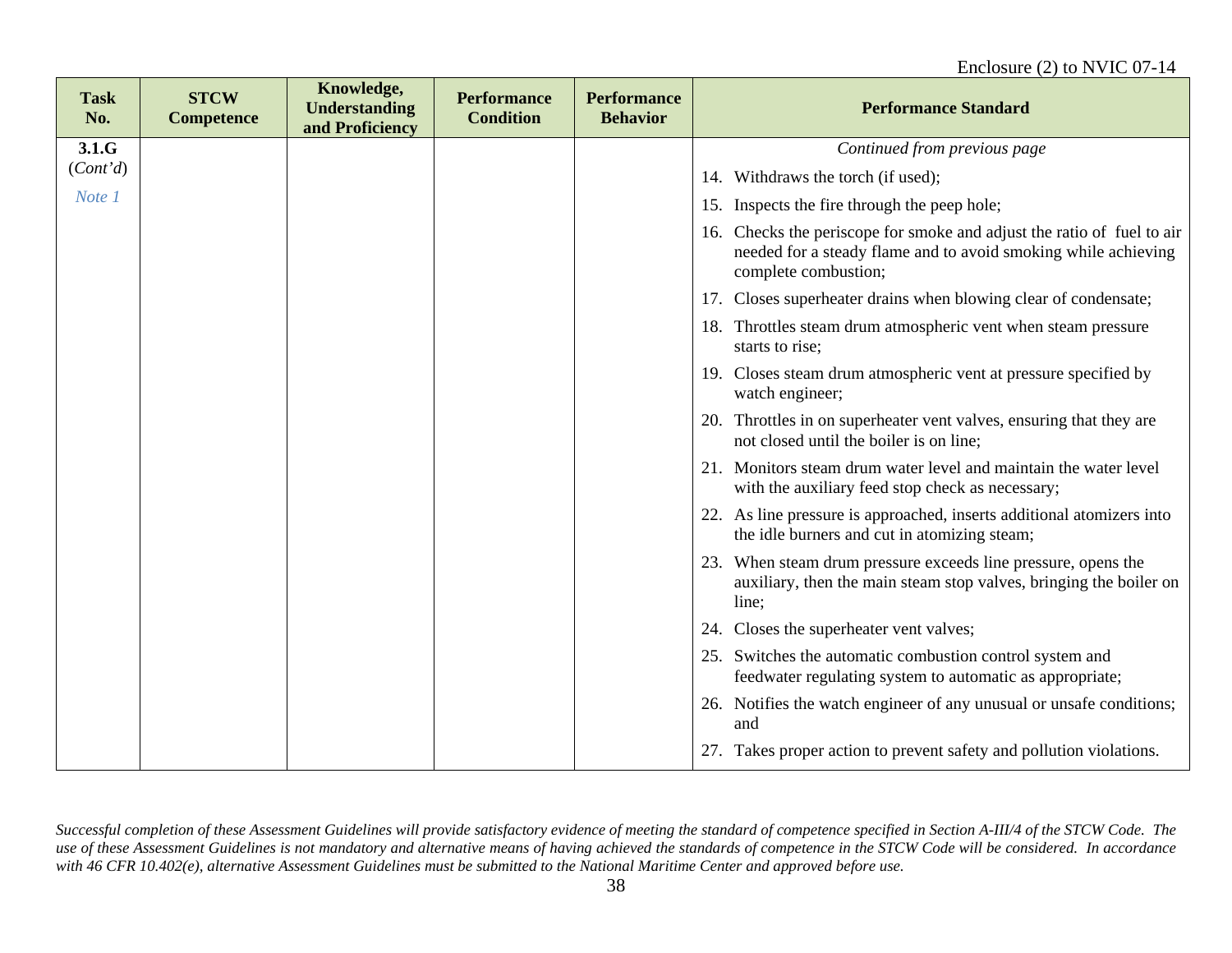| <b>STCW</b><br><b>Task</b><br>No.<br><b>Competence</b>                                                                       | Knowledge,<br><b>Understanding</b><br>and Proficiency | <b>Performance</b><br><b>Condition</b>                                                                 | <b>Performance</b><br><b>Behavior</b>                                                                                    | <b>Performance Standard</b>                                                                                                                                                                                                                                                                                                                                                                                                                                                                                                                                                                                                                                                                                                                                                                                                                                                                                                                                                                                                                                                                                            |
|------------------------------------------------------------------------------------------------------------------------------|-------------------------------------------------------|--------------------------------------------------------------------------------------------------------|--------------------------------------------------------------------------------------------------------------------------|------------------------------------------------------------------------------------------------------------------------------------------------------------------------------------------------------------------------------------------------------------------------------------------------------------------------------------------------------------------------------------------------------------------------------------------------------------------------------------------------------------------------------------------------------------------------------------------------------------------------------------------------------------------------------------------------------------------------------------------------------------------------------------------------------------------------------------------------------------------------------------------------------------------------------------------------------------------------------------------------------------------------------------------------------------------------------------------------------------------------|
| 3.1.H<br>For keeping a safe<br>boiler watch:<br>Note $(1)$<br>Maintain the<br>correct water<br>levels and steam<br>pressures | Safe operation of<br>boilers                          | On a steam<br>vessel, on a<br>simulator, or in a<br>laboratory (where<br>steam load can be<br>varied), | the candidate<br>will assist in<br>maintaining<br>the fires on a<br>main-<br>propulsion<br>boiler during<br>maneuvering. | The candidate:<br>1. Has the required burners prepared and ready one hour before<br>maneuvering;<br>2. Verifies the fuel oil service system master (solenoid) valve is<br>properly engaged for each boiler;<br>3. Verifies the fuel oil service system recirculation valve is closed;<br>4. Verifies the operation of the fuel oil service pump and normal<br>discharge pressure is maintained;<br>Verifies water is visible in the boiler gauge glass at half or normal<br>5.<br>drum level:<br>6. Readies all burners with varying orifice sprayer plates according<br>to vessel maneuvering operations;<br>7. Verifies F.O. temperature is steady at specified temperature.;<br>8. When directed that engine sea speed will be reduced to<br>maneuvering speed, ensures that fuel to at least one burner in each<br>boiler will be secured;<br>9. Reduces combustion air to the proper fuel/air ratio by reducing<br>the forced draft fan speed, and/or air register opening, or<br>combustion control board air ratio controller, or through a<br>combination of events as is necessary;<br>Continued on next page |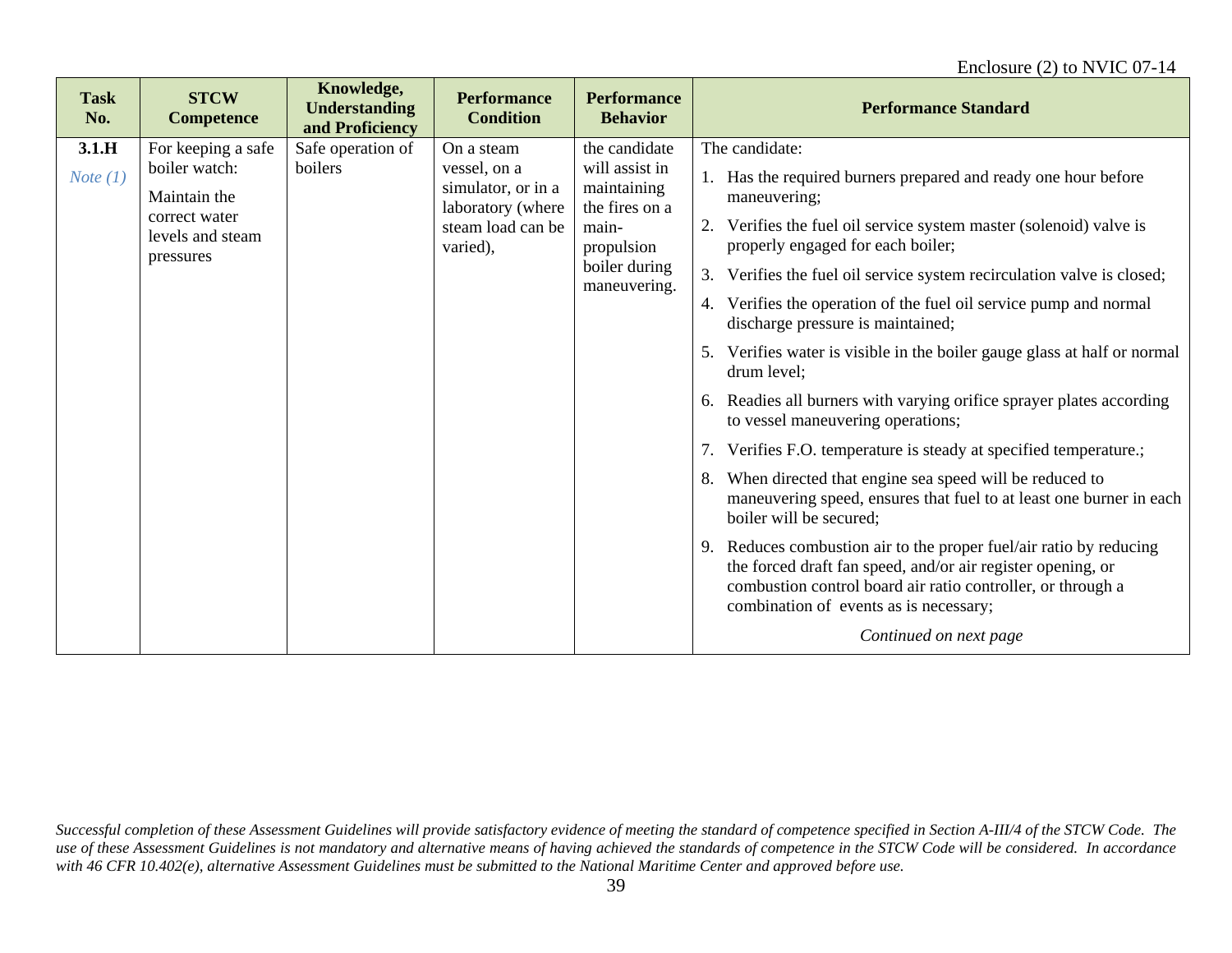| <b>Task</b><br>No.          | <b>STCW</b><br><b>Competence</b> | Knowledge,<br><b>Understanding</b><br>and Proficiency | <b>Performance</b><br><b>Condition</b> | <b>Performance</b><br><b>Behavior</b> | <b>Performance Standard</b>                                                                                                                                                                                                                                                                      |
|-----------------------------|----------------------------------|-------------------------------------------------------|----------------------------------------|---------------------------------------|--------------------------------------------------------------------------------------------------------------------------------------------------------------------------------------------------------------------------------------------------------------------------------------------------|
| 3.1.H                       |                                  |                                                       |                                        |                                       | Continued from previous page                                                                                                                                                                                                                                                                     |
| Cont'd<br><i>Note</i> $(1)$ |                                  |                                                       |                                        |                                       | 10. Periodically observes periscope/light intensity to modify supply<br>of combustion air to prevent "smoking";                                                                                                                                                                                  |
|                             |                                  |                                                       |                                        |                                       | 11. Continually monitors boiler water level, modulating feed as<br>necessary, avoiding feed water flow changes as an over-reaction<br>during periods of shrink and swell due to engine speed changes;                                                                                            |
|                             |                                  |                                                       |                                        |                                       | 12. Ensures that as engine speed is increased, combustion air will be<br>increased prior to fuel flow increase by increasing forced draft<br>fan speed, and/or air register opening, or combustion control<br>board air ratio controller, or through a combination of events as is<br>necessary; |
|                             |                                  |                                                       |                                        |                                       | 13. Notifies the watch engineer of any unusual or unsafe conditions;<br>and                                                                                                                                                                                                                      |
|                             |                                  |                                                       |                                        |                                       | 14. Takes proper action to prevent safety and pollution violations.                                                                                                                                                                                                                              |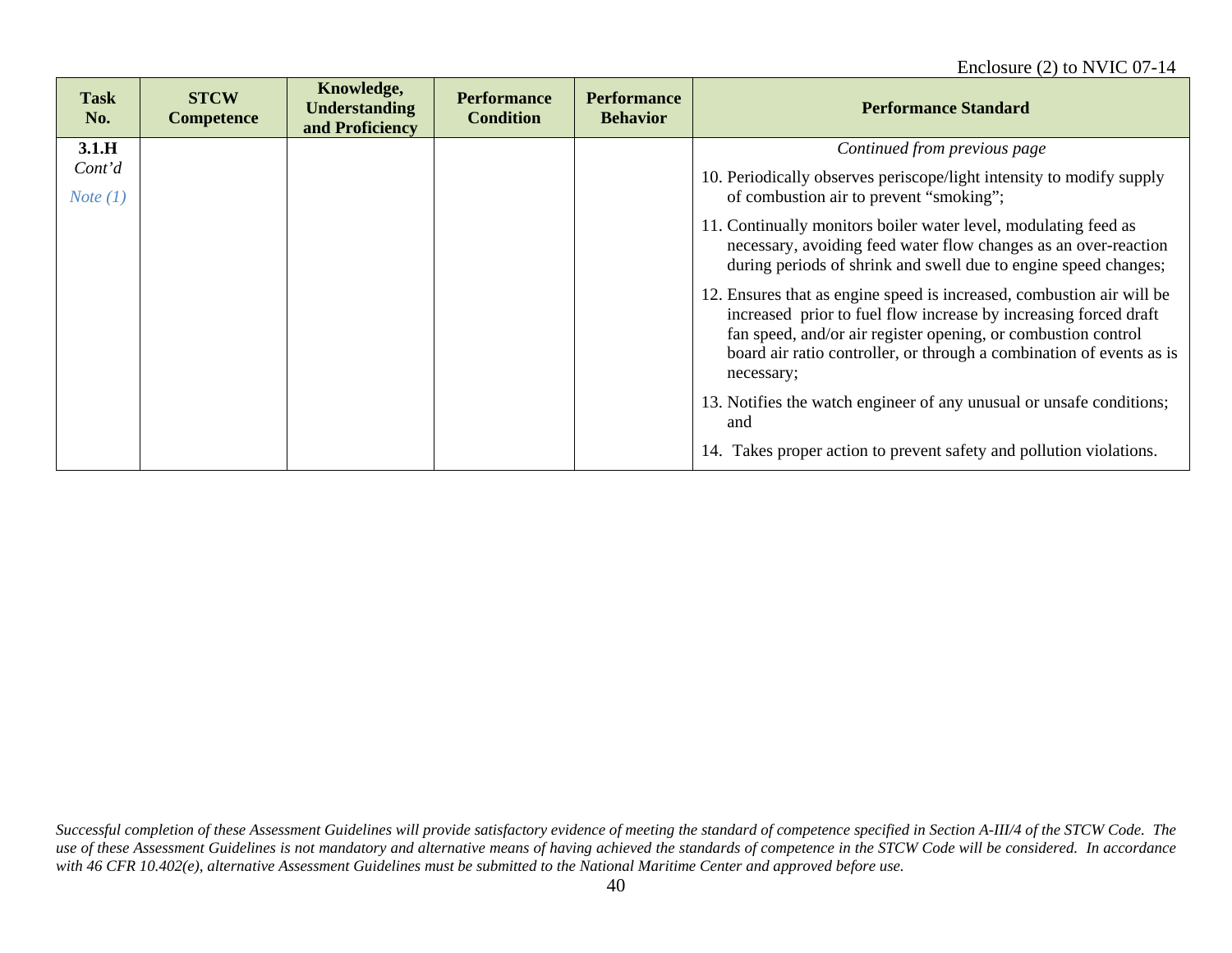| <b>Task</b><br>No. | <b>STCW</b><br><b>Competence</b>                                                                      | Knowledge,<br><b>Understanding</b><br>and Proficiency | <b>Performance</b><br><b>Condition</b>                          | <b>Performance</b><br><b>Behavior</b>                                                                                                                | <b>Performance Standard</b>                                                                                                                                                                                                                                                                                                                                                                                                                                                                                                                                                                                                                                                                                                                                                                                                                                                                                                                                                                                                                                                                                                                                                                                         |
|--------------------|-------------------------------------------------------------------------------------------------------|-------------------------------------------------------|-----------------------------------------------------------------|------------------------------------------------------------------------------------------------------------------------------------------------------|---------------------------------------------------------------------------------------------------------------------------------------------------------------------------------------------------------------------------------------------------------------------------------------------------------------------------------------------------------------------------------------------------------------------------------------------------------------------------------------------------------------------------------------------------------------------------------------------------------------------------------------------------------------------------------------------------------------------------------------------------------------------------------------------------------------------------------------------------------------------------------------------------------------------------------------------------------------------------------------------------------------------------------------------------------------------------------------------------------------------------------------------------------------------------------------------------------------------|
| 3.1.1<br>Note 1    | For keeping a safe<br>boiler watch:<br>Maintain the<br>correct water<br>levels and steam<br>pressures | Safe operation of<br>boilers                          | On a steam<br>vessel, on a<br>simulator, or in a<br>laboratory, | the candidate<br>assists in the<br>operation of<br>the soot<br>blower system<br>in the daily<br>maintenance<br>of the main-<br>propulsion<br>boiler. | The candidate:<br>1. Ensures that permission has been requested from the bridge<br>before blowing tubes;<br>2. Manually increases the de-aerating feedwater tank (DFT) level in<br>preparation for using the steam soot blowers;<br>3. Verifies that the drain valve of the soot blower steam line is open;<br>4. Slowly opens the soot blower steam isolation valves;<br>Observes the output from the soot blower system drain, and<br>5.<br>secures the drain valve when it is determined that only steam is<br>present;<br>6. Informs the OICEW when the system is ready;<br>7. Increases the speed of the forced-draft fan;<br>8. Physically pulls on any chain drive or manually rotates any crank<br>to operate any non-air motor-driven soot blower in its proper<br>sequence;<br>9. Assists in maintaining a watch on the main propulsion boiler<br>water level, steam, pressure, and DFT water level;<br>10. At the end of cycling all soot blowers, secure the steam isolation<br>valve to the soot blowers;<br>11. Opens the soot blower steam line drain; and<br>12. Wears proper safety equipment throughout the operation; and<br>13. Takes proper action to prevent safety and pollution violations. |
|                    |                                                                                                       |                                                       |                                                                 |                                                                                                                                                      |                                                                                                                                                                                                                                                                                                                                                                                                                                                                                                                                                                                                                                                                                                                                                                                                                                                                                                                                                                                                                                                                                                                                                                                                                     |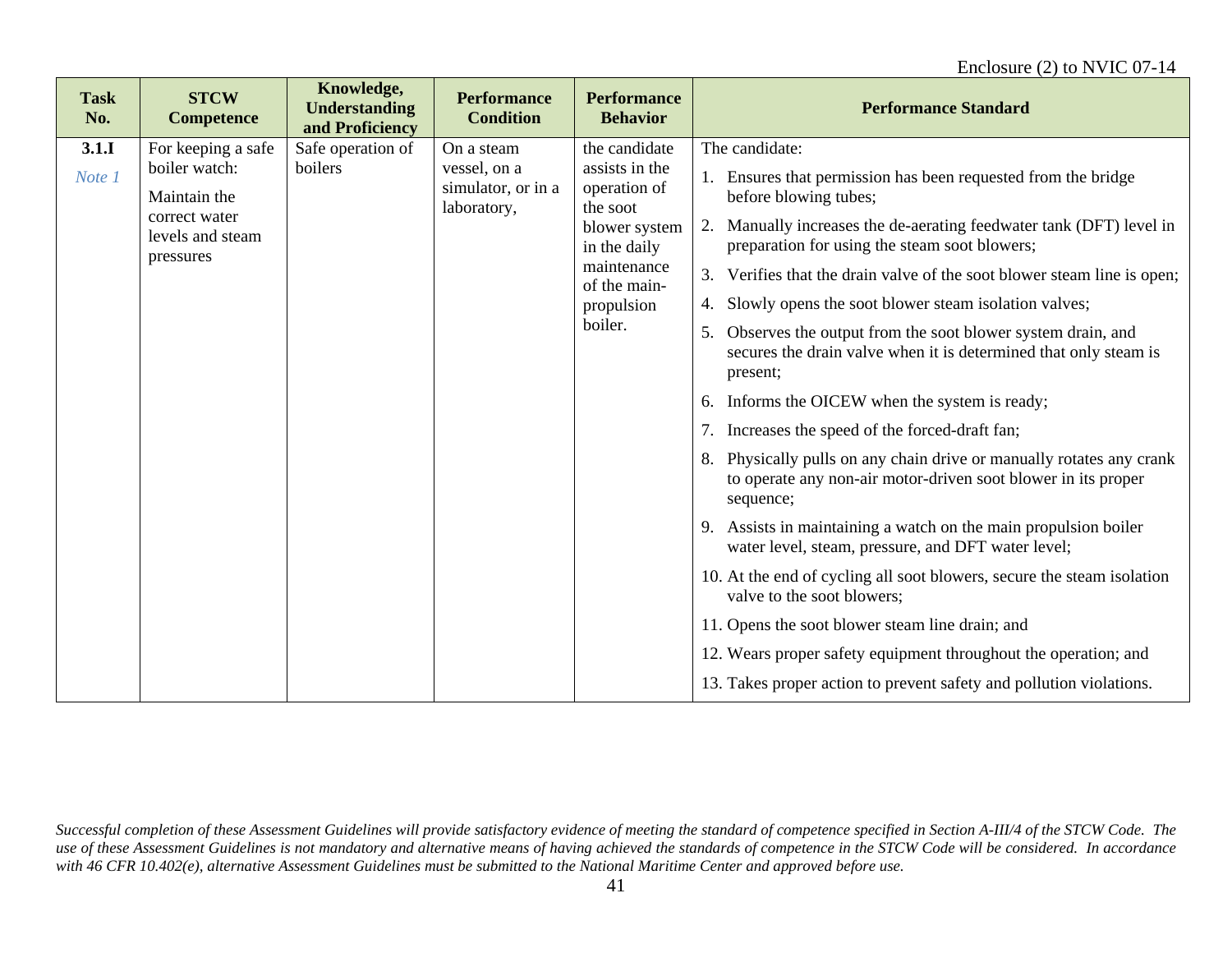| <b>Task</b><br>No. | <b>STCW</b><br><b>Competence</b>                                        | Knowledge,<br><b>Understanding</b><br>and Proficiency                                            | <b>Performance</b><br><b>Condition</b>                 | <b>Performance</b><br><b>Behavior</b>                                                                                                                                                                                                                 | <b>Performance Standard</b>                                                                                                                                                                                                                                                                                                                |
|--------------------|-------------------------------------------------------------------------|--------------------------------------------------------------------------------------------------|--------------------------------------------------------|-------------------------------------------------------------------------------------------------------------------------------------------------------------------------------------------------------------------------------------------------------|--------------------------------------------------------------------------------------------------------------------------------------------------------------------------------------------------------------------------------------------------------------------------------------------------------------------------------------------|
| 4.1.A<br>All       | Operate<br>machinery<br>equipment and<br>apply emergency<br>procedures. | Escape routes<br>from machinery<br>spaces                                                        | On a vessel,                                           | the candidate<br>locates all<br>engine-room<br>escape routes,<br>describes the<br>emergency-<br>escape<br>procedure for<br>each, and<br>performs<br>escapes using<br>the shortest<br>open route<br>and up an<br>escape trunk<br>(i f so<br>equipped). | The candidate:<br>1. Locates all emergency-escape routes;<br>Describes the operations and procedures appropriate to each<br>means of escape (including the use of emergency-escape<br>breathing devices);<br>3.<br>Demonstrates the correct means of escape via:<br>a. The shortest open route; and<br>b. An escape trunk, if so equipped. |
| 4.2.A<br>All       | Operate<br>machinery<br>equipment and<br>apply emergency<br>procedures. | Familiarity with<br>the location and<br>use of fire-fighting<br>equipment in<br>machinery spaces | On a vessel,<br>given a set of a<br>ship's fire plans, | the candidate<br>locates each<br>piece of fire-<br>fighting and<br>emergency<br>equipment in<br>the machinery<br>spaces,<br>starting with<br>the nearest,<br>states its<br>purpose, and<br>describes its<br>use or<br>operation.                      | The candidate:<br>1. Locates the nearest piece of each item named from the fire-<br>control plan; and<br>2. Correctly states the purpose and describe the use or operation of<br>the item of equipment named.                                                                                                                              |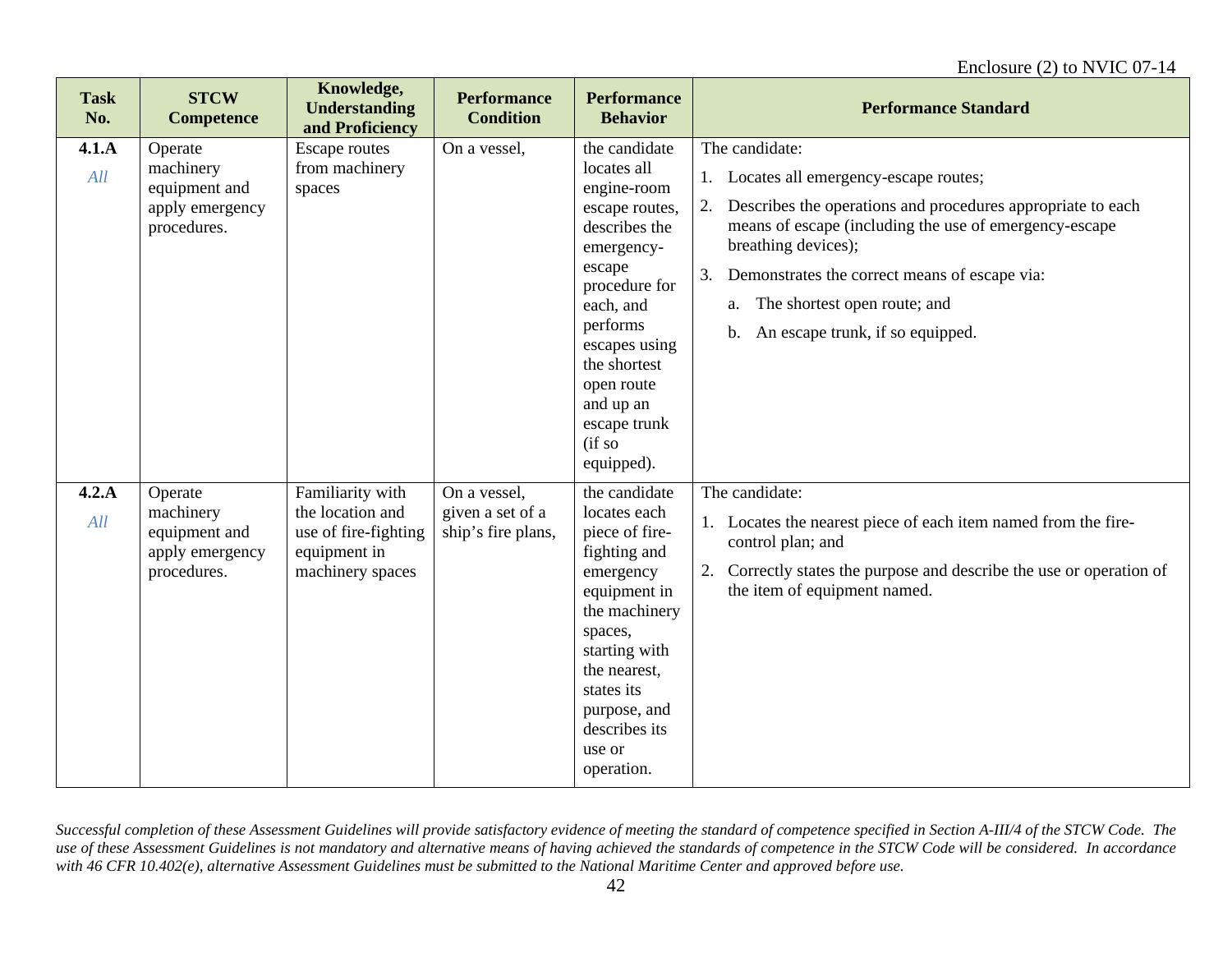| <b>Task</b><br>No. | <b>STCW</b><br><b>Competence</b> | Knowledge,<br><b>Understanding</b><br>and Proficiency | <b>Performance</b><br><b>Condition</b> | <b>Performance</b><br><b>Behavior</b> | <b>Performance Standard</b>                                                           |
|--------------------|----------------------------------|-------------------------------------------------------|----------------------------------------|---------------------------------------|---------------------------------------------------------------------------------------|
| 4.2.B              | Operate                          | Familiarity with                                      | On a vessel, on a                      | the candidate                         | The candidate:                                                                        |
| All                | machinery<br>equipment and       | the location and<br>use of fire-fighting              | simulator, or in a<br>laboratory,      | puts a main or<br>emergency           | 1. Checks or open all required suction and discharge valves;                          |
|                    | apply emergency                  | equipment in                                          |                                        | fire-pump in                          | 2. Correctly starts the pump;                                                         |
|                    | procedures.                      | machinery spaces                                      |                                        | service.                              | Ensures the fire-pump discharge pressure rises to proper<br>3.<br>operating pressure; |
|                    |                                  |                                                       |                                        |                                       | Checks the running condition of the pump and motor;<br>4.                             |
|                    |                                  |                                                       |                                        |                                       | Properly secures the pump; and<br>5.                                                  |
|                    |                                  |                                                       |                                        |                                       | Takes proper action to prevent safety and pollution violations.<br>6.                 |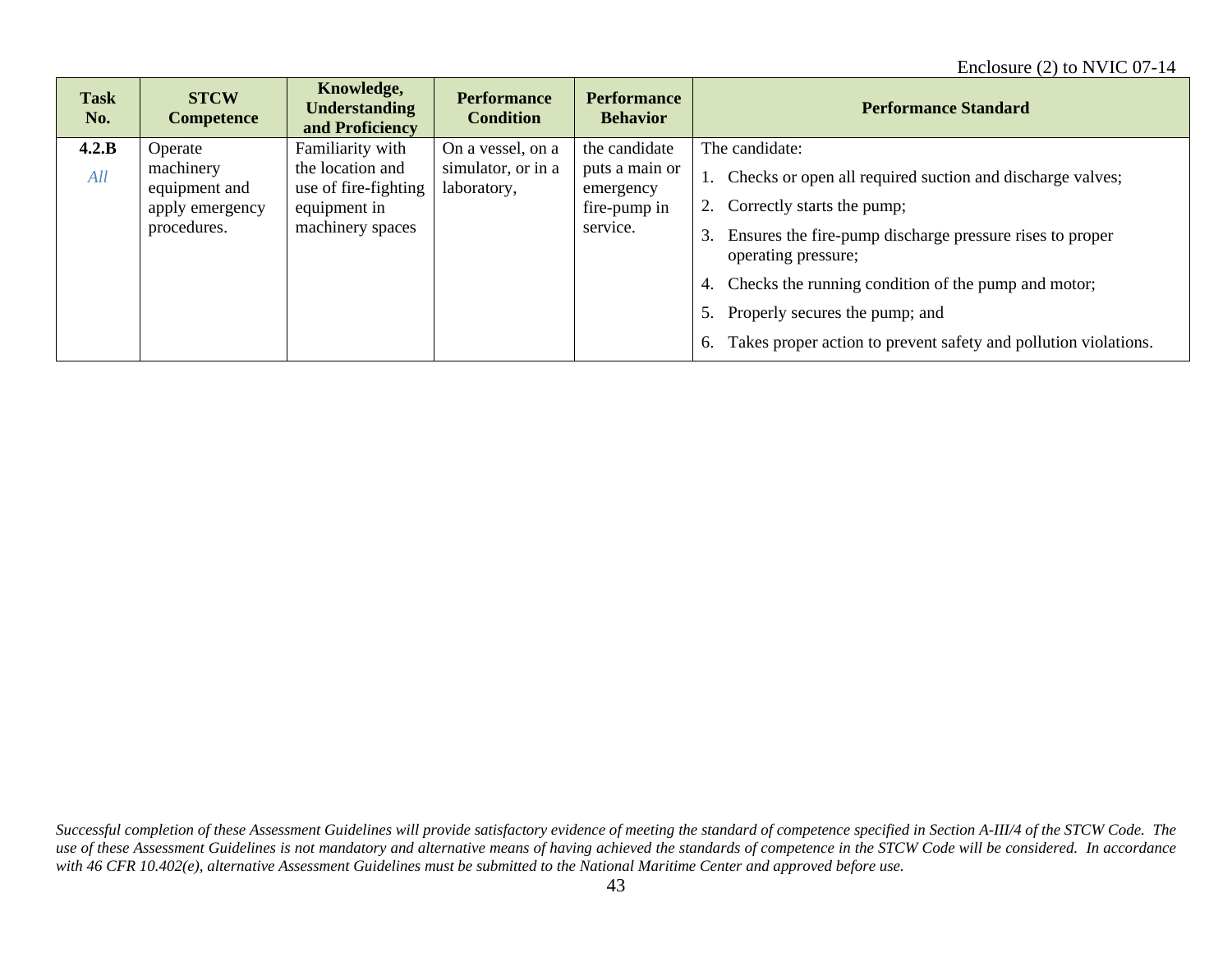# Record of Assessment for

# RATING FORMING PART OF AN ENGINEERING WATCH

For: \_\_\_\_\_\_\_\_\_\_\_\_\_\_\_\_\_\_\_\_\_\_\_\_\_\_\_\_\_\_ \_\_\_\_\_\_\_\_\_\_\_\_\_\_\_\_\_\_\_\_\_\_\_\_\_\_\_\_\_\_ \_\_\_\_\_\_\_\_\_\_\_\_\_\_\_\_\_\_\_\_

Print Name of Candidate **Candidate's Signature** Candidate's Signature Mariner Reference No.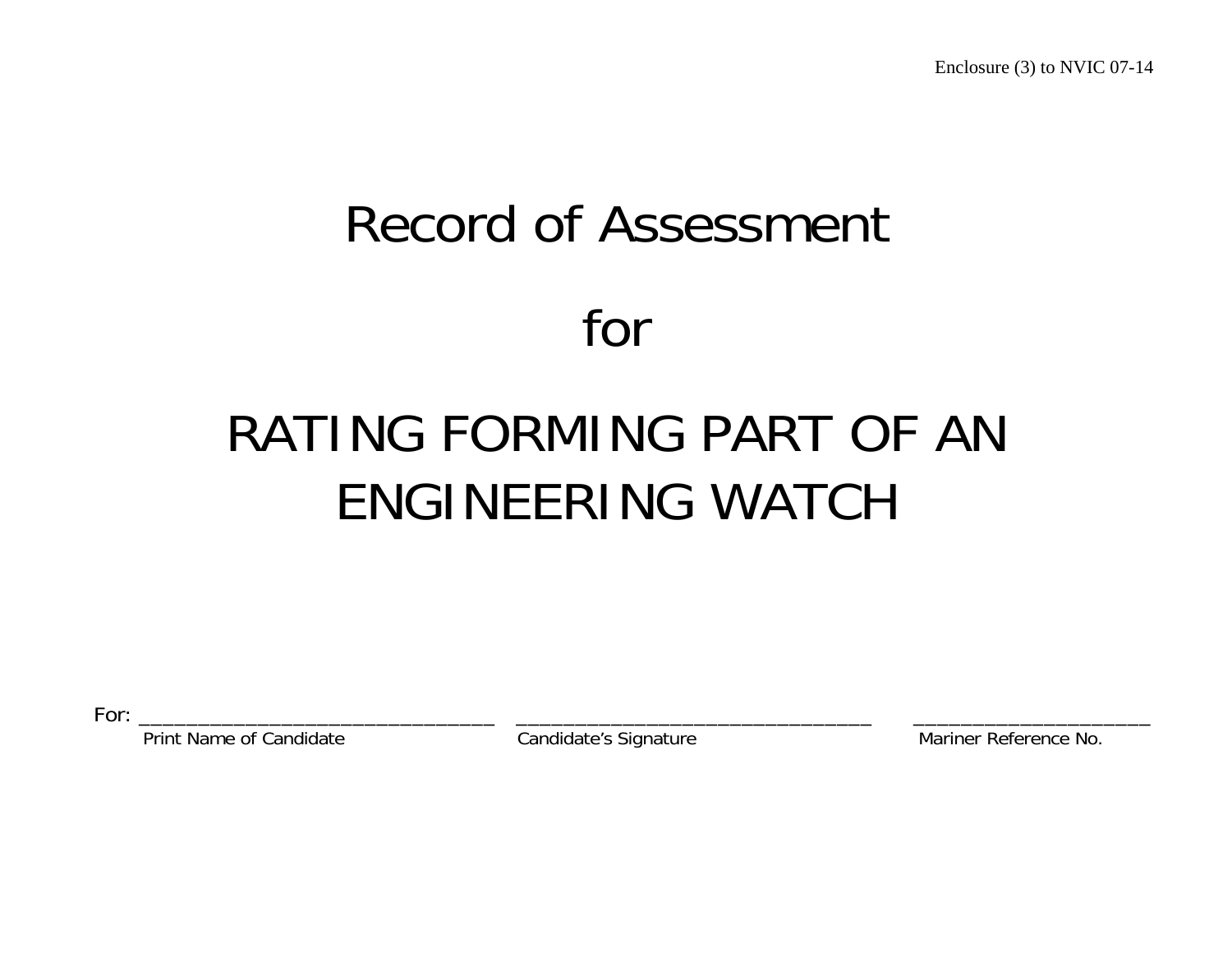NOTE TO QUALIFIED ASSESSOR(S): In performing your function as a qualified assessor, you may use your initials below to indicate that you have personally witnessed the demonstration of skill or ability by the person being assessed. The Assessment Guidelines in Enclosure (2) will provide satisfactory evidence of meeting the standard of competence specified in Section A-III/4 of the STCW Code. The use of these Assessment Guidelines is not mandatory and an alternative means of having achieved the standards of competence in the STCW Code will be considered as discussed in paragraph 6 of this NVIC.

| <b>STCW</b><br><b>Competence</b>                                        | Knowledge,<br><b>Understanding</b><br>and Proficiency | <b>Task</b><br><b>Number</b> | <b>Task</b>                                                                  | Assessor's<br><b>Initials</b> | Date |
|-------------------------------------------------------------------------|-------------------------------------------------------|------------------------------|------------------------------------------------------------------------------|-------------------------------|------|
| Carry out a watch<br>routine appropriate                                | Engine-room<br>watchkeeping                           | 1.1.A<br>Note 1              | Engine room round                                                            |                               |      |
| to the duties of a<br>rating forming part<br>of an engine-room<br>watch | procedures                                            | 1.1.B(S)<br>Note 1           | Monitor electricity generating plant                                         |                               |      |
|                                                                         |                                                       | 1.1.B (M)<br>Note 5          | Monitor electricity generating plant                                         |                               |      |
|                                                                         |                                                       | 1.1.B(G)<br>Note 4           | Monitor electricity generating plant                                         |                               |      |
|                                                                         |                                                       | 1.1.C                        | Monitor LO/FO purification systems                                           |                               |      |
|                                                                         |                                                       | 1.1.D                        | Monitor compressed air plant                                                 |                               |      |
|                                                                         |                                                       | 1.1.E                        | Monitor refrigeration and air-conditioning plants                            |                               |      |
|                                                                         |                                                       | 1.1.F                        | Determine tank and pressure-vessel levels                                    |                               |      |
|                                                                         |                                                       | 1.1.G                        | Charge a "waterlogged" potable water pressure tank w. compressed air         |                               |      |
|                                                                         |                                                       | 1.1.H(S)<br>Note 2           | Monitor steam distilling plant                                               |                               |      |
|                                                                         |                                                       | 1.1.H(M)<br>Note 6           | Monitor jacket water evaporator                                              |                               |      |
|                                                                         |                                                       | 1.1.H(M/G)<br>Note 6         | Monitor reverse osmosis plant<br>[Optional substitute for Task No. 1.1.H(M)] |                               |      |

#### **Notes:**

- *Note 1*Not performing this task will limit the endorsement to motor and/or gas-turbine propelled vessels only
- *Note 2*Not performing this task will limit the endorsement to motor and/or gas-turbine propelled vessels without distilling plants.
- *Note 3*Not performing this task will limit the endorsement to motor and/or gas-turbine propelled vessels without waste-heat or auxiliary boilers.
- *Note 4*Not performing this task will limit the endorsement to diesel-engine propelled motor vessels or steam vessels.
- *Note 5*Not performing this task will limit the endorsement to gas-turbine propelled and/or steam vessels.
- *Note 6*Not performing this task will limit the endorsement to steam vessels only.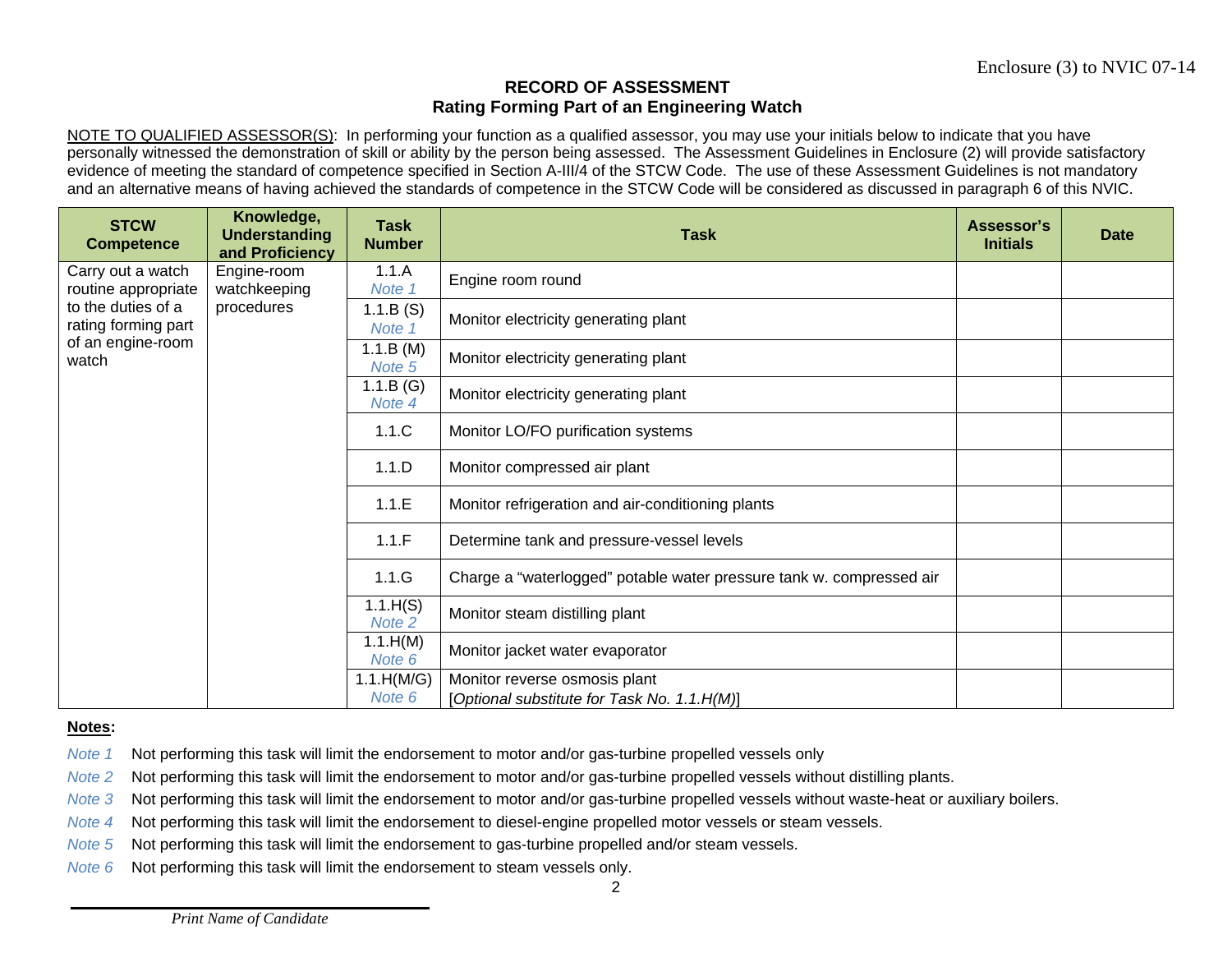| <b>STCW</b><br><b>Competence</b>                                        | Knowledge,<br><b>Understanding</b><br>and Proficiency | <b>Task</b><br><b>Number</b> | <b>Task</b>                                      | Assessor's<br><b>Initials</b> | <b>Date</b> |
|-------------------------------------------------------------------------|-------------------------------------------------------|------------------------------|--------------------------------------------------|-------------------------------|-------------|
| Carry out a watch<br>routine appropriate                                | Engine-room<br>watchkeeping                           | $1.1$ . $I(S)$<br>Note 1     | Monitor main steam turbine propulsion unit       |                               |             |
| to the duties of a<br>rating forming part<br>of an engine-room<br>watch | procedures                                            | $1.1$ . $I(M)$<br>Note 5     | Monitor main diesel engine propulsion unit       |                               |             |
|                                                                         |                                                       | $1.1$ .I(G)<br>Note 4        | Monitor main gas turbine propulsion unit         |                               |             |
|                                                                         |                                                       | 1.1J                         | Monitor propulsion shafting and bearings         |                               |             |
|                                                                         |                                                       | 1.1.K                        | Monitor steering gear                            |                               |             |
| Carry out a watch<br>routine appropriate                                | Safe working<br>practices as                          | 1.2.A                        | Add clean oil to engine and deck machinery       |                               |             |
| to the duties of a<br>rating forming part                               | related to<br>engine room<br>operations               | 1.2.B                        | Lubricate a grease-lubricated bearing            |                               |             |
| of an engine-room<br>watch                                              |                                                       | 1.2.C                        | Shift and clean a basket-type duplex strainer    |                               |             |
|                                                                         |                                                       | 1.2.D                        | Clean LO/FO purifier                             |                               |             |
|                                                                         |                                                       | 1.2.E                        | Take up on a gate/globe valve stuffing-box gland |                               |             |
|                                                                         |                                                       | 1.2.F                        | Take on fresh water                              |                               |             |
|                                                                         | <b>Basic</b><br>environmental                         | 1.3.A                        | Pump out bilges                                  |                               |             |
|                                                                         | protection<br>procedures                              | 1.3.B                        | Monitor oily-water separators                    |                               |             |
|                                                                         |                                                       | 1.3.C                        | Monitor sewage treatment plants                  |                               |             |
| Understand<br>orders and be                                             | Terms used<br>in machinery                            | 2.1.A                        | Relieve the watch                                |                               |             |
| understood in<br>matters relevant to                                    | spaces and<br>names of                                | 2.1.B                        | Hand over the watch                              |                               |             |
| watchkeeping<br>duties                                                  | machinery and<br>equipment                            | 2.1.C                        | Assist in pre-start check of a diesel engine     |                               |             |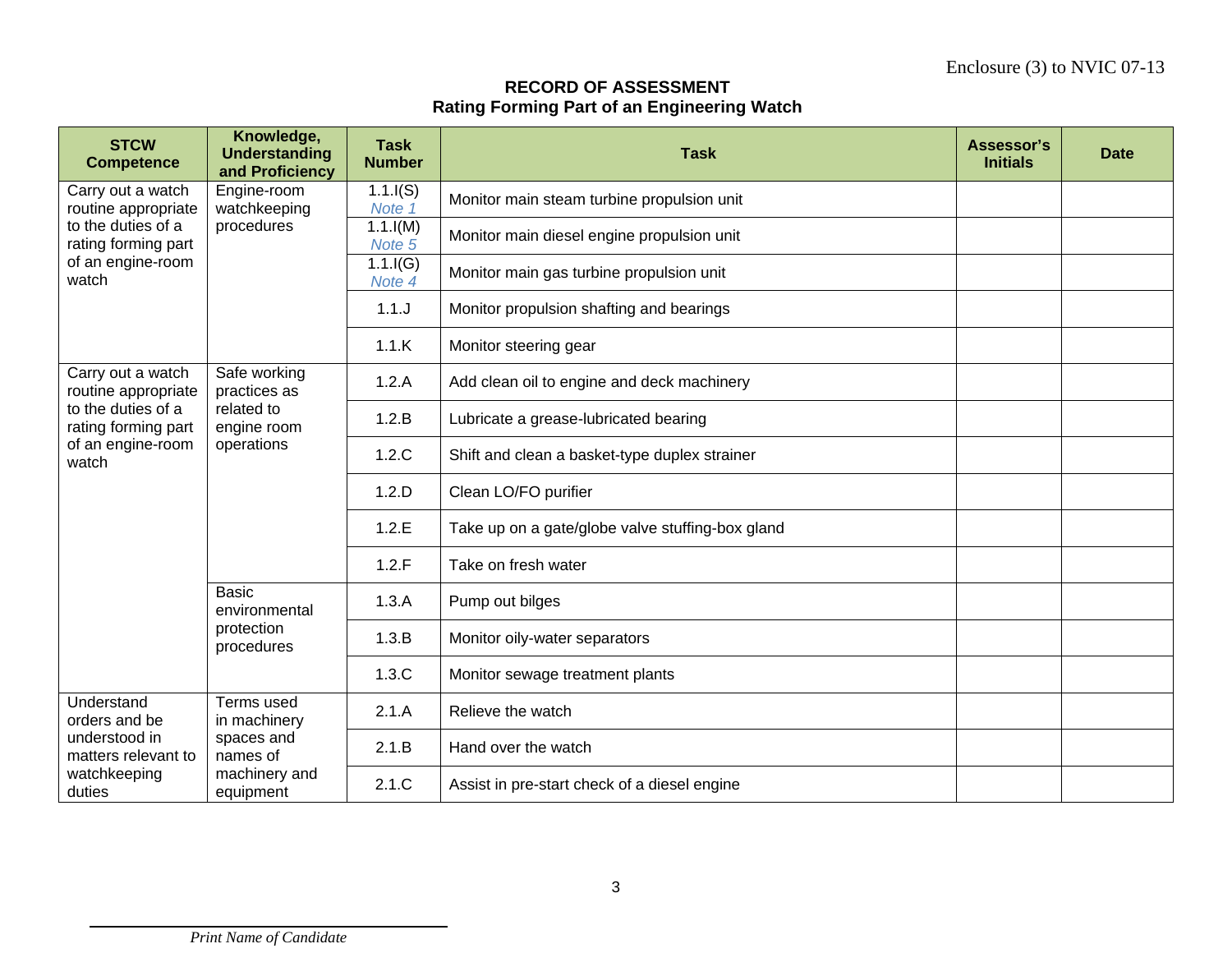| <b>STCW</b><br><b>Competence</b>                                                              | Knowledge,<br><b>Understanding</b><br>and Proficiency                                          | <b>Task</b><br><b>Number</b> | <b>Task</b>                                                                                  | Assessor's<br><b>Initials</b> | <b>Date</b> |
|-----------------------------------------------------------------------------------------------|------------------------------------------------------------------------------------------------|------------------------------|----------------------------------------------------------------------------------------------|-------------------------------|-------------|
| Understand<br>orders and be<br>understood in<br>matters relevant to<br>watchkeeping<br>duties | Use of<br>appropriate<br>internal                                                              | 2.2.A                        | Operate internal communications systems                                                      |                               |             |
|                                                                                               | communication<br>systems                                                                       | 2.2.B                        | Log engine-order telegraph signals                                                           |                               |             |
|                                                                                               | Engine-room<br>alarm systems<br>and ability to<br>distinguish<br>between the<br>various alarms | 2.3.A                        | Respond appropriately to alarms                                                              |                               |             |
| For keeping<br>a safe boiler                                                                  | Safe operation of<br>boilers                                                                   | 3.1.A<br>Note 1              | Maintain main boiler water level and steam pressures                                         |                               |             |
| watch:<br>Maintain the                                                                        |                                                                                                | 3.1.B<br>Note 3              | Maintain auxiliary boiler water level and steam pressures                                    |                               |             |
| correct water<br>levels and steam                                                             |                                                                                                | 3.1.C<br>Note 1              | Monitor the main propulsion boiler                                                           |                               |             |
| pressures                                                                                     |                                                                                                | 3.1.D<br>Note 3              | Monitor the auxiliary boiler                                                                 |                               |             |
|                                                                                               |                                                                                                | 3.1.D<br>Note 1              | Change out burners for a main-propulsion boiler                                              |                               |             |
|                                                                                               |                                                                                                | 3.1.E<br>Note 1              | Clean a burner atomizer assembly                                                             |                               |             |
|                                                                                               |                                                                                                | 3.1.F<br>Note 1              | Assist preparing a main-propulsion boiler for light-off                                      |                               |             |
|                                                                                               |                                                                                                | 3.1.G<br>Note 1              | Assist in manual light-off, raising steam and cutting-in online a main-<br>propulsion boiler |                               |             |
|                                                                                               |                                                                                                | 3.1.H<br>Note 1              | Assist in maintaining the fires on a main-propulsion boiler during<br>maneuvering            |                               |             |
|                                                                                               |                                                                                                | 3.1.1<br>Note 1              | Assist in the operation of the soot blower                                                   |                               |             |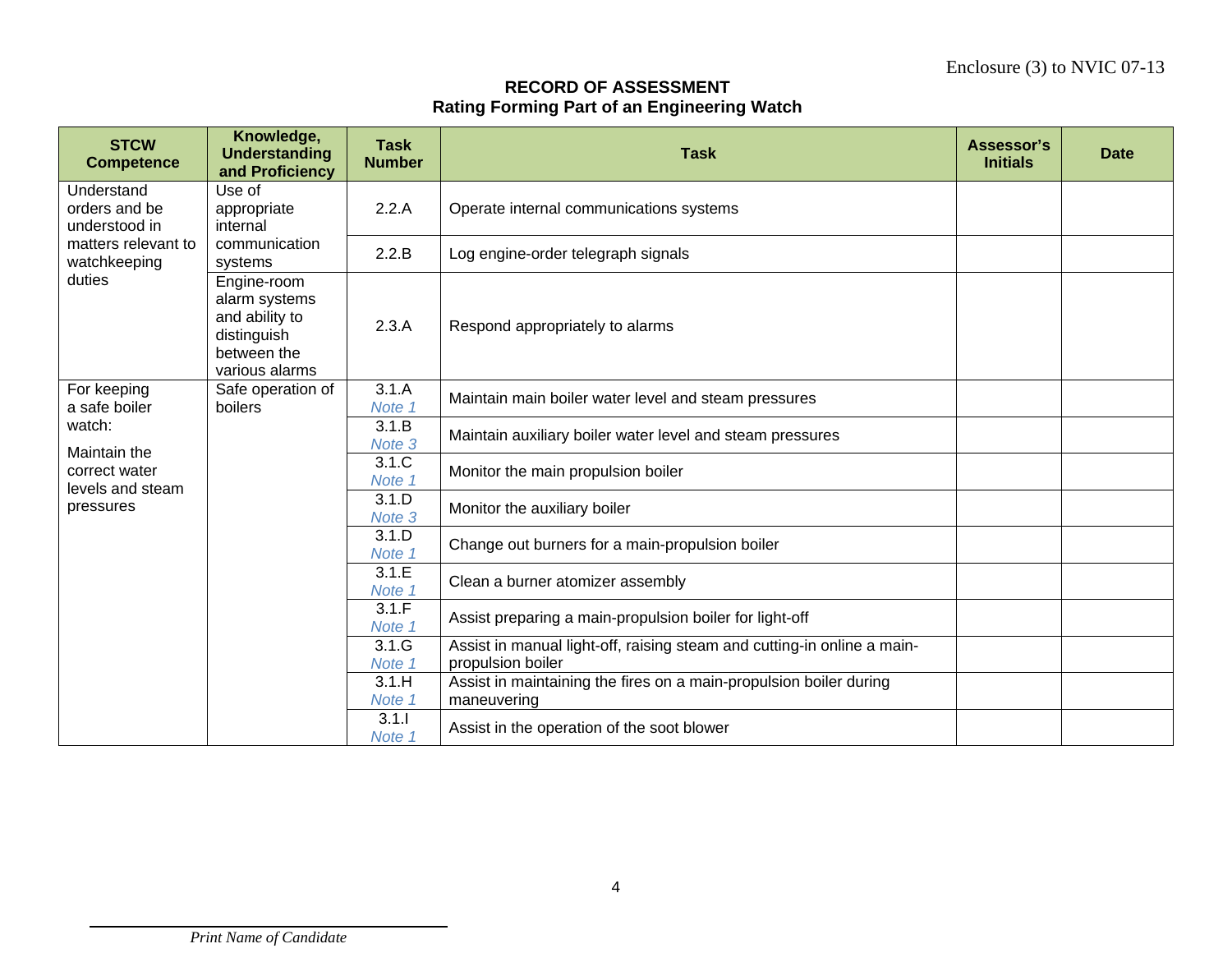| <b>STCW</b><br><b>Competence</b>                                       | Knowledge,<br><b>Understanding</b><br>and Proficiency                                                   | <b>Task</b><br><b>Number</b> | <b>Task</b>                                  | Assessor's<br><b>Initials</b> | <b>Date</b> |
|------------------------------------------------------------------------|---------------------------------------------------------------------------------------------------------|------------------------------|----------------------------------------------|-------------------------------|-------------|
| Operate<br>emergency<br>equipment and<br>apply emergency<br>procedures | Escape<br>routes from<br>machinery<br>spaces                                                            | 4.1.A                        | Locate all engine-room escape routes         |                               |             |
|                                                                        | Familiarity<br>with the location<br>and use of fire-<br>fighting<br>equipment in<br>machinery<br>spaces | 4.2.A                        | Locate fire-fighting and emergency           |                               |             |
|                                                                        |                                                                                                         | 4.2.B                        | Put a main or emergency fire-pump in service |                               |             |

*Print Name of Candidate*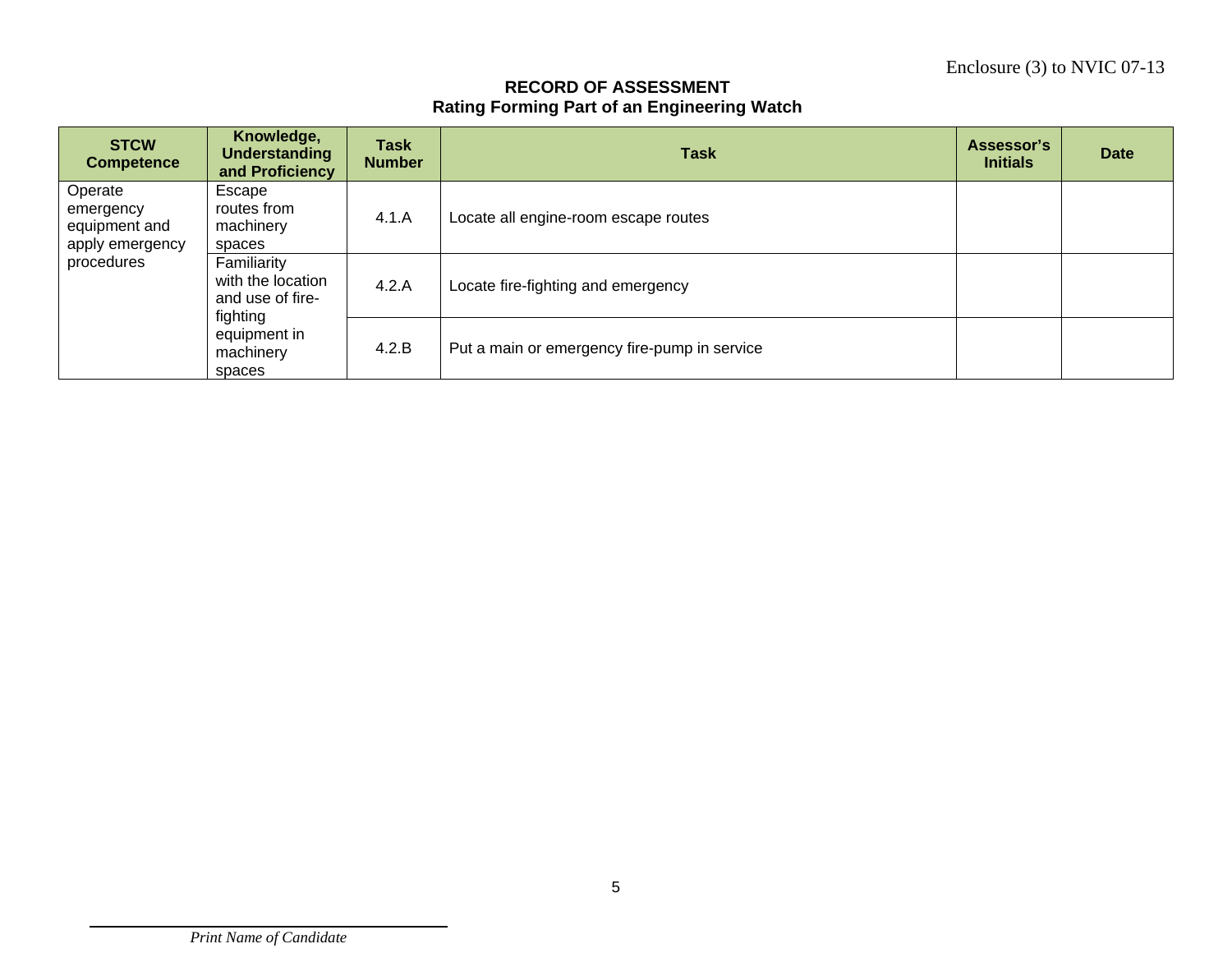#### **ASSESSOR AND VESSEL INFORMATION**

Qualified Assessors should provide all information below, including their Mariner Reference Number.

|                                                    | <b>Propulsion</b>   |          | <b>Dates of Service</b> |                        | <b>Sample</b>             | Assessor's<br><b>Mariner</b><br>1234567 | Assessor's    |                                     |
|----------------------------------------------------|---------------------|----------|-------------------------|------------------------|---------------------------|-----------------------------------------|---------------|-------------------------------------|
| <b>Vessel Name &amp;</b><br><b>Propulsion Mode</b> | Power<br>(HP or kW) | From     | To                      | <b>Assessor Name</b>   | <b>Assessor Signature</b> | Initials of<br><b>Assessor</b>          | Reference No. | <b>Shipboard</b><br><b>Position</b> |
| M/V Onderbroek<br>(Motor)                          | 8,892 HP            | 7/7/2014 | 11/14/2014              | <b>Michael Scurius</b> | Michael Scurius           | MS                                      |               | Chief<br>Engineer                   |
|                                                    |                     |          |                         |                        |                           |                                         |               |                                     |
|                                                    |                     |          |                         |                        |                           |                                         |               |                                     |
|                                                    |                     |          |                         |                        |                           |                                         |               |                                     |
|                                                    |                     |          |                         |                        |                           |                                         |               |                                     |
|                                                    |                     |          |                         |                        |                           |                                         |               |                                     |
|                                                    |                     |          |                         |                        |                           |                                         |               |                                     |
|                                                    |                     |          |                         |                        |                           |                                         |               |                                     |
|                                                    |                     |          |                         |                        |                           |                                         |               |                                     |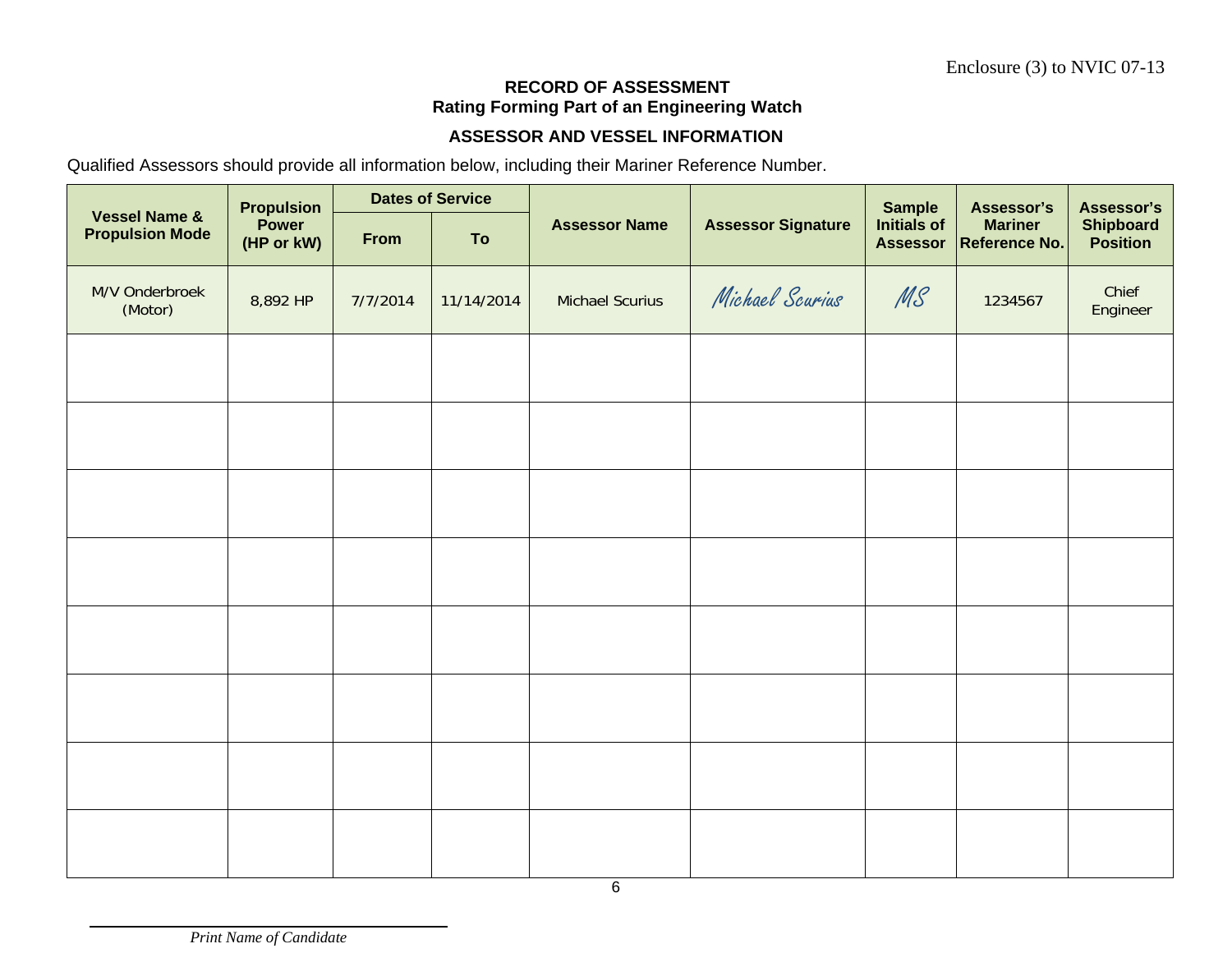Enclosure (3) to NVIC 07-13

| <b>Vessel Name &amp;</b><br><b>Propulsion Mode</b> | <b>Propulsion</b><br>Power<br>(HP or kW) | <b>Dates of Service</b> |    |                      |                           | <b>Sample</b>                  | Assessor's                      | Assessor's                          |
|----------------------------------------------------|------------------------------------------|-------------------------|----|----------------------|---------------------------|--------------------------------|---------------------------------|-------------------------------------|
|                                                    |                                          | From                    | To | <b>Assessor Name</b> | <b>Assessor Signature</b> | Initials of<br><b>Assessor</b> | <b>Mariner</b><br>Reference No. | <b>Shipboard</b><br><b>Position</b> |
|                                                    |                                          |                         |    |                      |                           |                                |                                 |                                     |
|                                                    |                                          |                         |    |                      |                           |                                |                                 |                                     |
|                                                    |                                          |                         |    |                      |                           |                                |                                 |                                     |
|                                                    |                                          |                         |    |                      |                           |                                |                                 |                                     |
|                                                    |                                          |                         |    |                      |                           |                                |                                 |                                     |
|                                                    |                                          |                         |    |                      |                           |                                |                                 |                                     |
|                                                    |                                          |                         |    |                      |                           |                                |                                 |                                     |
|                                                    |                                          |                         |    |                      |                           |                                |                                 |                                     |
|                                                    |                                          |                         |    |                      |                           |                                |                                 |                                     |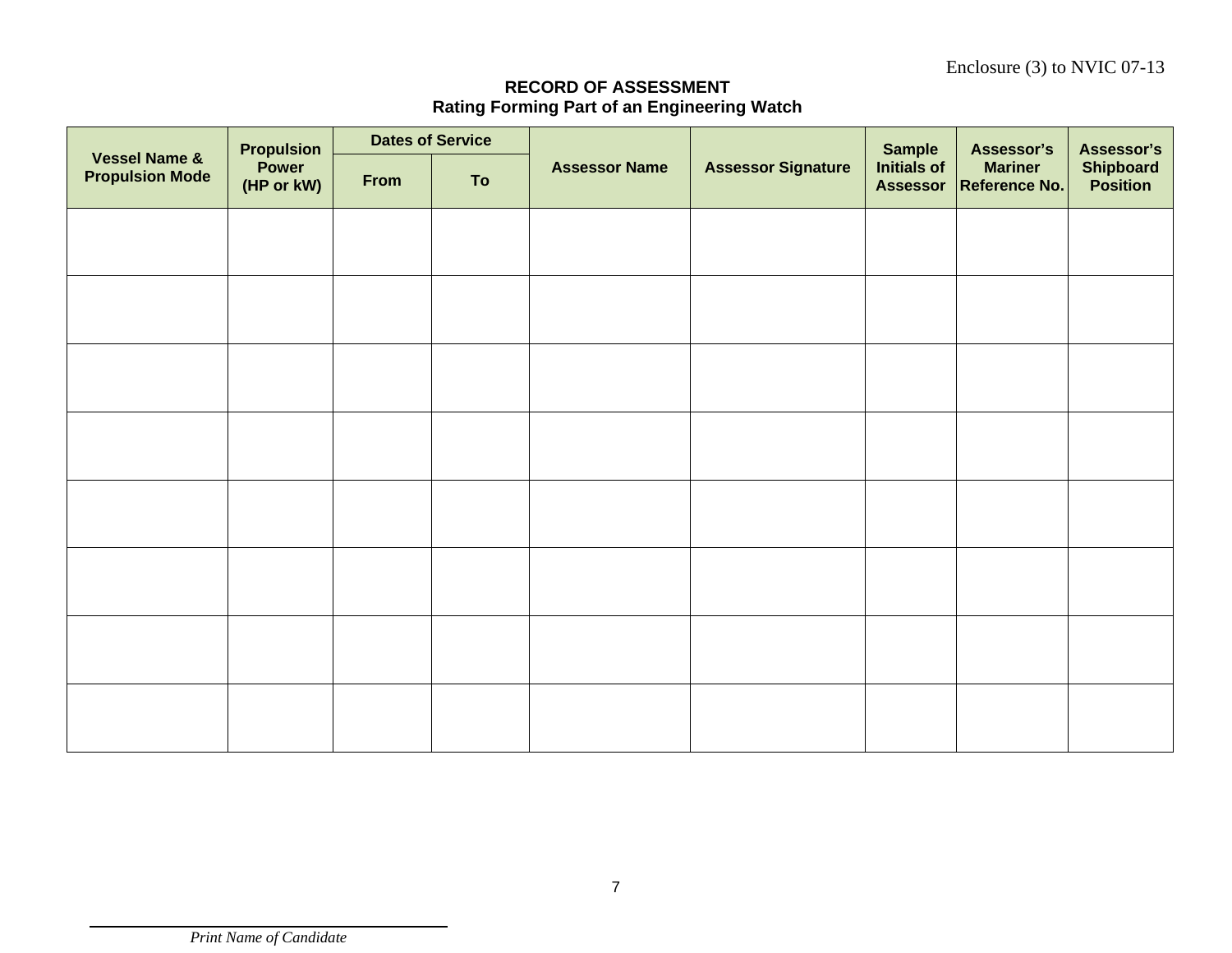#### **TRANSITION FROM FORMER ASSESSMENT SCHEME FOR RATING FORMING PART OF AN ENGINEERING WATCH**

The assessments specified in this Navigation and Vessel Inspection Circular (NVIC) differ from those previously specified in now cancelled NVIC 01-06. Among the differences are changes in the numbering scheme. The Coast Guard recognizes that mariners may be in the process of qualifying for an endorsement as Rating Forming Part of an Engineering Watch (RFPEW), and may have already completed RFPEW assessments under the previous guidance. In order to minimize the burden to these mariners, the Coast Guard will allow a reasonable transition period during which assessments from the old scheme will be accepted.

Until December 31, 2016, mariners may use some or all of the former assessments to meet the equivalent assessment specified in this NVIC.

The following table identifies which assessments from the former scheme satisfy the assessments specified in this NVIC. Mariners who present evidence of satisfactory completion of the assessment identified in the column titled "NVIC 01-06 Control Sheet Number" may use the assessment as evidence of completing the corresponding task in the column "New Task Number."

| <b>NVIC 01-06</b><br><b>Control Sheet</b><br><b>Number</b> | <b>New Task</b><br><b>Number</b>               | <b>Task Description</b>                                                   |  |  |
|------------------------------------------------------------|------------------------------------------------|---------------------------------------------------------------------------|--|--|
| If you completed<br>this assessment<br>from NVIC 01-06,    | you do not<br>need to<br>complete<br>this task |                                                                           |  |  |
| RFPEW-1-1A                                                 | 1.1.A                                          | Engine room round                                                         |  |  |
| <b>RFPEW-1-1B/1</b>                                        | 1.1.B (M)                                      | Monitor electricity generating plant (SSDG)                               |  |  |
| <b>RFPEW-1-1B/2</b>                                        | 1.1.B(S)                                       | Monitor electricity generating plant (SSTG)                               |  |  |
| <b>RFPEW-1-1C/1</b>                                        | 1.1.C                                          | Monitor LO/FO purification systems                                        |  |  |
| <b>RFPEW-1-1C/2</b>                                        |                                                |                                                                           |  |  |
| RFPEW-1-1D                                                 | 1.1.D                                          | Monitor compressed air plant                                              |  |  |
| RFPEW-1-1E                                                 | 1.1.E                                          | Monitor refrigeration and air-conditioning plants                         |  |  |
| RFPEW-1-1F                                                 | 1.1.F                                          | Determine tank and pressure-vessel levels                                 |  |  |
| RFPEW-1-1G<br>1.1.G                                        |                                                | Charge a "waterlogged" potable water pressure tank with<br>compressed air |  |  |
| <b>RFPEW-1-1H/1</b>                                        | 1.1.H (M)                                      | Monitor jacket water evaporator                                           |  |  |
| RFPEW-1-1H/2                                               | 1.1.H(S)                                       | Monitor steam distilling plant                                            |  |  |
| RFPEW-1-1I/1                                               | 1.1.1(M)                                       | Monitor main diesel engine propulsion unit                                |  |  |
| <b>RFPEW-1-1I/2</b>                                        | 1.1. $(S)$                                     | Monitor main steam turbine propulsion unit                                |  |  |
| 1.1.<br>RFPEW-1-1J                                         |                                                | Monitor propulsion shafting and bearings                                  |  |  |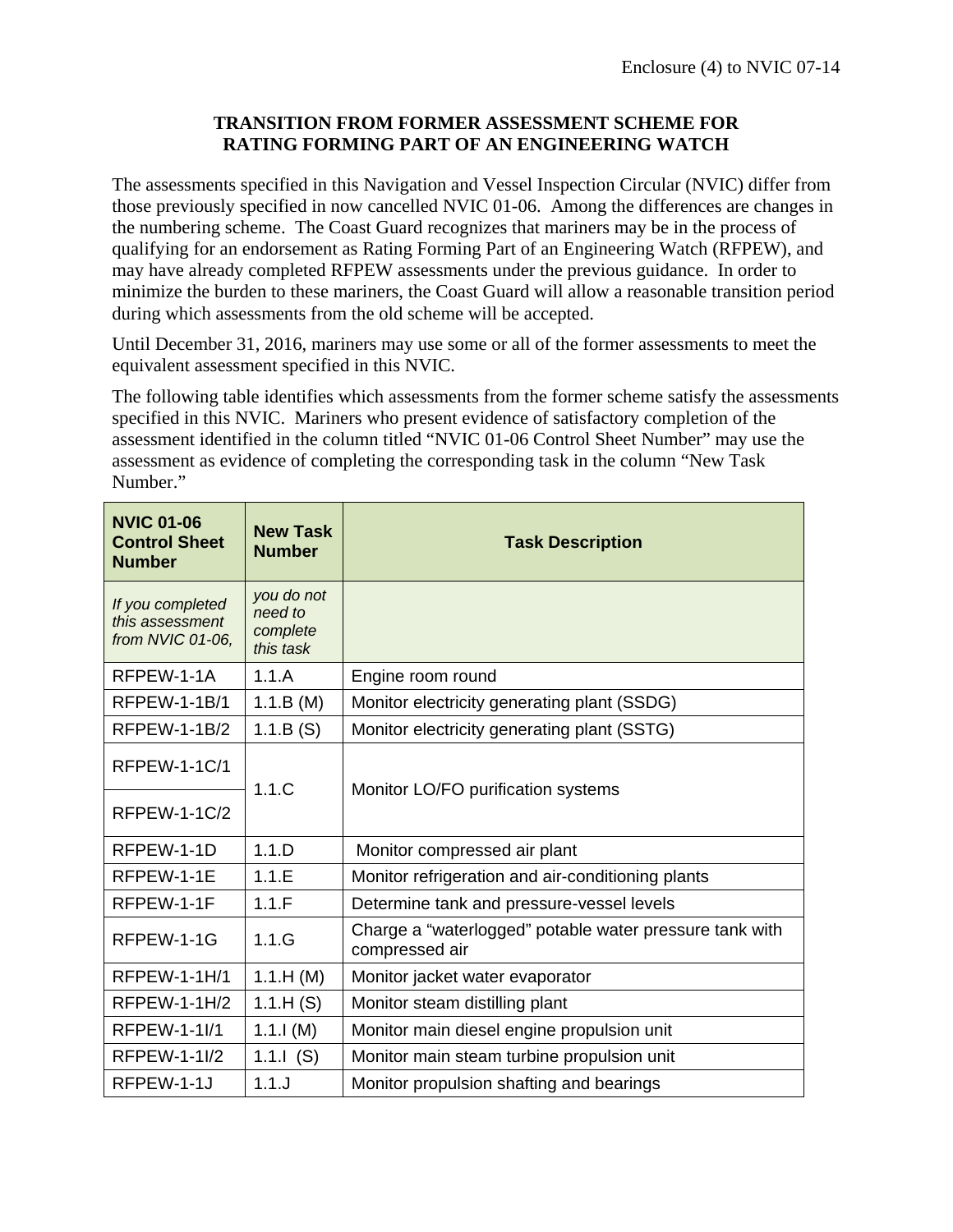| <b>NVIC 01-06</b><br><b>Control Sheet</b><br><b>Number</b> | <b>New Task</b><br><b>Number</b>               | <b>Task Description</b>                                                           |  |
|------------------------------------------------------------|------------------------------------------------|-----------------------------------------------------------------------------------|--|
| If you completed<br>this assessment<br>from NVIC 01-06,    | you do not<br>need to<br>complete<br>this task |                                                                                   |  |
| RFPEW-1-1K                                                 | 1.1.K                                          | Monitor steering gear                                                             |  |
| RFPEW-1-2A                                                 | 1.2.A                                          | Add clean oil to engine and deck machinery                                        |  |
| RFPEW-1-2B                                                 | 1.2.B                                          | Lubricate a grease-lubricated bearing                                             |  |
| RFPEW-1-2C                                                 | 1.2.C                                          | Shift and clean a basket-type duplex strainer                                     |  |
| RFPEW-1-2D                                                 | 1.2.D                                          | Clean LO/FO purifier                                                              |  |
| RFPEW-1-2E                                                 | 1.2.E                                          | Take up on a gate/globe valve stuffing-box gland                                  |  |
| RFPEW-1-2F                                                 | 1.2.F                                          | Take on fresh water                                                               |  |
| RFPEW-1-3A                                                 | 1.3.A                                          | Pump out bilges                                                                   |  |
| RFPEW-1-3B                                                 | 1.3.B                                          | Monitor oily-water separators                                                     |  |
| RFPEW-1-3C                                                 | 1.3.C                                          | Monitor sewage treatment plants                                                   |  |
| RFPEW-2-1A                                                 | 2.1.A                                          | Relieve the watch                                                                 |  |
| RFPEW-2-1B                                                 | 2.1.B                                          | Hand over the watch                                                               |  |
| RFPEW-2-1C                                                 | 2.1.C                                          | Assist in pre-start check of a diesel engine                                      |  |
| RFPEW-2-2A                                                 | 2.2.A                                          | Operate internal communications systems                                           |  |
| RFPEW-2-2B                                                 | 2.2.B                                          | Log engine-order telegraph signals                                                |  |
| RFPEW-2-3A                                                 | 2.3.A                                          | Respond appropriately to alarms                                                   |  |
| <b>RFPEW-3-1A &amp;</b><br>RFPEW-3-1B                      | 3.1.A                                          | Maintain main boiler water level and steam pressures                              |  |
| <b>RFPEW-3-1A &amp;</b><br>RFPEW-3-1B                      | 3.1.B                                          | Maintain auxiliary boiler water level and steam pressures                         |  |
| RFPEW-3-1C                                                 | 3.1.C                                          | Monitor the main propulsion boiler                                                |  |
| RFPEW-3-1D                                                 | 3.1.D                                          | Change out burners for a main-propulsion boiler                                   |  |
| RFPEW-3-1E                                                 | 3.1.E                                          | Clean a burner atomizer assembly                                                  |  |
| RFPEW-3-1F                                                 | 3.1.F                                          | Assist in preparing a main-propulsion boiler for light-off                        |  |
| RFPEW-3-1G                                                 | 3.1.H                                          | Assist in maintaining the fires on a main-propulsion boiler<br>during maneuvering |  |
| RFPEW-3-1H                                                 | 3.1.1                                          | Assist in the operation of the soot blower                                        |  |
| RFPEW-4-1A                                                 | 4.1.A                                          | Locate all engine-room escape routes                                              |  |
| RFPEW-4-2A                                                 | 4.2.A                                          | Locate engineroom fire-fighting and emergency equipment                           |  |
| RFPEW-4-2B                                                 | 4.2.B                                          | Put a main or emergency fire-pump In service.                                     |  |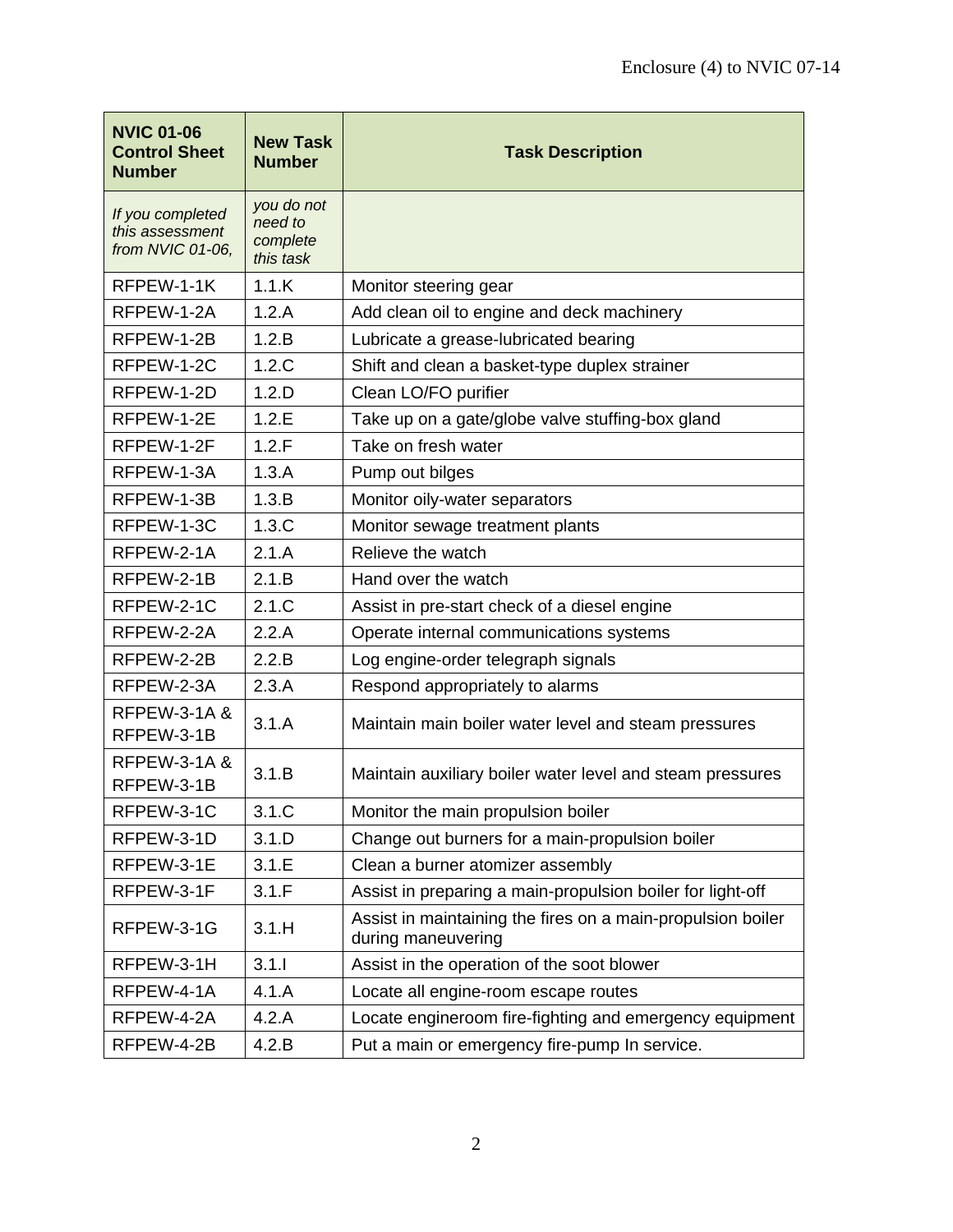# Excerpts from the International Convention on Standards of Training, Certification and Watchkeeping for Seafarers, 1978, as amended

and

Seafarers' Training, Certification and Watchkeeping Code, as amended

Notice: These excerpts are provided for background information. By themselves, they do not constitute Coast Guard policy.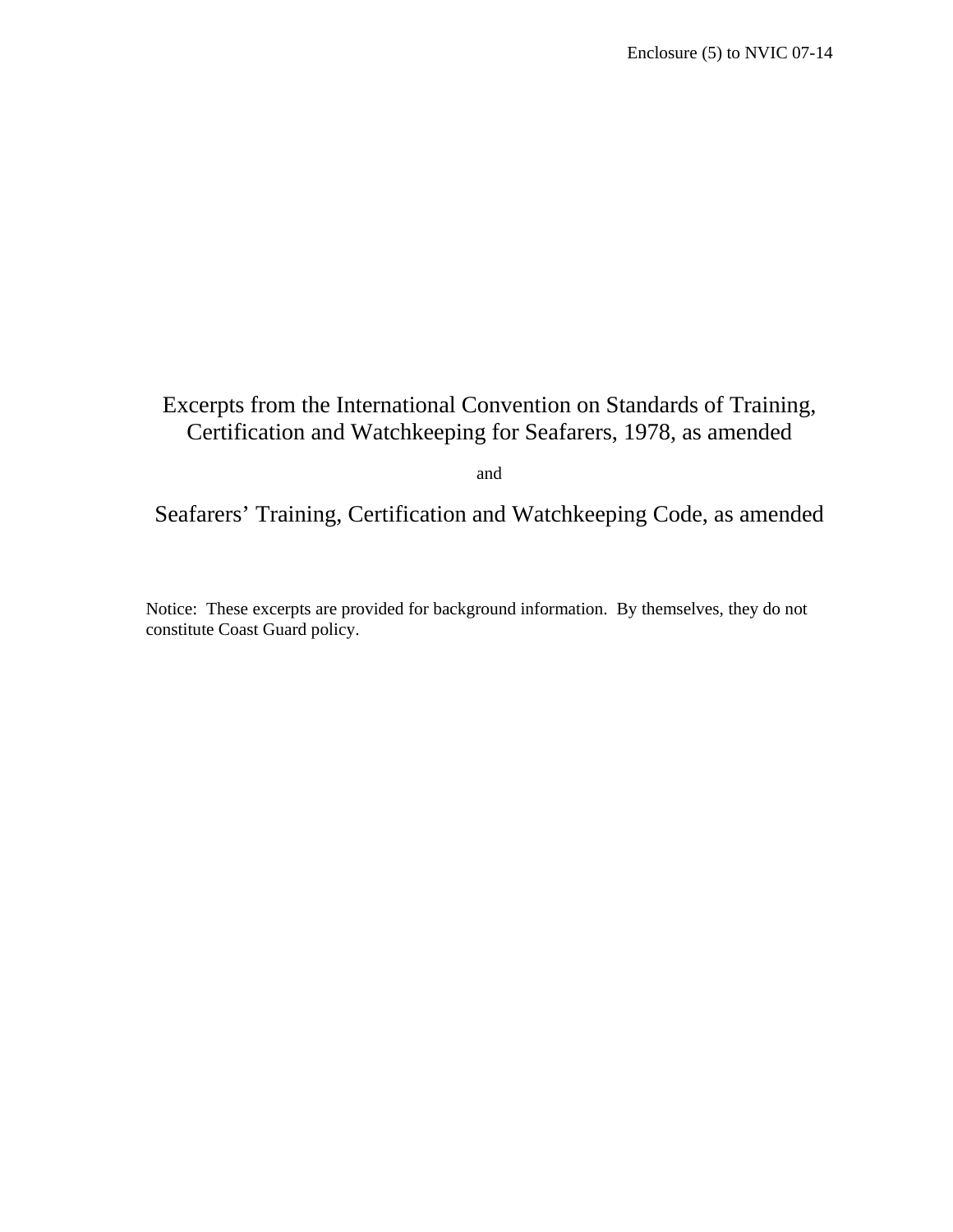#### **The Manila Amendments to the annex to the International Convention on Standards of Training, Certification and Watchkeeping for Seafarers, 1978**

#### **Chapter I**

General provisions

#### **Regulation I/6**

*Training and assessment* 

Each Party shall ensure that:

- **.1** the training and assessment of seafarers, as required under the Convention, are administered, supervised and monitored in accordance with the provisions of section A-I/6 of the STCW Code; and
- **.2** those responsible for the training and assessment of competence of seafarers, as required under the Convention, are appropriately qualified in accordance with the provisions of section A-I/6 of the STCW Code for the type and level of training and assessment involved.

#### **Regulation I/12**

*Use of simulators* 

**1** The performance standards and other provisions set forth in section A-I/12 and such other requirements as are prescribed in part A pf the STCW Code for any certificate concerned shall be complied with in respect of:

- **.1** all mandatory simulator-based training;
- **.2** any assessment of competency required by part A of the STCW Code which is carried out by means of a simulator; and
- **.3** any demonstration, by means of a simulator, of continued proficiency required by part A of the STCW Code.

#### **Chapter III**

#### Engine department

#### **Regulation III/4**

*Mandatory minimum requirements for certification of ratings forming part of a watch in a manned engine-room or designated to perform duties in a periodically unmanned engine-room* 

**1** Every rating forming part of an engine-room watch or designated to perform duties in a periodically unmanned engine-room on a seagoing ship powered by main propulsion machinery of 750 kW propulsion power or more, other than ratings under training and ratings whose duties are of an unskilled nature, shall be duly certificated to perform such duties.

- **2** Every candidate for certification shall:
	- **.1** be not less than 16 years of age;
	- **.2** have completed:
		- **.2.1** approved seagoing service including not less than six months of training and experience, or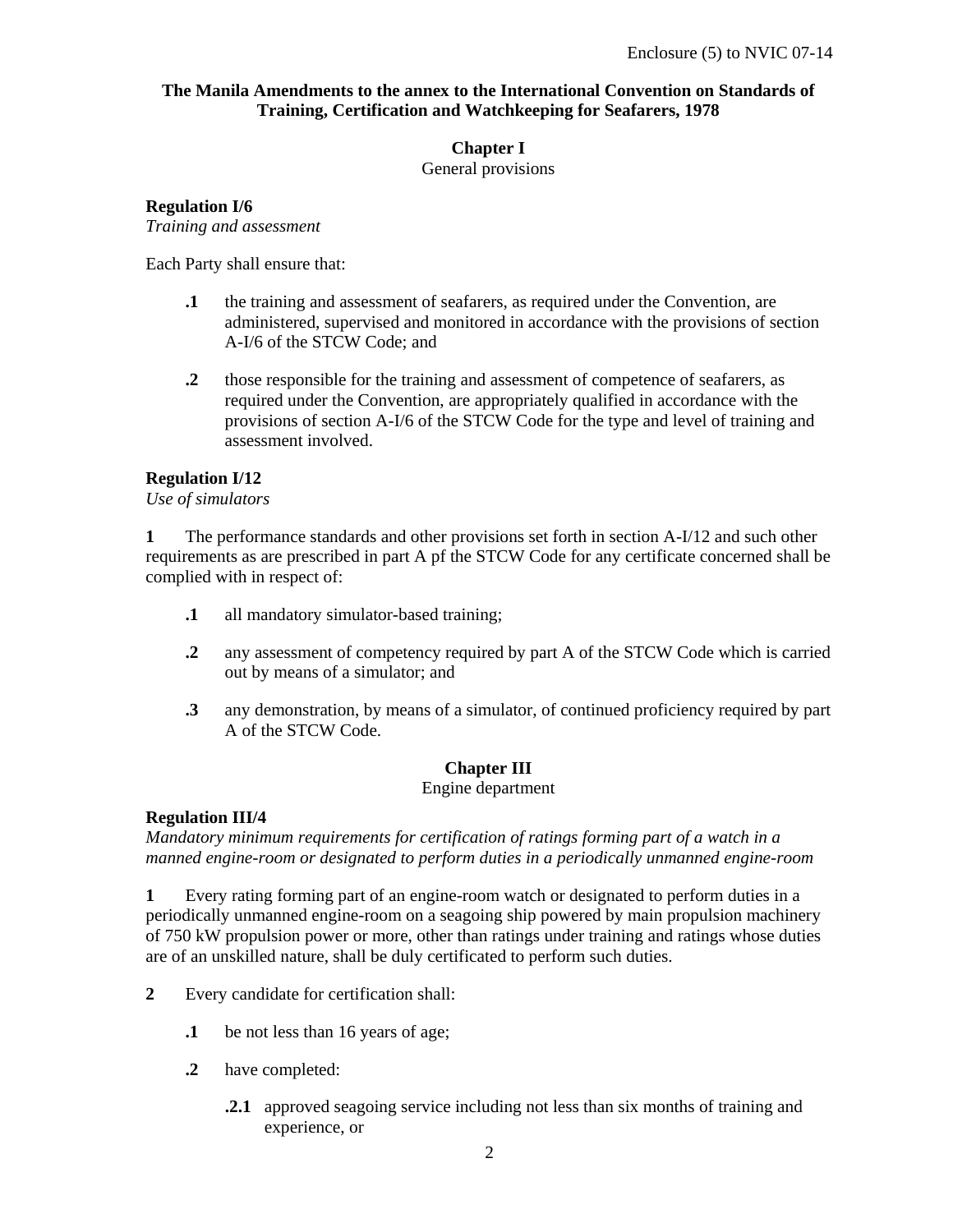- **.2.2** special training, either pre-sea or on board ship, including an approved period of seagoing service which shall not be less than two months; and
- **.3** meet the standard of competence specified in section A-III/4 of the STCW Code.

**3** The seagoing service, training and experience required by subparagraphs 2.2.1 and 2.2.2 shall be associated with engine-room watchkeeping functions and involve the performance of duties carried out under the direct supervision of a qualified engineer officer or a qualified rating.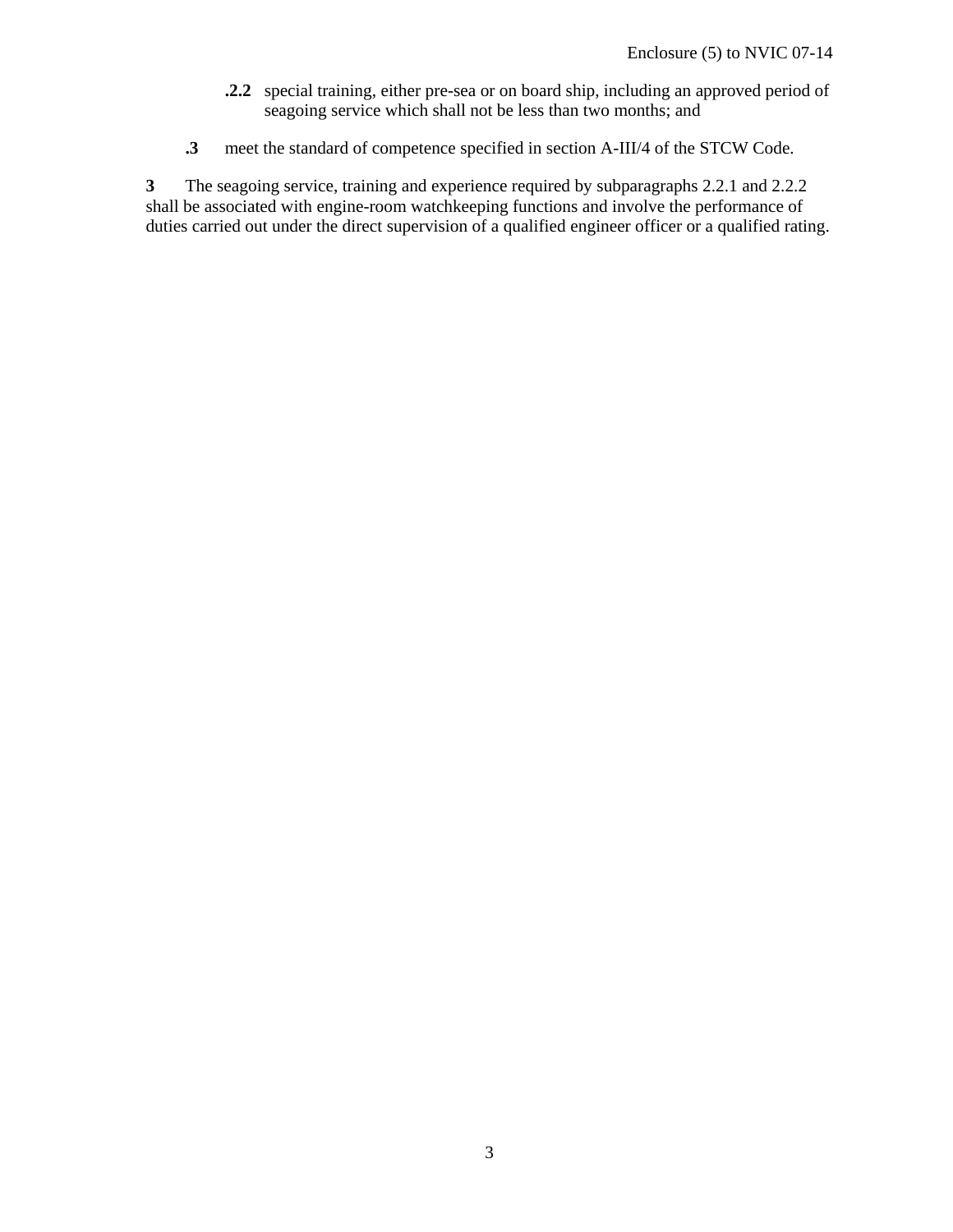#### **The Manila Amendments to the Seafarers' Training, Certification and Watchkeeping (STCW) Code**

#### **Chapter I**

Standards regarding general provisions

#### **Section A-I/6**

*Training and assessment* 

**1** Each Party shall ensure that all training and assessment of seafarers for certification under the Convention is:

- **.1** structured in accordance with written programmes, including such methods and media of delivery, procedures, and course material as are necessary to achieve the prescribed standard of competence; and
- **.2** conducted, monitored, evaluated and supported by persons qualified in accordance with paragraphs 4, 5 and 6.

**2** Persons conducting in-service training or assessment on board ship shall only do so when such training or assessment will not adversely affect the normal operation of the ship and they can dedicate their time and attention to training or assessment.

#### **Qualifications of instructors, supervisors and assessors**<sup>∗</sup>

**3** Each Party shall ensure that instructors, supervisors and assessors are appropriately qualified for the particular types and levels of training or assessment of competence of seafarers either on board or ashore, as required under the Convention, in accordance with the provisions of this section.

#### **In-service training**

-

**4** Any person conducting in-service training of a seafarer, either on board or ashore, which is intended to be used in qualifying for certification under the Convention, shall:

- **.1** have an appreciation of the training programme and an understanding of the specific training objectives for the particular type of training being conducted;
- **.2** be qualified in the task for which training is being conducted; and
- **.3** if conducting training using a simulator:
	- **3.1** have received appropriate guidance in instructional techniques involving the use of simulators; and
	- **.3.2** have gained practical operational experience on the particular type of simulator being used.

**5** Any person responsible for the supervision of in-service training of a seafarer intended to be used in qualifying for certification under the Convention shall have a full understanding of the training programme and the specific objectives for each type of training being conducted.

<sup>∗</sup> The relevant IMO Model Course(s) may be of assistance in the preparation of courses.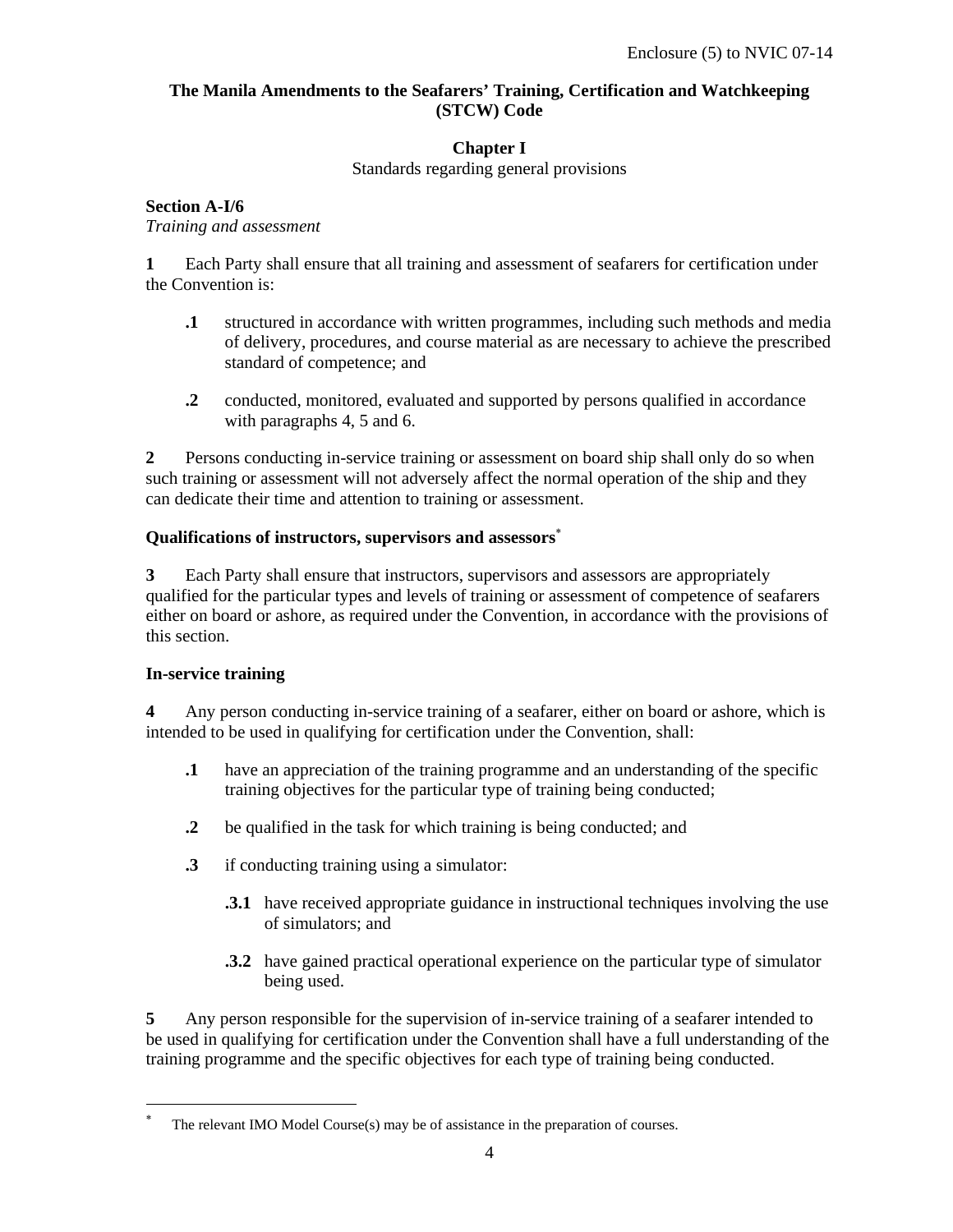#### **Assessment of competence**

**6** Any person conducting in-service assessment of competence of a seafarer, either on board or ashore, which is intended to be used in qualifying for certification under the Convention, shall:

- **.1** have an appropriate level of knowledge and understanding of the competence to be assessed;
- **.2** be qualified in the task for which the assessment is being made;
- **.3** have received appropriate guidance in assessment methods and practice;
- **.4** have gained practical assessment experience; and
- **.5** if conducting assessment involving the use of simulators, have gained practical assessment experience on the particular type of simulator under the supervision and to the satisfaction of an experienced assessor.

#### **Training and assessment within an institution**

**7** Each Party which recognizes a course of training, a training institution, or a qualification granted by a training institution, as part of its requirements for the issue of a certificate required under the Convention, shall ensure that the qualifications and experience of instructors and assessors are covered in the application of the quality standard provisions of section A-I/8. Such qualification, experience and application of quality standards shall incorporate appropriate training in instructional techniques, and training and assessment methods and practice, and shall comply with all applicable requirements of paragraphs 4 to 6.

#### **Section A-I/12**

*Standards governing the use of simulators* 

#### **Part 1** − **Performance standards**

#### **General performance standards for simulators used in training**

- **1** Each Party shall ensure that any simulator used for mandatory simulator-based training shall:
	- **.1** be suitable for the selected objectives and training tasks;
	- **.2** be capable of simulating the operating capabilities of shipboard equipment concerned, to a level of physical realism appropriate to training objectives, and include the capabilities, limitations and possible errors of such equipment;
	- **.3** have sufficient behavioural realism to allow a trainee to acquire the skills appropriate to the training objectives;
	- **.4** provide a controlled operating environment, capable of producing a variety of conditions, which may include emergency, hazardous or unusual situations relevant to the training objectives;
	- **.5** provide an interface through which a trainee can interact with the equipment, the simulated environment and, as appropriate, the instructor; and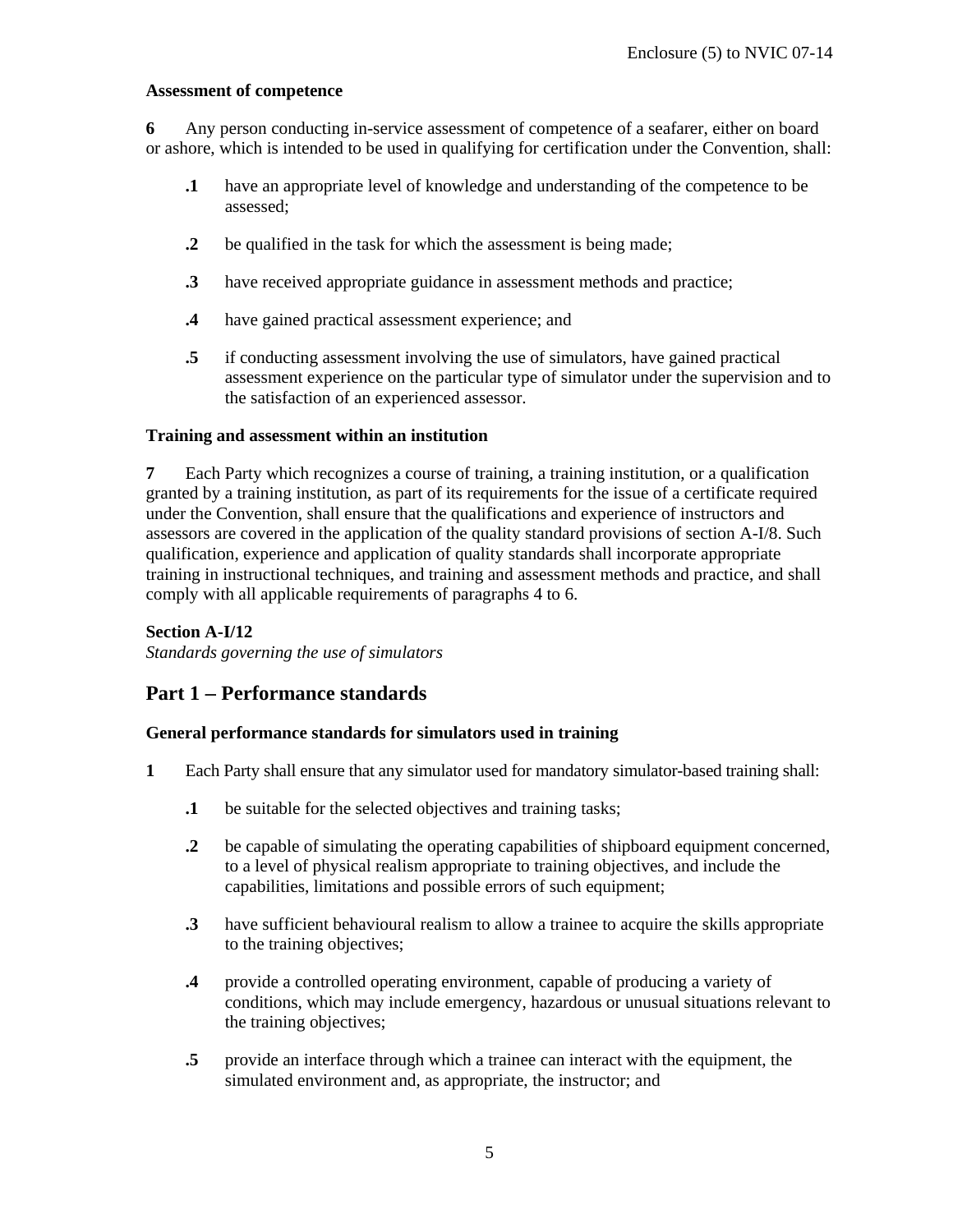**.6** permit an instructor to control, monitor and record exercises for the effective debriefing of trainees.

#### **General performance standards for simulators used in assessment of competence**

**2** Each Party shall ensure that any simulator used for the assessment of competence required under the Convention or for any demonstration of continued proficiency so required shall:

- **.1** be capable of satisfying the specified assessment objectives;
- **.2** be capable of simulating the operational capabilities of the shipboard equipment concerned to a level of physical realism appropriate to the assessment objectives, and include the capabilities, limitations and possible errors of such equipment;
- **.3** have sufficient behavioural realism to allow a candidate to exhibit the skills appropriate to the assessment objectives;
- **.4** provide an interface through which a candidate can interact with the equipment and simulated environment;
- **.5** provide a controlled operating environment, capable of producing a variety of conditions, which may include emergency, hazardous or unusual situations relevant to assessment objectives; and
- **.6** permit an assessor to control, monitor and record exercises for the effective assessment of the performance of candidates.
- **\* \* \* \* \***

# **Part 2** − **Other provisions**

#### **Simulator training objectives**

6 Each Party shall ensure that the aims and objectives of simulator-based training are defined within an overall training programme and that specific training objectives and tasks are selected so as to relate as closely as possible to shipboard tasks and practices.

#### **Training procedures**

- 7 In conducting mandatory simulator-based training, instructors shall ensure that:
	- **.1** trainees are adequately briefed beforehand on the exercise objectives and tasks and are given sufficient planning time before the exercise starts;
	- **.2** trainees have adequate familiarization time on the simulator and with its equipment before any training or assessment exercise commences;
	- **.3** guidance given and exercise stimuli are appropriate to the selected exercise objectives and tasks and to the level of trainee experience;
	- **.4** exercises are effectively monitored, supported as appropriate by audio and visual observation of trainee activity and pre- and post-exercise evaluation reports;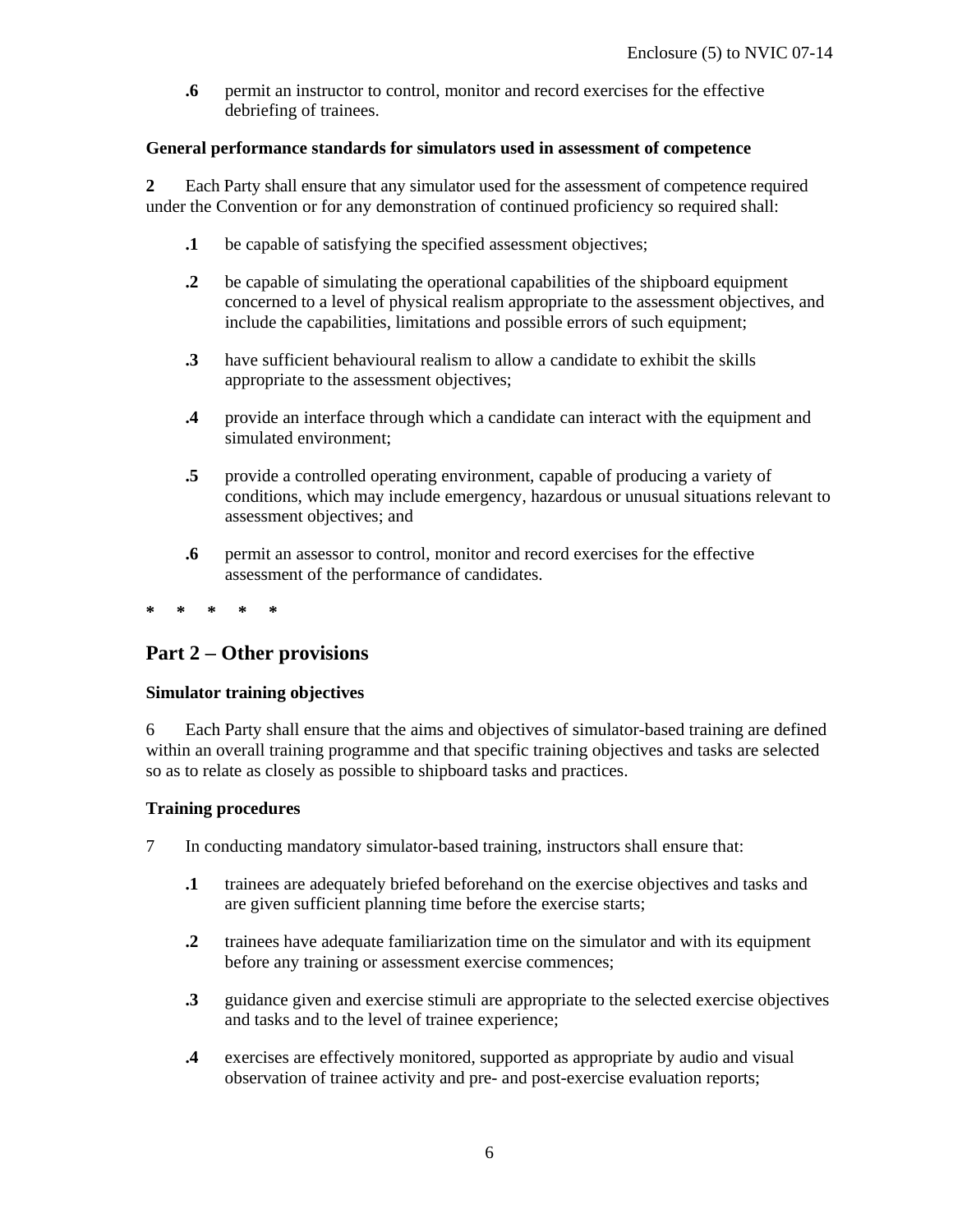- **.5** trainees are effectively debriefed to ensure that training objectives have been met and that operational skills demonstrated are of an acceptable standard;
- **.6** the use of peer assessment during debriefing is encouraged; and
- **.7** simulator exercises are designed and tested so as to ensure their suitability for the specified training objectives.

#### **Assessment procedures**

**8** Where simulators are used to assess the ability of candidates to demonstrate levels of competency, assessors shall ensure that:

- **.1** performance criteria are identified clearly and explicitly and are valid and available to the candidates;
- **.2** assessment criteria are established clearly and are explicit to ensure reliability and uniformity of assessment and to optimize objective measurement and evaluation, so that subjective judgements are kept to the minimum;
- **.3** candidates are briefed clearly on the tasks and/or skills to be assessed and on the tasks and performance criteria by which their competency will be determined;
- **.4** assessment of performance takes into account normal operating procedures and any behavioural interaction with other candidates on the simulator or with simulator staff;
- **.5** scoring or grading methods to assess performance are used with caution until they have been validated; and
- **.6** the prime criterion is that a candidate demonstrates the ability to carry out a task safely and effectively to the satisfaction of the assessor.

#### **Qualifications of instructors and assessors**\*

-

**9** Each Party shall ensure that instructors and assessors are appropriately qualified and experienced for the particular types and levels of training and corresponding assessment of competence as specified in regulation I/6 and section A-I/6.

<sup>\*</sup> The relevant IMO Model Course(s) and resolution MSC.64(67), *Recommendations on new and amended performance standards*, may be of assistance in the preparation of courses.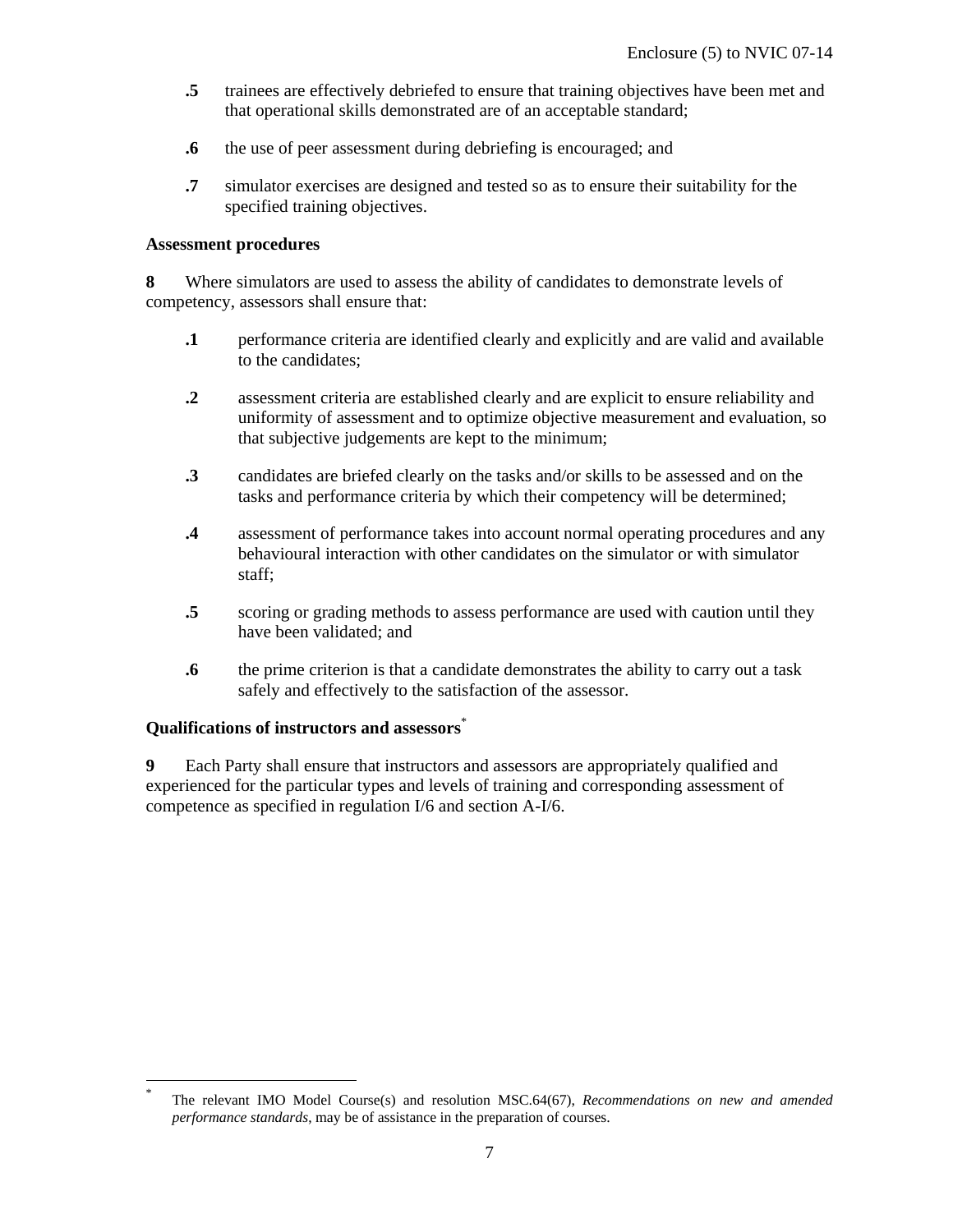# **Chapter III**

Standards regarding the engine department

#### **Section A-III/4**

*Mandatory minimum requirements for certification of ratings forming part of a watch in a manned engine-room or designated to perform duties in a periodically unmanned engine-room* 

#### **Standard of competence**

**1** Every rating forming part of an engine-room watch on a seagoing ship shall be required to demonstrate the competence to perform the marine engineering function at the support level, as specified in column 1 of table A-III/4.

**2** The minimum knowledge, understanding and proficiency required of ratings forming part of an engine-room watch is listed in column 2 of table A-III/4.

**3** Every candidate for certification shall be required to provide evidence of having achieved the required standard of competence in accordance with the methods for demonstrating competence and the criteria for evaluating competence specified in columns 3 and 4 of table A-III/4. The reference to "practical test" in column 3 may include approved shore-based training in which the students undergo practical testing.

**4** Where there are no tables of competence for the support level with respect to certain functions, it remains the responsibility of the Administration to determine the appropriate training, assessment and certification requirements to be applied to personnel designated to perform those functions at the support level.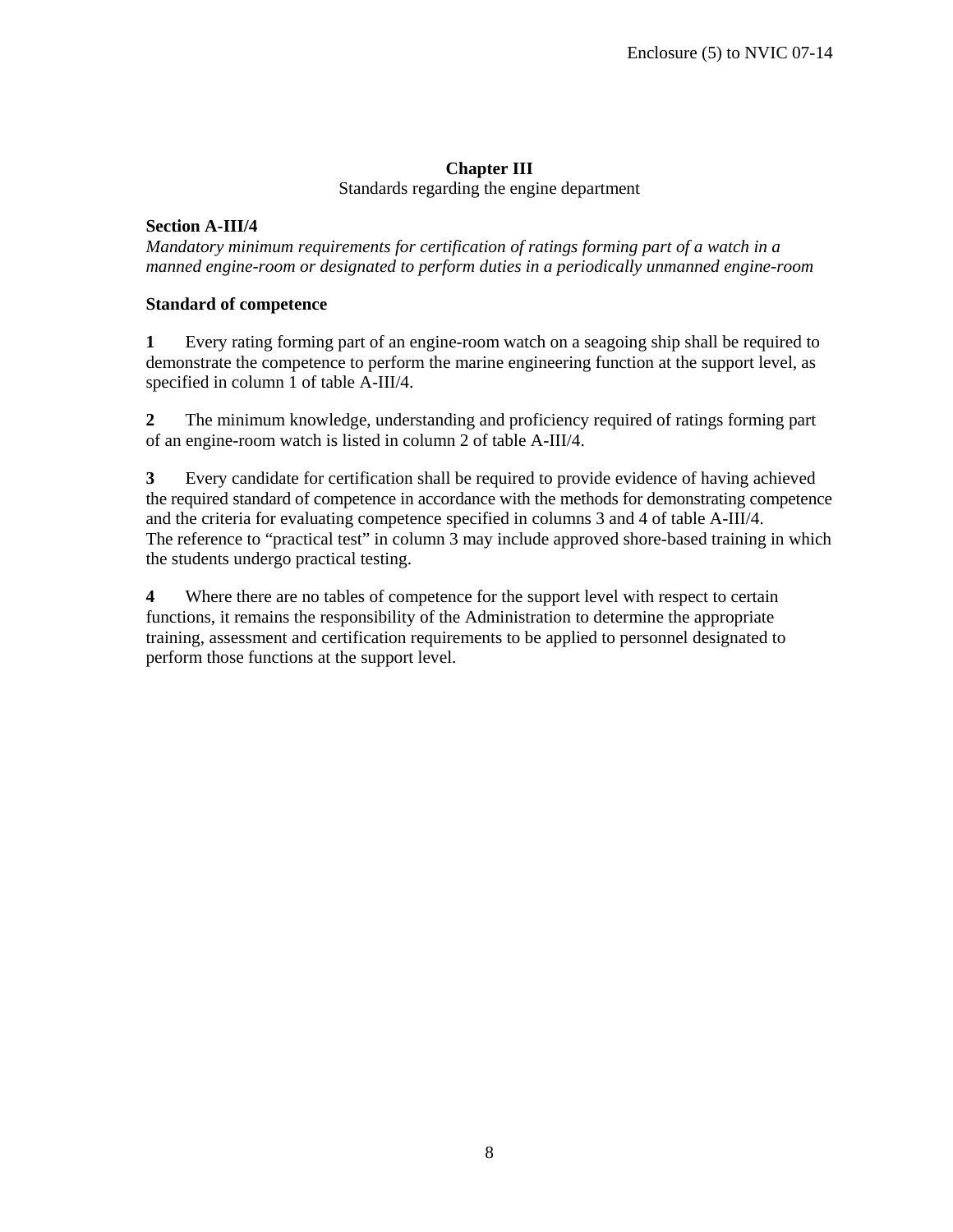# **Table A-III/4**

#### *Specification of minimum standard of competence for ratings forming part of an engineering watch*

| Column 1                                                                                                                                                                                                                      | Column <sub>2</sub>                                                                                                                                                                                                                                                                                                                                                                                                                                     | Column 3                                                                                                                                                                                                                                                      | Column 4                                                                                                                                                                                                                                                                                                         |  |
|-------------------------------------------------------------------------------------------------------------------------------------------------------------------------------------------------------------------------------|---------------------------------------------------------------------------------------------------------------------------------------------------------------------------------------------------------------------------------------------------------------------------------------------------------------------------------------------------------------------------------------------------------------------------------------------------------|---------------------------------------------------------------------------------------------------------------------------------------------------------------------------------------------------------------------------------------------------------------|------------------------------------------------------------------------------------------------------------------------------------------------------------------------------------------------------------------------------------------------------------------------------------------------------------------|--|
| Competence                                                                                                                                                                                                                    | Knowledge, understanding<br>and proficiency                                                                                                                                                                                                                                                                                                                                                                                                             | <b>Methods</b> for<br>demonstrating<br>competence                                                                                                                                                                                                             | <b>Criteria</b> for<br>evaluating competence                                                                                                                                                                                                                                                                     |  |
| Carry out a<br>watch routine<br>appropriate to<br>the duties of a<br>rating forming<br>part of an<br>engine-room<br>watch<br>Understand<br>orders and be<br>understood in<br>matters<br>relevant to<br>watchkeeping<br>duties | Terms used in machinery<br>spaces and names of<br>machinery and equipment<br>Engine-room watchkeeping<br>procedures<br>Safe working practices as<br>related to engine-room<br>operations<br>Basic environmental<br>protection procedures<br>Use of appropriate internal<br>communication system<br>Engine-room alarm systems<br>and ability to distinguish<br>between the various alarms,<br>with special reference to<br>fire-extinguishing gas alarms | Assessment of evidence<br>obtained from one or<br>more of the following:<br>approved in-service<br>$\cdot$ 1<br>experience;<br>$\cdot$<br>approved training ship<br>experience; or<br>.3<br>practical test                                                    | Communications are clear and<br>concise and advice or<br>clarification is sought from the<br>officer of the watch where<br>watch information or<br>instructions are not clearly<br>understood<br>Maintenance, handover and<br>relief of the watch is in<br>conformity with accepted<br>principles and procedures |  |
| For keeping a<br>boiler watch:<br>Maintain the<br>correct water<br>levels and<br>steam<br>pressures                                                                                                                           | Safe operation of boilers                                                                                                                                                                                                                                                                                                                                                                                                                               | Assessment of evidence<br>obtained from one or<br>more of the following:<br>approved in-service<br>.1<br>experience;<br>approved training ship<br>.2<br>experience;<br>practical test; or<br>.3<br>approved simulator<br>.4<br>training, where<br>appropriate | Assessment of boiler condition<br>is accurate and based on<br>relevant information available<br>from local and remote<br>indicators and physical<br>inspections<br>The sequence and timing of<br>adjustments maintains safety<br>and optimum efficiency                                                          |  |
| Operate<br>emergency<br>equipment and<br>apply<br>emergency<br>procedures                                                                                                                                                     | Knowledge of emergency<br>duties<br>Escape routes from<br>machinery spaces<br>Familiarity with the location<br>and use of fire-fighting<br>equipment in the machinery<br>spaces                                                                                                                                                                                                                                                                         | Assessment of evidence<br>obtained from<br>demonstration and<br>approved in-service<br>experience or approved<br>training ship experience                                                                                                                     | Initial action on becoming<br>aware of an emergency or<br>abnormal situation conforms<br>with established procedures<br>Communications are clear and<br>concise at all times and orders<br>are acknowledged in a<br>seamanlike manner                                                                            |  |

# **Function: Marine engineering at the support level**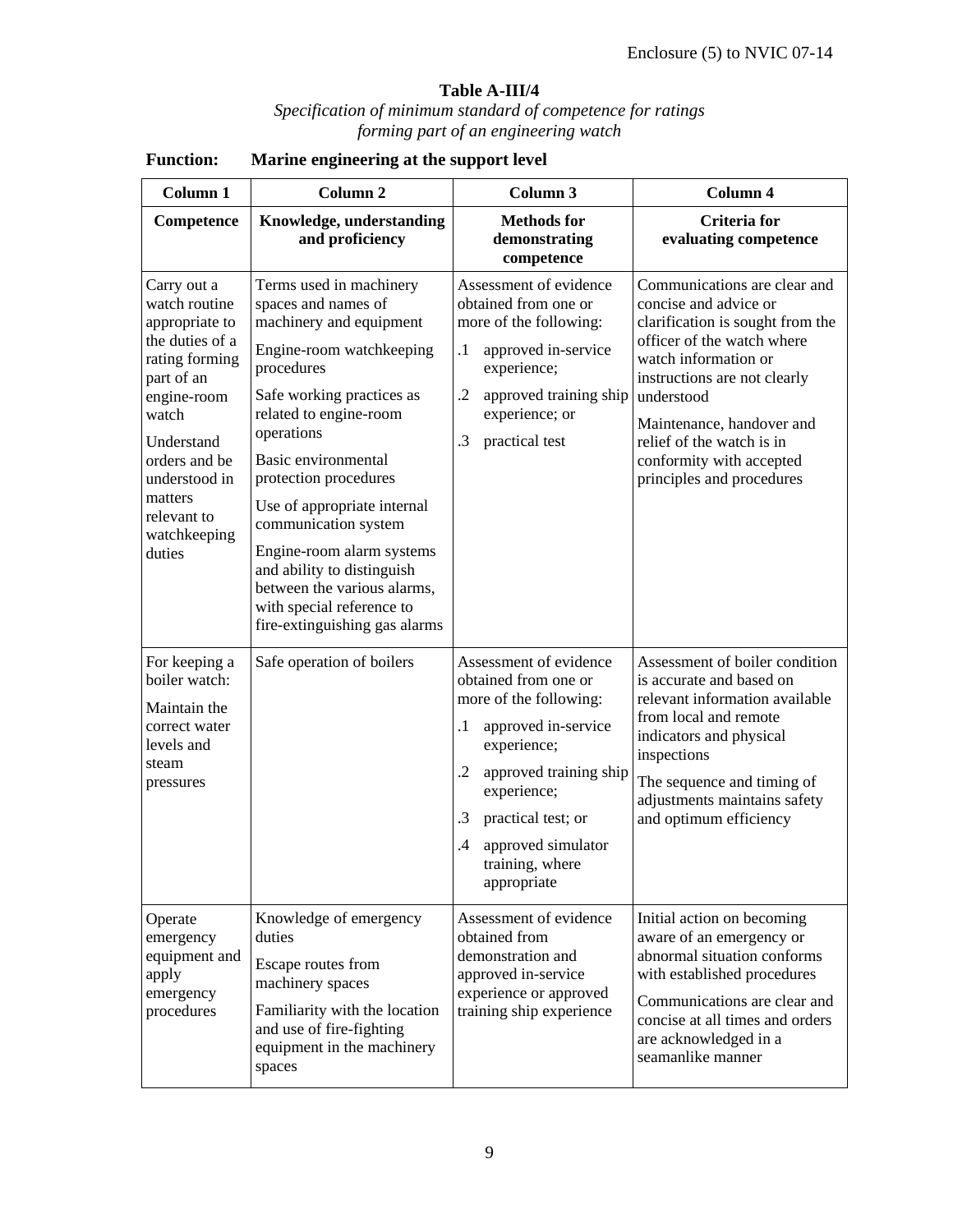#### **GUIDANCE REGARDING PROVISIONS OF THE ANNEX TO THE STCW CONVENTION PART B**

#### **Chapter I**

Guidance regarding general provisions

**Section B-I/6** *Guidance regarding training and assessment* 

#### **Qualifications of instructors and assessors**

**1** Each Party should ensure that instructors and assessors are appropriately qualified and experienced for the particular types and levels of training or assessment of competence of seafarers, as required under the Convention, in accordance with the guidelines in this section.

#### **In-service training and assessment**

**2** Any person, on board or ashore, conducting in-service training of a seafarer intended to be used in qualifying for certification under the Convention should have received appropriate guidance in instructional techniques\* .

**3** Any person responsible for the supervision of in-service training of a seafarer intended to be used in qualifying for certification under the Convention should have appropriate knowledge of instructional techniques and of training methods and practice.

**4** Any person, on board or ashore, conducting an in-service assessment of the competence of a seafarer intended to be used in qualifying for certification under the Convention should have:

- **1** received appropriate guidance in assessment methods and practice<sup>\*</sup>; and
- **.2** gained practical assessment experience under the supervision and to the satisfaction of an experienced assessor.

**5** Any person responsible for the supervision of the in-service assessment of competence of a seafarer intended to be used in qualifying for certification under the Convention should have a full understanding of the assessment system, assessment methods and practice<sup>\*</sup>.

\* \* \* \* \*

#### **Section B-I/12**

*Guidance regarding the use of simulators* 

**1** When simulators are being used for training or assessment of competency, the following guidelines should be taken into consideration in conducting any such training or assessment.

\* \* \* \* \*

-

#### **Recommended performance standards for non-mandatory types of simulation**

**67** Performance standards for non-mandatory simulation equipment used for training and/or assessment of competence or demonstration of skills are set out hereunder. Such forms of simulation include, but are not limited to, the following types:

<sup>\*</sup> The relevant IMO Model Course(s) may be of assistance in the preparation of courses.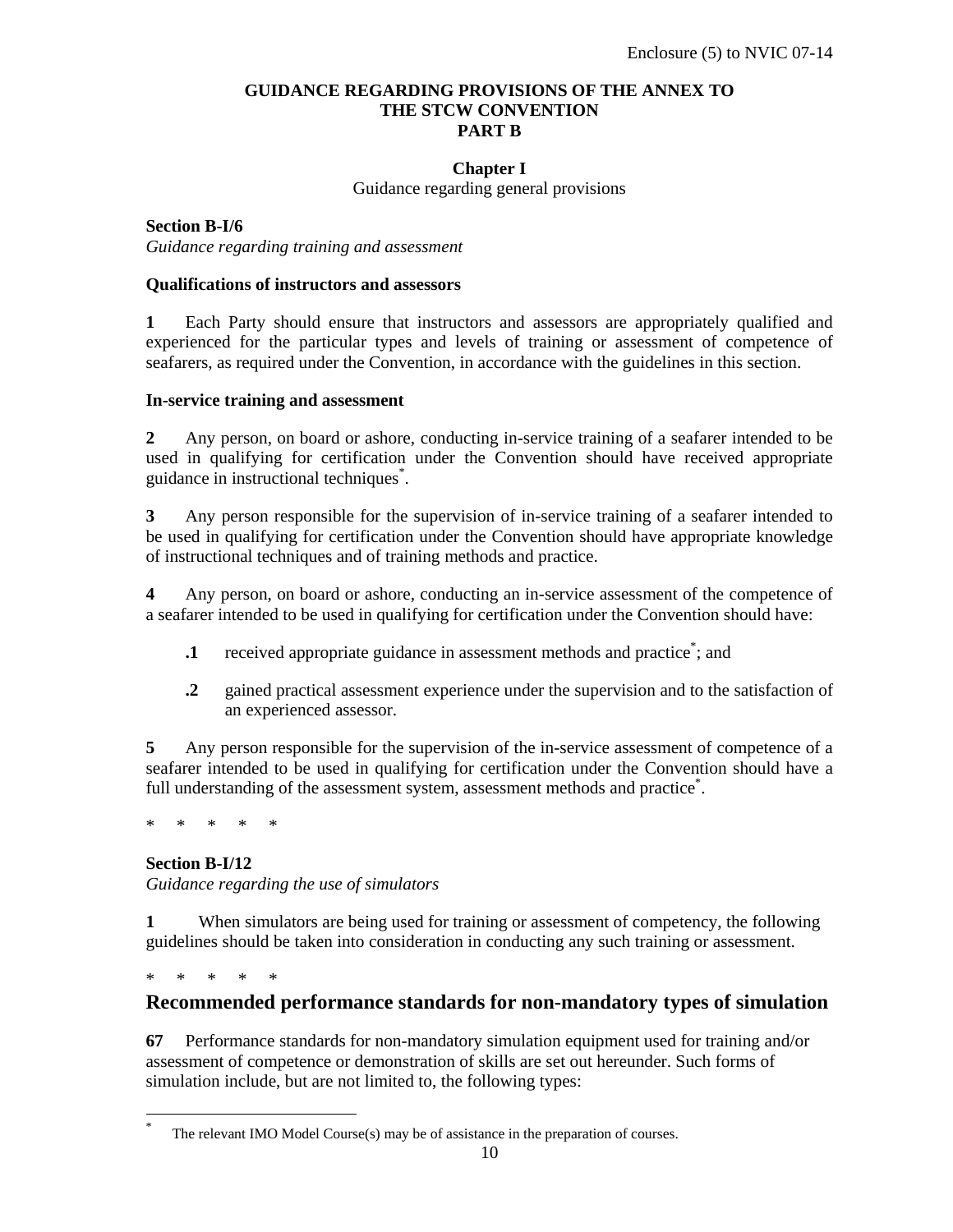- **.1** navigation and watchkeeping;
- **.2** ship handling and manoeuvring;
- **.3** cargo handling and stowage;
- **.4** reporting and radiocommunications; and
- **.5** main and auxiliary machinery operation.
- **\* \* \* \* \***

-

#### *Main and auxiliary machinery operation simulation*

73 Engine-room simulation equipment should be capable of simulating a main and auxiliary machinery system and incorporate facilities to:

- .1 create a real-time environment for seagoing and harbour operations, with communication devices and simulation of appropriate main and auxiliary propulsion machinery equipment and control panels;
- .2 simulate relevant sub-systems that should include, but not be restricted to, boiler, steering gear, electrical power general and distribution systems, including emergency power supplies, and fuel, cooling water, refrigeration, bilge and ballast systems;
- .3 monitor and evaluate engine performance and remote sensing systems;
- .4 simulate machinery malfunctions;
- .5 allow for the variable external conditions to be changed so as to influence the simulated operations: weather, ship's draught, seawater and air temperatures;
- .6 allow for instructor-controlled external conditions to be changed: deck steam, accommodation steam, deck air, ice conditions, deck cranes, heavy power, bow thrust, ship load;
- .7 allow for instructor-controlled simulator dynamics to be changed: emergency run, process responses, ship responses; and
- .8 provide a facility to isolate certain processes, such as speed, electrical system, diesel oil system, lubricating oil system, heavy oil system, seawater system, steam system, exhaust boiler and turbo generator, for performing specific training tasks.<sup>\*</sup>

The relevant IMO Model Course(s) may be of assistance in the preparation of courses.